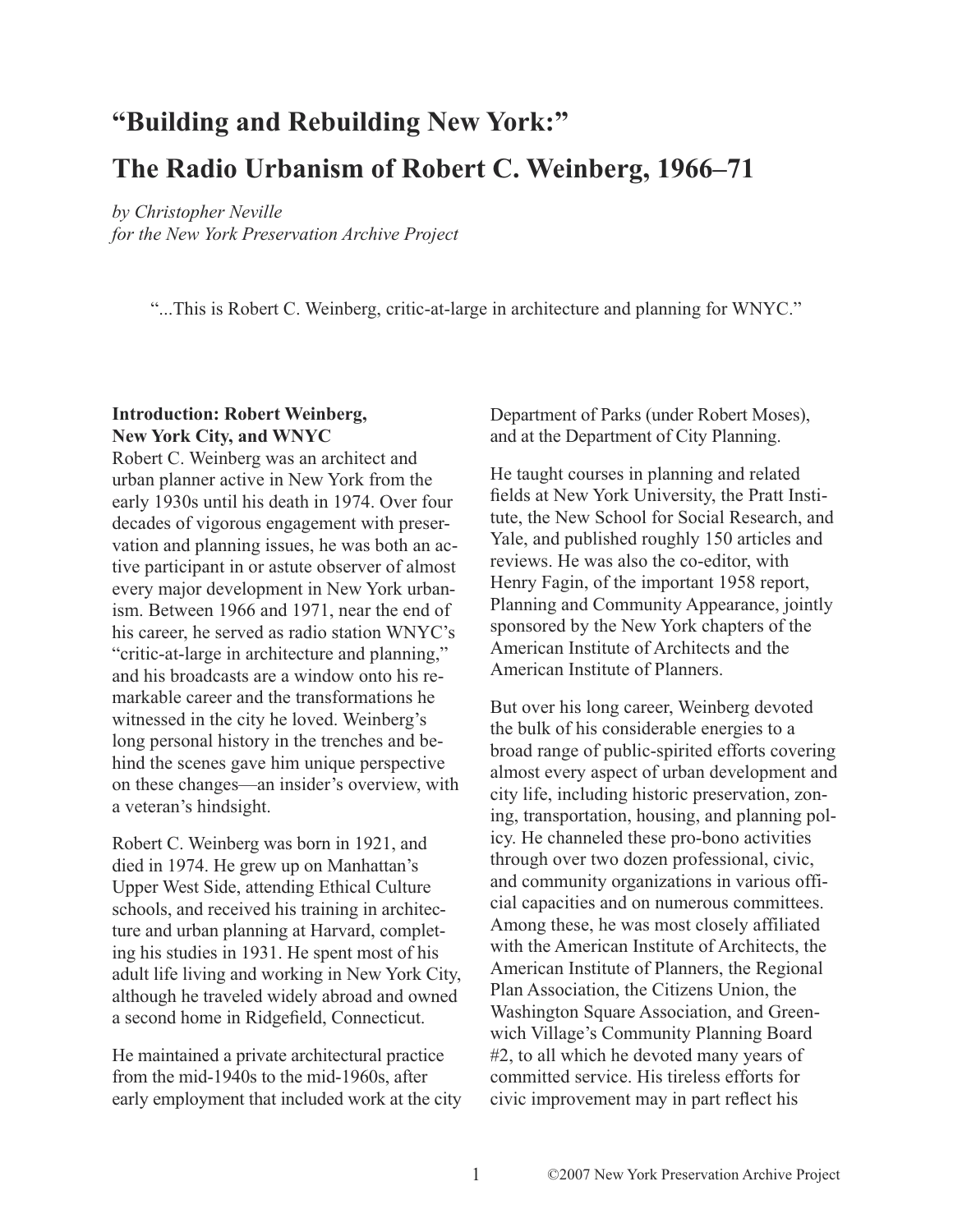upbringing within the Ethical Culture movement, with its commitment to human betterment and social reform.

Weinberg kept comprehensive files on all of his professional activities throughout his career, and they include box after box of publications, research materials, reports, clippings, notes, images, architectural plans, and ephemera, not to mention a complete record of his voluminous correspondence. Following his death these papers were transferred to Long Island University, where they are available to researchers.

Among its many holdings, the Weinberg collection includes the scripts of roughly 480 radio commentaries on architecture and urban planning that he wrote and broadcast on WNYC, the City of New York's municipal radio station. These wide-ranging reports were aired twice a week from 1966 to 1971, just three years prior to his death at the age of seventy-two. Produced so close to the end of his career, these scripts make up an archivewithin-an-archive, and they create a kind of composite self-portrait of Weinberg, covering the full range of his professional interests and expressing his deep personal commitment to the city and its quality of life. They are a particularly rich resource for researchers, given the depth of his long professional experience as a participant in or observer of (sometimes both) almost every major preservation and planning issue for forty years in the greater New York area.

Taken together, these broadcasts are also a snapshot of a city at an important juncture in its history: During the late 1960s, the momentum of the city's post-war transformation intersected with the community movements and decentralizing policy reforms that gave birth to the Landmarks Preservation Commission and the Community Planning Boards, and reshaped the city's approach to both historic preservation and urban planning.

This research project is the second phase of the New York Preservation Archive Project's on-going investigation of Robert Weinberg and his role in the development of historic preservation in New York. Phase one was carried out by Rudie Hurwitz, who preceded me on Weinberg's trail. She presented some of her work in a lecture on Weinberg at an Archive Project panel in January, 2005, and I've benefited greatly from her research and analysis.

The present work is essentially a close-reading of Weinberg's preservation-related radio broadcasts for WNYC. The decision to pursue this limited scope was inspired by the potential to use sound recordings of Weinberg's broadcasts and other related material from the WNYC archives to complement the information gleaned from his written broadcast files. In the end, it may raise more questions than it answers. But while we have yet to get to the bottom of Weinberg's complex role in the evolution of historic preservation in New York, at least we can become more acquainted with his voice.

#### **Acknowledgments**

My thanks go to Anthony Wood, Randall Mason, Vanessa Norton, and Vicki Weiner of the New York Preservation Archive Project, and to Lisa Ackerman of the Samuel H. Kress Foundation for this opportunity to help them pursue their investigation of Robert Weinberg's work. This phase of the project has been funded by a grant from the New York State Council for the Arts.

My thanks also go to Janet Marks, University Archivist at the library of Long Island University in Brooklyn, custodian of the Weinberg papers, and to Andy Lanset, archivist at WNYC. Both have been more than generous with their time and with the resources in their collections.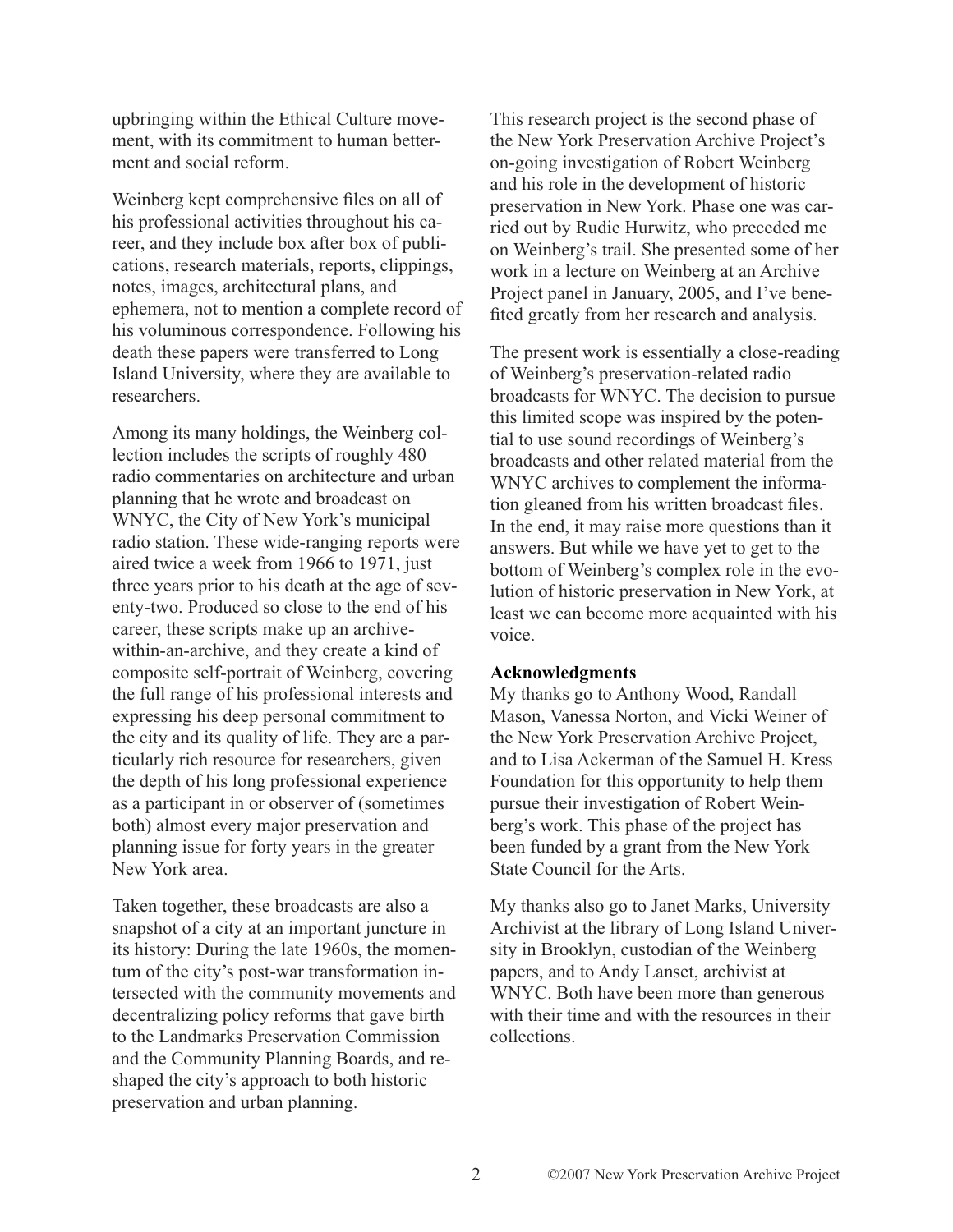#### **Broadcast Overview**

Robert Weinberg made roughly 480 broadcasts for WNYC, starting on August 25, 1966, and ending on August 10, 1971. Once they settled into a regular format, they were generally 3-5 minutes each, two per week, and aired as part of the station's "Around New York" program. ("Around New York" was a daily morning segment that gathered short cultural pieces—interviews, drama and music criticism, etc—and announcements of public and cultural events.) Intended for a general audience, they formed a part of the station's basic public service infrastructure.

It isn't clear exactly when the broadcast idea first came up, or who suggested it. Weinberg's earliest written reference to the idea seems to be in a letter to Municipal Broadcasting System director Seymour Siegel in early August 1966. Dated three weeks before the first broadcast aired, the letter refers back to an earlier conversation the two had had on the subject. Weinberg was already on a first-name basis with Siegel, and had been corresponding with him for a number of years. This included a 1963 letter about WNYC coverage of the emerging system of community planning boards, a subject to which Weinberg himself would return in his own broadcasts. [Weinberg to Siegel, 8/4/66. Weinberg to Siegel, 1/16/63.]

In the 1966 letter, Weinberg lays out his ideas for "an occasional broadcast on buildings and building operations going on in New York." He compares these "architectural critiques" to then-airing drama reviews by Tony Schwarz and talks by "the Hayden Planetarium Man," both already parts of "Around New York," and to Ada Lousie Huxtable's regular architecture column in the *New York Times*. The broadcasts would be long enough to get beyond basic superficial coverage, and frequent enough to be timely on breaking developments.

(In connection with an unsuccessful bid for longer, fifteen-minute time slots when the

subject matter warranted, Weinberg makes passing reference to a another possible model: some kind of similar broadcast on the BBC by architecture critic Reyner Banham, with the text later published in the BBC's magazine, *The Listener*. [Weinberg to Siegel, 5/1/67.])

From the very start, Weinberg was interested in discussing more than just new building proposals; while his initial short list of possible topics included the recently-approved World Trade Center Project, he also mentioned the demolitions of the Ziegfield Theatre, the old Metropolitan Opera House, and plans for the Ruppert Brewery site. Over the next five years, he addressed all these topics, and more. [Weinberg to Siegel, 8/4/66.]

Throughout his time working with WNYC, Weinberg maintained a regular correspondence with the station director and staff, covering a range of logistical issues such as taping arrangements, broadcast schedules, and the like, especially early on. He was particularly concerned with ensuring that recordings of talks on time-sensitive subjects be aired promptly. As Weinberg put it in characteristic tone:

To wait until official announcement that construction is going ahead would be much too late to do any good...In other words, the public, which has the highest stake in these matters, needs to be informed of what is about to happen, not only about what has happened. I regard it as part of my job to do so. [Weinberg to Siegel, 7/10/67.]

We are fortunate that Weinberg also devoted two entire broadcasts to discussing the intent of his radio work. As he told his audience in 1967, his goal was

...to make the vast subject of building and rebuilding New York better known to New Yorkers...and the business of building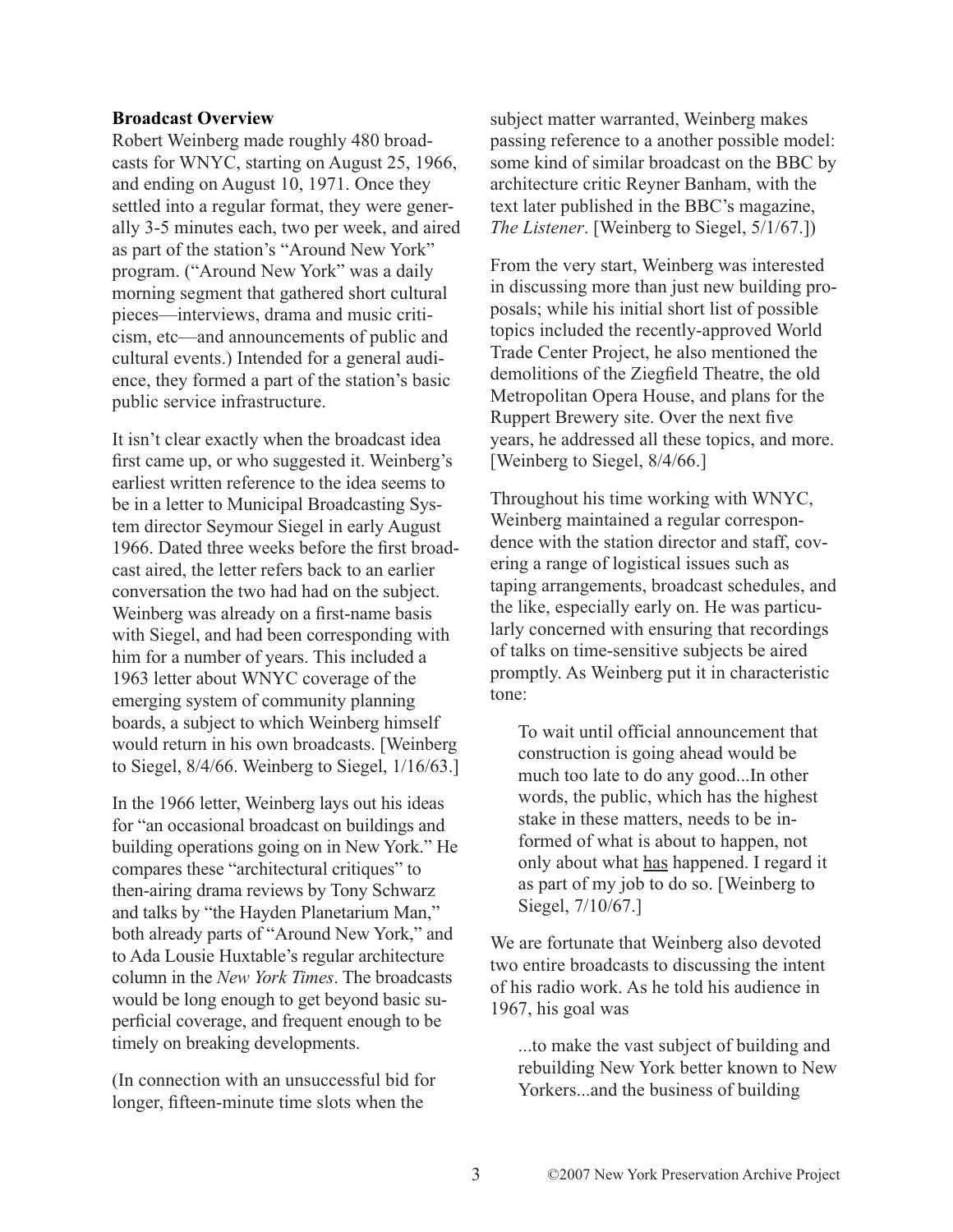includes not only the design of buildings—architecture, and the design of neighborhoods, communities and regions—which is planning, but also the social and political factors that enter into the decision making process which results in the creation, and often the destruction, of the areas we live and work in." ["Architecture and Planning over WNYC," report #28, aired 10/3/67, WNYC T 1936]

Weinberg was also clear that while his primary purpose was informational, he was animated by strongly held convictions as well:

"After all, we have no product to 'sell' over WNYC except information about what is happening 'Around New York.' My object, therefore, is to give my listeners information, and one man's personal opinion, about what is happening in the 'building and rebuilding' of the city and the region in which we all live, work, and try to enjoy ourselves."

He also defined his project's geographical scope: "New York" to Weinberg was the "entire metropolitan region." But at the same time, he was frank about his areas of particular involvement and expertise, where his deep local knowledge ran deepest: Manhattan (especially Greenwich Village); Riverdale and environs in the Bronx; and parts of Westchester and southwestern Connecticut. (He owned homes in Greenwich Village and Ridgefield, CT, and owned additional property in Riverdale and Spuyten Duyvil.)

He divided the broadcasts into four categories, which he maintained throughout:

"Critiques" of new buildings: "I play a role on the air, similar to that of radio critics of plays, concerts, or art exhibits, giving one man's opinion of a new creation or performance in the arts in order that the

listening public may have a slightly better understanding of it."

"Reviews" of architecture and planning publications "of general interest."

"Reports" of "urgent and important" items under public review (including early Landmarks Commission hearings), with frequent calls for his audience to attend and/or testify.

"Comments:" [F]ree-ranging observations, subjective of course" of issues and developments in New-York area architecture and planning.

In the end, Weinberg's "comments" out-numbered his other pieces almost two-to-one, and his personal priorities and predilections can be traced throughout the other more "objective" categories as well.

Weinberg wrote all the scripts himself, and recorded them in periodic taping sessions at the WNYC studios for broadcast. This allowed for a nearly uninterrupted series of commentaries over the five years, even during Weinberg's frequent periods out of town. (A handful of scripts may have been read by WNYC on-air staff.) There were a number of gaps in the early 1970s, some due to illness on Weinberg's part, and one during a 1971 period of station cutbacks during a city fiscal crisis.

As a final note, I should mention that like most of Weinberg's other work on planning and preservation issues, this appears to have been a pro-bono effort. (Weinberg had independent income, traceable to his family's success in real estate.) As he said in a letter to WNYC director Siegel pushing for more air time: "The one price you have to pay for the privilege of having me on the air as your architectural and planning critic is to give a few minutes every now and then to my concern about how the program is going." [Weinberg to Siegel, 11/21/66.]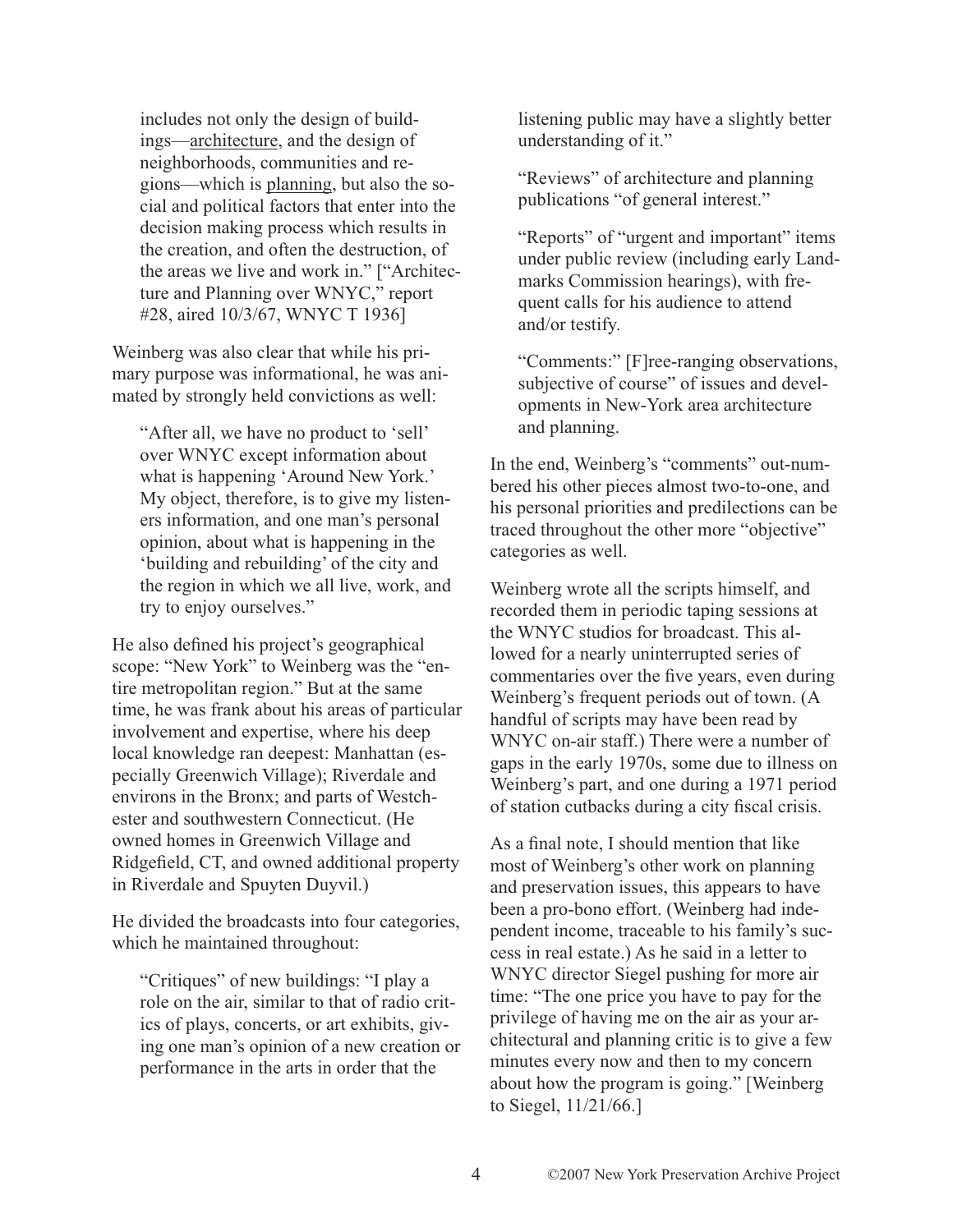#### **"Critic-at-large,"and blogger before his time**

Weinberg described his role as that of "criticat-large in architecture and planning," and used that phrase as his regular sign-off. This gave him the latitude to address an *extremely* wide range of projects, sites, and issues, from macro-scale regional planning right down to where mid-town Manhattan office workers could still get a decent lunch. With no one to answer to but himself, he was free to choose his own bi-weekly topics, finding his inspiration from building openings, press accounts, public hearings, chance encounters and more, threading a lifetime of personal and professional experience through the prism of current events.

His persistent inclusion of the word "planning" was conscious and significant: although he clearly felt that it was important to extend the presence of serious architectural criticism to radio, he also perceived the need to discuss broader planning issues alongside the new building designs. This distinction, along with his frequent references to articles and reviews in the local press, also makes clear his awareness of the journalistic context of his radio work. While collegial on the surface, it may also hint at an implicit criticism of the general tendency of press and public alike to focus on details—buildings, in this case—rather than the bigger urbanistic picture. This persistent awareness of the larger context informs all of his comments, and for that matter, his work in general.

The broadcasts combine the intimacy of spoken-word radio with an awareness of the broadest audience that Weinberg, accustomed to working alone or within committees, was ever able to reach. Unlike the steady stream of articles and reviews he wrote for professional journals, or the correspondence, memos, and reports he circulated in government and policy circles, or even his steady output of letters-tothe-editor, his radio work allowed him to reach beyond policy makers and his professional peers to address the community at large over time. For every given broadcast, his audience ran the gamut, embracing insiders (pro and con), current actors, potential participants, and the general public.

On-air, he made every effort to engage his general audience as directly as possible. (Behind the scenes, he sent copies of many broadcast scripts to professional colleagues, government officials, and journalists.) He was constantly urging listeners to stay informed, to visit the sites he covered, to express their opinions by attending public hearings and contacting their elected officials, and ultimately, to cultivate the same kind of engaged concern for the physical city as he did. He regularly solicited their questions, comments, and suggestions, and received a steady stream of cards and letters in return. (Most were addressed to him at WNYC, but some were sent care of the Landmarks Preservation Commission, an understandable mistake given his strong support and detailed understanding of the landmarks process.) In turn, he responded to his listeners frequently, both on-air and off, answering questions, making referrals, and making a number of broadcasts directly inspired by listener suggestions. He was clearly gratified by the response, but may have been overwhelmed at times: "I greatly appreciate receiving your views and questions, even though I cannot help you find an apartment, which is a frequent request." ["Rules for Advertising Signs in Historic Districts," comment #301, aired 4/1/71]

For roughly five years, Weinberg was engaging not just in public service, public advocacy, and public education, but also in public *performance*. An independent, volunteer commentator, he was accountable only to his own high standards. (As he said in one broadcast devoted to puncturing myths, "...it does help to be right about things, if and when there is a way of discovering the truth." ["Some Popular Fallacies," comment # 161, aired 1/23/69.])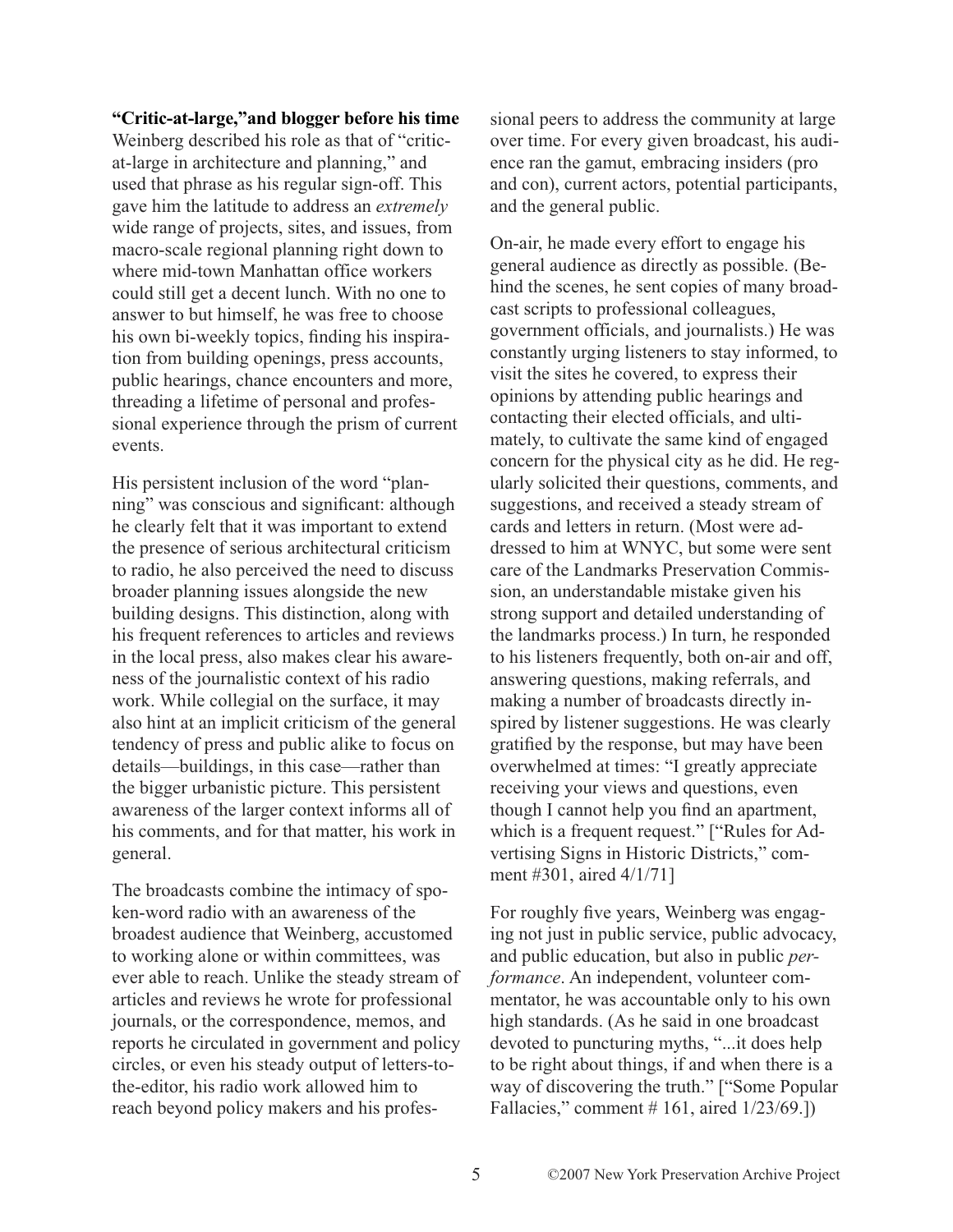His broadcasts combined information with opinion in equal measure, and were designed simultaneously to educate and to persuade, his goal "to spur the thinking, and eventually the discrimination and taste, of the average citizen." ["Synthetic Antiquarianism in Building," comment #2, 10/14/66] This was activism, aimed not so much at "organizing" per se as at educating one listener at a time. At the same time, it incorporated a running dialog with government, neighborhood groups, and the press. (The full extent of this multi-layered dialog awaits further research in the Weinberg archives.)

Taken together, Weinberg's WNYC broadcasts form a body of work with intriguing echoes in today's connected world. With his rhythm of regular installments, his broad thematic coverage, his blend of personal and objective observations, and the accompanying give-and-take between author and audience, the radio criticat-large resembles nothing so much as a blogger before his time.

In fact, the only thing missing is "multi-media content," particularly images, but as early as 1967, Weinberg had something to say about that as well:

Since pictures cannot come across on the radio, I try the best I can to describe the buildings or areas I refer to. I rely on my listeners' memory and familiarity with the scene to visualize what I am talking about. ["Architecture and Planning over WNYC." report #28, 10/3/67, WNYC T 1936.]

In 1971, he returned to the subject, this time in a letter to *New York Times* architecture critic Ada Louise Huxtable:

I just wish that I could have a little more than four minutes that I am allowed on the air, and that some form of broadcasting will emerge that is not television but

where a radio receiving set can project on the wall a slide or two illustrating what the speaker is talking about. [Weinberg to ALH, 2/4/71.]

With the internet, that form of broadcasting has finally arrived, but Robert Weinberg did not live to see it.

## **Building and rebuilding New York**

For the most part, Weinberg uses his broadcasts to discuss specific sites and issues, rather than to espouse general principles. This is especially true when it comes to historic preservation issues. But all his radio pieces are underlain by the same sensibility, and week by week, a certain philosophy emerges, an approach that embraces historic preservation, but only as part of a much more complex whole. Coordinating intersecting initiatives and reconciling conflicting needs is of course what planning is all about, and Weinberg's priorities are clearly closely tied to his professional background in urban plannin. But this sense of the bigger picture also has more particular implications for his take on preservation.

Weinberg expressed this in a 1962 letter to Whitney North Seymour, who had invited Weinberg to join the committee to nominate the first members of the Landmarks Commission. Although he accepted the invitation, he also added that

"...I do want to repeat that I am much disturbed by the use of the word "preservation" in the title of the official set-up. This smacks too much of archeological, looking-backward, rear-guard actions and romantic sentimentality...[the commission should be] positive, forward-looking, planning and not be limited in its charter to nothing more than the prohibition of destruction of monuments of days gone by." [Weinberg to Seymour, 1962, quoted in Hurwitz, 2005.]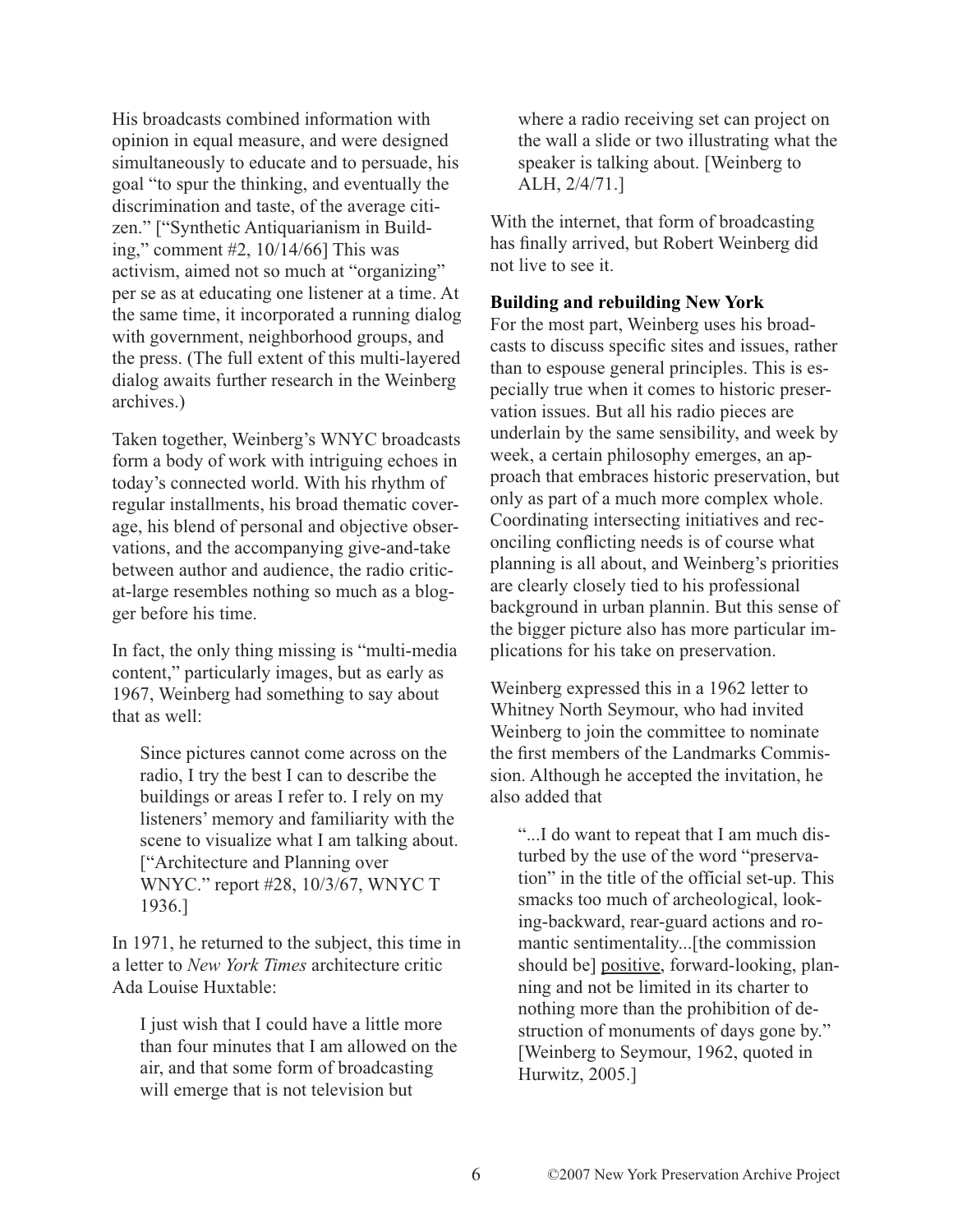For Weinberg, deciding what or what not to *save* cannot really be separated from deciding what or what not to *build*. He casts a wide net, setting landmark designations and new construction side-by-side with restorations (and sometimes demolitions) of historic structures, all in the context of how to understand what was going on in the urban scene, and how perhaps, to influence it for the better. In his broadcasts, as in his professional approach, Weinberg covers historic preservation in the larger context of urban planning, just as he covers architecture, transportation, housing, zoning and other issues. This echoes the varied and inclusive context of the built environment itself, where historic structures and new buildings stand side-by-side, and where construction and renovation, demolition and adaptive re-use are carried out simultaneously. Weinberg doesn't say it in so many words, but in the unceasing process that is the "building and rebuilding of New York," everything is connected.

This building and rebuilding is a dynamic *physical* process, of course, and is often seen as out of control. But Weinberg sees it as a *civic* process as well, and more importantly, sees that the civic and the physical sides of the process must be considered together. His broadcast comments on preservation issues reflect this throughout, focusing less on where to man the barricades than on how preservation fits in the context of the changing city.

## **Civic process—preservation, planning, and community involvement**

The 1960s saw major transformations in historic preservation and urban planning in New York. Weinberg was an actor in these changes, and a commentator on them as well.

He began his broadcasts in 1966, just a year after the New York City Landmarks Law was enacted. The passing of the law and creation of theLandmarks Preservation Commission, were the culmination of nearly a generation of preparatory work that had included an early survey of important pre-World-War-1 buildings (1952– 58, published 1963), the architectural walking tours of Henry Hope Read (beginning in 1956), and the New York Community Trust's marking program (1957). In 1956, the state legislature had enacted legislation enabling local preservation commissions drafted by Albert Bard. Weinberg's home neighborhood of Greenwich Village was involved in the movement from early on: the local planning board had called for a "special 'historic' zone" as early as 1959; the next year, neighborhood advocates introduced a successful zoning measure to head off a threatened wave of demolitions and out-of-scale new construction, and another neighborhood group succeeded in saving the Jefferson Market Courthouse from demolition.

Although the full extent of Weinberg's involvement remains hidden in the archives, we know that Weinberg participated in many of these early steps, both city-wide and on the local Greenwich Village level. He contributed to early catalogs of historic buildings, collaborated with Bard on the *Community Planning and Appearance* report, chaired the AIA New York's Committee on Historic Buildings for a time, and served on the nominating committee for the new Landmarks Preservation Commission. In the Village, he served on the local planning board, probably from its inception and was also instrumental in the stop-gap zoning measure of 1960.

This turning point in historic preservation was paralleled by important changes in urban planning taking place at the same time. Comprehensive urban planning had been marginalized in New York for two decades under Robert Moses, and as his influence waned, the City Planning Commission shifted to a more active role. One early and important change was the complete revamping of the city's zoning regulations in 1961. Other changes were more gradual, as new and existing city agencies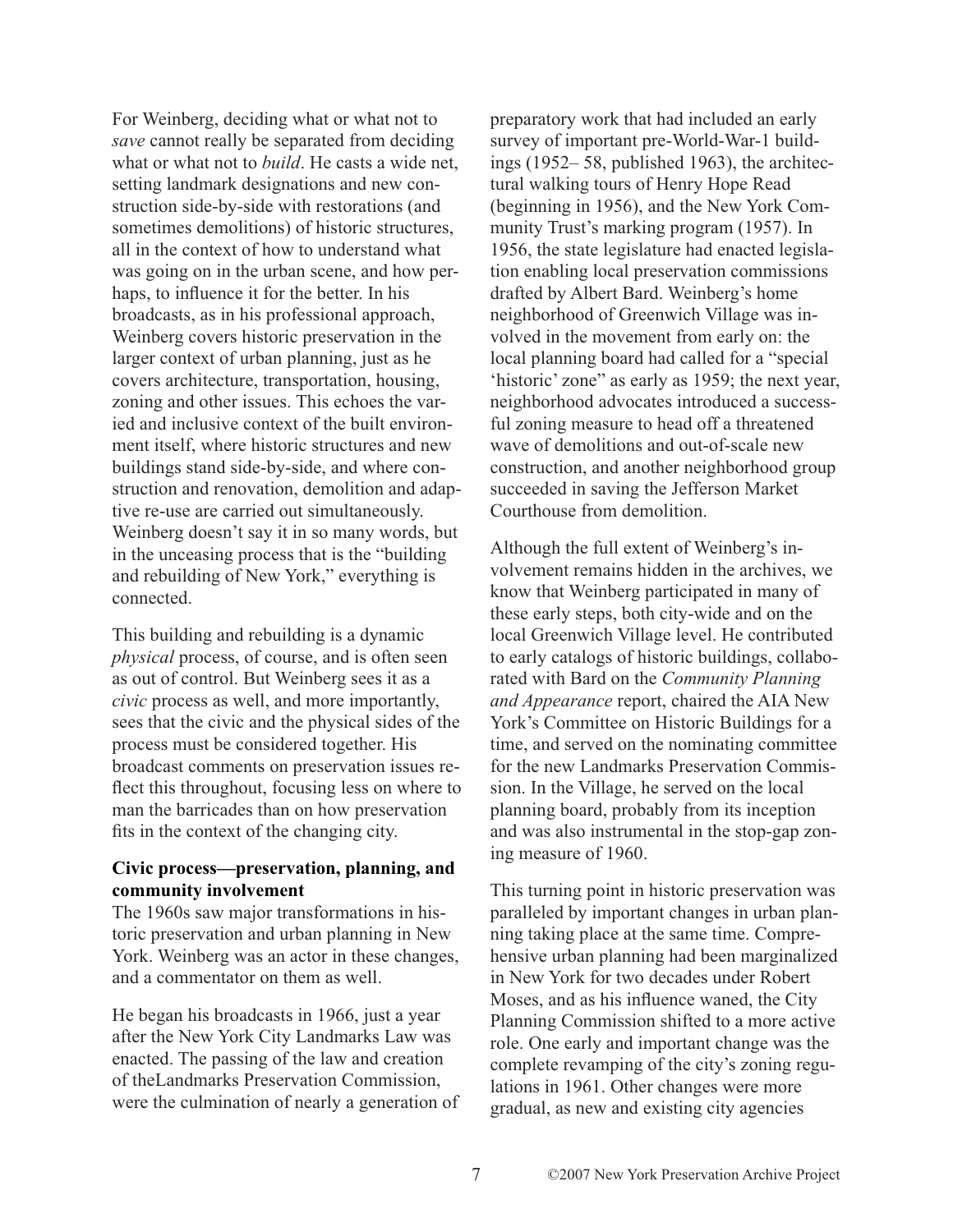turned away from the large-scale slum clearance and urban renewal projects of the postwar period, toward a less disruptive and more responsive approach to urban redevelopment.

By 1963, revisions to the city charter had made community planning boards an official part of the city-wide planning review process. The concept for these decentralized committees to debate and address local planning issues had first been suggested by the Citizens Union in 1947 (probably with Union member Weinberg's direct participation). In the early 1950s, Robert Wagner, then Manhattan Borough President, established twelve such boards in Manhattan on a preliminary basis. Among these was Community Planning Board #2 in Greenwich Village, where Weinberg would serve for almost 25 years. ["Respect for Planning at the Local Level," comment #274, aired 10/6/70.] These changes accelerated under Mayor John Lindsay (1965–73), who extended the notion of decentralization to include education as well as urban planning, establishing a system of local school boards as well. [Jackson, 1995, 232–234. Stern et al., 1995, 1114–49.]

Weinberg was acutely aware of the changes he was witnessing in urban planning in New York. When City Planning Commissioner Lawrence Orton retired in 1969 after thirtyone years on the Commission, Weinberg took the opportunity to devote an entire broadcast to "a history of New York's Planning Commission and, indeed, of the process of planning in this city." ["The City's Planning Commission Enters a New Phase," comment #222, aired 12/9/69, revised 1/6/70.]

After decades of public engagement in planning and architectural issues, Weinberg was a veteran of committee work and public hearings. Although he was a committed advocate of informed public involvement in the planning process, he was also well acquainted with the disadvantages of wide-open debate. His

long experience in Greenwich Village, one of the cradles of community activism in the city, had exposed him to both the best and the worst of this evolving public process.

In 1967, on the eve of the city council's final vote on the community board system, he gave a last push for the concept, but included a warning about public participation:

He contrasts two scenes in City Hall's stately Board of Estimate chamber. On the one hand, he contemplates the room's elegant architecture and 150-year history of reasoned discussion, both, he fancies, rooted in building architect Joseph Mangin's training in late-18th-century France, land of both Enlightenment and revolution.

On the other hand, he presents us with a "typical" New York city hearing:

hard-working, and undoubtedly wellintentioned people yelling their heads off, repeating their arguments endlessly, and generally behaving like a mob of bad-mannered, uninhibited juvenile delinquents.

He looks with hope to the new local boards to streamline the new multi-tiered system of public input:

When the local boards are in full, official operation it will be easier, more convenient and much more sensible to hash out planning problems in your own communities, and then come to City Hall well-prepared, well-informed and present your opinion in a manner that will neither irritate nor bore the city-wide officials who must come to a decision, but will impress them and convince them.

His is a vote for democracy without the chaos, of a system for planned debate that promises to shed more light than heat on vexing planning issues. "Reasoned, brief, non-repetitive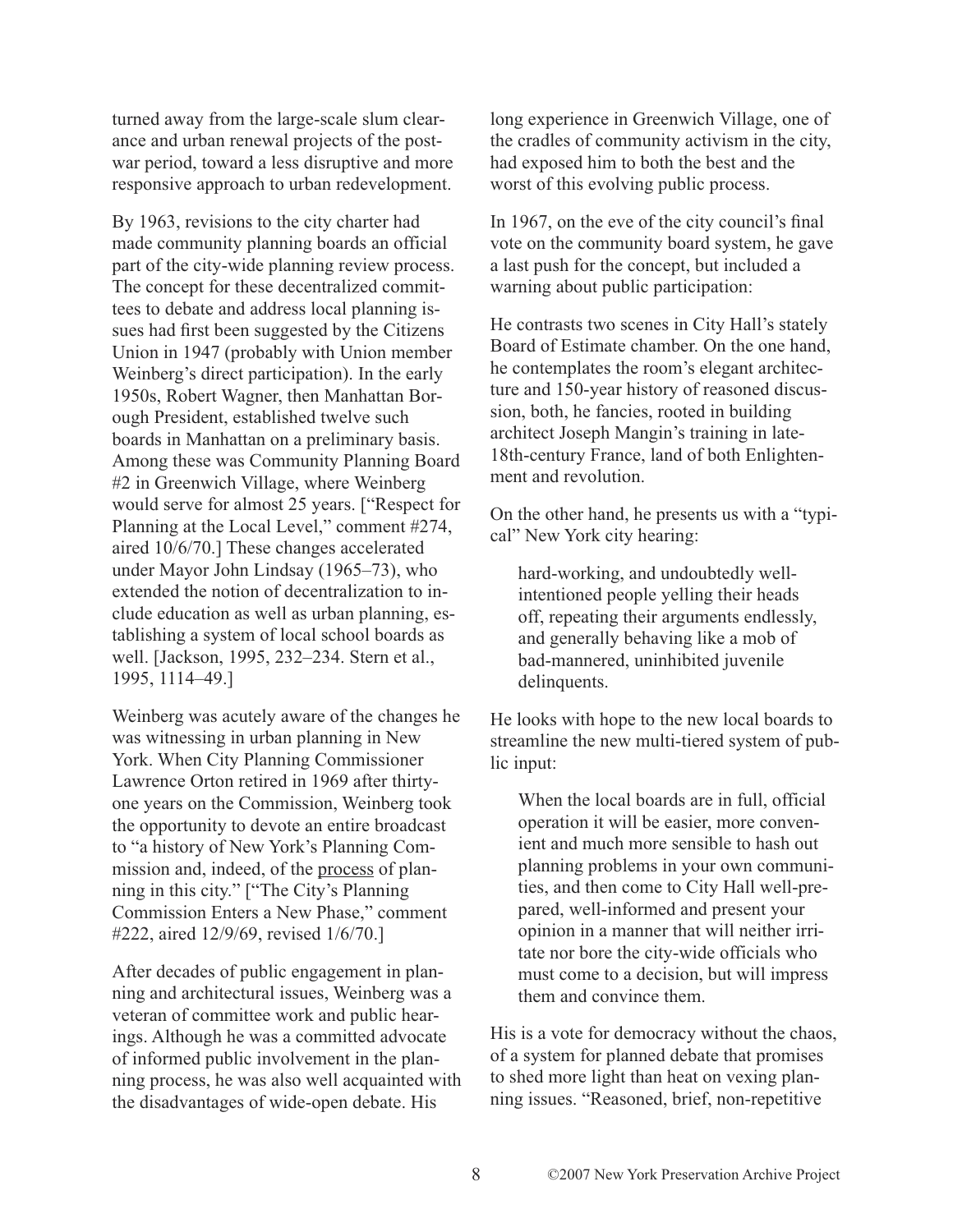argument," he concludes, "goes further than mob tactics and emotional outbursts." ["The Public, the Local Planning Boards and the City Planning Commission," comment #76, aired 10/10/67, WNYC T 1940.]

Weinberg returned to these themes in a later broadcast on "advocacy planning," a recently coined term for an emerging model of community involvement that links planning and design professionals with community members and government officials: "[C]ommunities want to have a hand in determining how they will develop physically as well as socially and politically," but only within reason and in good faith. Local advocates shouldn't be seeking "community control" in a "crude and childish" anti-establishment sense, but where "the community works intelligently, carefully and with thoughtfulness, in cooperation with and confidence in, the administrative agencies of the city and borough." Such efforts transcend merely "fighting city hall" to achieve truly positive community-based planning. ["Advocacy Planning," comment #188, aired 5/22/69]

Weinberg locates the historical roots of the push for advocacy planning in American democracy itself, in the old tradition of the New England town meeting, revitalized recently in communities like his own Greenwich Village as a reaction to "75 years of centralization" in urban government. In fact, he places the Village front and center in the vanguard of the movement, starting with the 1938 battle to save Washington Square Park from the traffic plans of Robert Moses, and developing through zoning battles in the 1940s and the fight to save the Jefferson Market Courthouse at the end of the 1950s.

And if I speak of this with some pride, it is because it is my own home community. I do not pretend any false modesty because I do believe that we, in the Village, have been setting an example for what may be

attained in other communities...What makes all this possible...is that ours is a community of very diverse people; economically, ethnically, culturally, and politically. It is not dominated by any one group nor luckily the scene of strife between two equally balanced groups, but is, in truth, a well integrated, balanced community of every type of opinion and family activity. ["Advocacy Planning," comment #188, aired 5/22/69]

In his broadcasts, he extensively covered a wide range of projects in Greenwich Village that were shaped at least in part by community involvement, albeit with an equally wide range of outcomes. (In other reports, he also examined similar issues elsewhere in the city, including the Ruppert Brewery, the Municipal Asphalt Plant, the Squadron A Armory, discussed below, and initiatives in Harlem by the advocacy planners Urban Deadline ["The Bard Citation," report #49, aired 5/1/69], and by the City Planning Commission in four Bronx neighborhoods ["Planning with People in the Bronx," comment #136, aired 9/1/68].)

In the context of the Village, he discussed four projects and battles in particular: the Greenwich Village Historic District, the Greenwich Village Waterfront Planning Study, the West Village Houses, and Washington Square Park.

#### **Greenwich Village Historic District**

The Greenwich Village Historic District was designated in 1969, and with roughly 2000 buildings, it was by far the largest and most varied historic district in the city to date. The new district was an important step in the New York preservation movement's evolution away from a purely curatorial approach to a more holistic, urbanistic one. As later observers have commented, Village preservation efforts were never just about architecture; they were as much about "history, livability, social heterogeneity, and artistic ambience."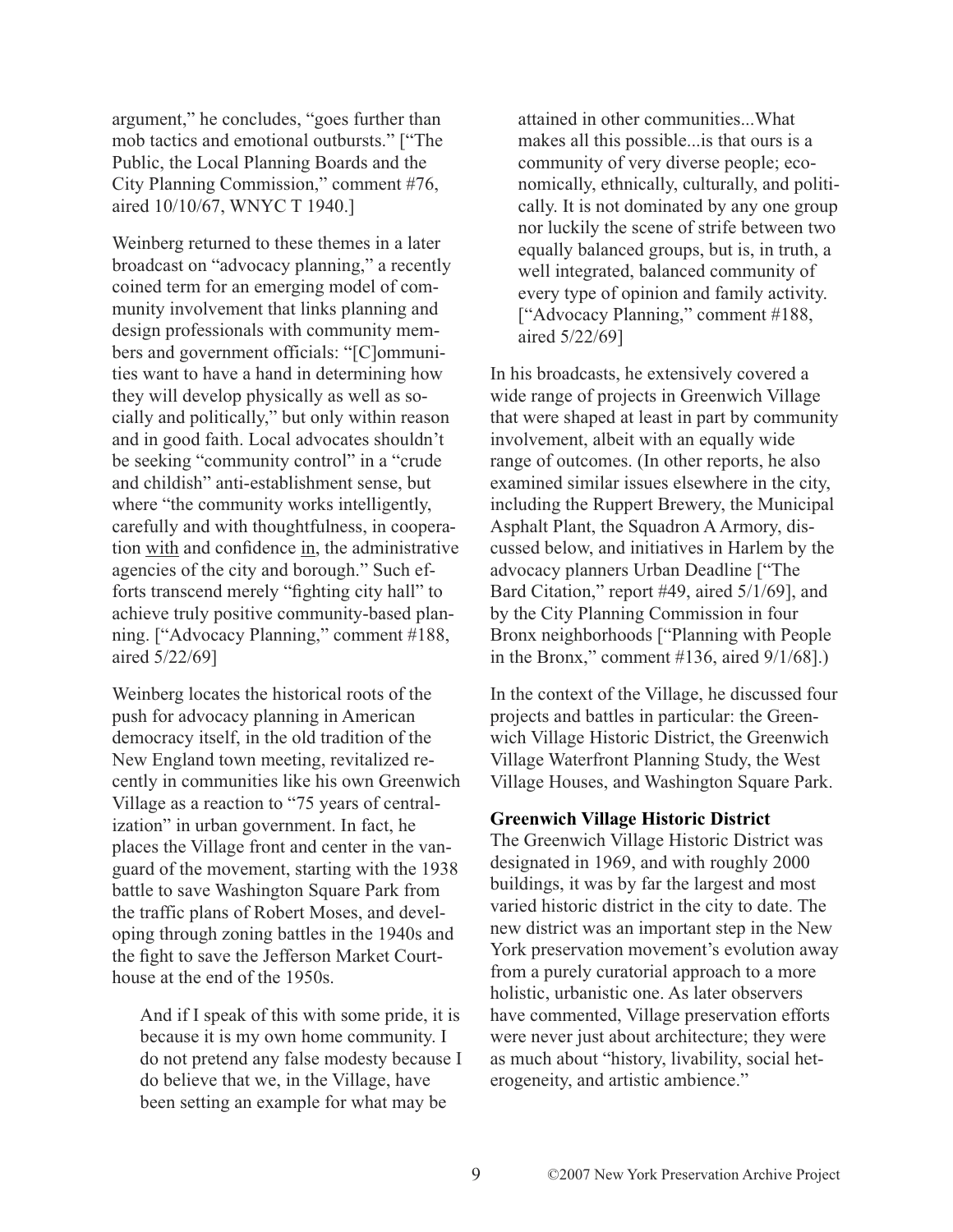The full story of the district's creation goes beyond the scope of this project, and the full exploration of Weinberg's significant involvement awaits further research in his professional papers. (One example that Rudie Hurwitz's research has brought to light is Weinberg's instrumental role in effecting stopgap zoning revisions in 1960 to eliminate a loophole allowing over-scaled new construction. The measure blocked more than 90% of the projects filed for approval.)

Weinberg's on-air public comments concerning the district, in three separate broadcasts spread over more than two years, focused on the long and drawn-out final phase of the designation process. At issue were concerns about legal challenges to the designation, and the Landmarks Commission's response to those concerns. Preservation advocates were adamant and nearly unanimous in their support for the single, large district that had been originally proposed. Opponents fought to block any district at all, and threatened legal action. The Commission had floated a third, "compromise" position, consisting of a cluster of 18 smaller districts, protecting the most architecturally and historically significant buildings, but omitting the intervening fabric of more ordinary, "background" structures.

Twice Weinberg addressed this question of boundaries and scope, laying out the three positions, expressing his strong support for a single, large district, and exhorting his listeners to express their opinions to the commission. In an attempt to inform and reassure nervous property owners, he repeated his attempts to clarify the distinction between the relatively tight controls on individual landmarks and the more flexible ones imposed on buildings within historic districts. He underlined the threat of inaction or half-measures, balefully entitling his February 1967 report "Last Call for Greenwich Village."

But when the Village received historic designation as a single, large historic district in May 1969, Weinberg announced the good news with obvious pleasure. He dropped his usual editorial distance to identify with district supporters. He reiterated his description of the Village as the quintessential historic district (and community), its essence lying in the sum of its parts:

[A]side from a few outstanding large structures...the visual character of the Village and the quality of life that is reflected by this scene consists not so much in the character of individual buildings, each of them as such, but in the character of the community and its scene as a whole. [Stern et al., 1995, 1144–45. Hurwitz, 2005. "Greenwich Village Historic District," report #12, aired 1/13/67. "Last Call for Greenwich Village," report #15, aired 2/6/67. "Greenwich Village Historic District," comment #190, aired 5/29/69]

## **Greenwich Village Waterfront Development Study**

In 1968, a small grant from the Manhattan Borough President's office allowed Greenwich Village Community Board 2 to commission a planning study of the West Village waterfront. The innovative project was conceived by the board as a pilot project in advocacy planning, and was the first city-funded, locally directed planning initiative in New York history. The project goals were developed in advance by a committee of community residents, and it was carried out as a close collaboration between community members and the consultants, a young architectural firm called Beyer & Blinder.

Weinberg cited the project in two reports, first as one example among many of sound, locally-based planning, and later as the subject of a dedicated broadcast, summarizing the project goals and early findings, and highlighting the specific, tangible, and locally-driven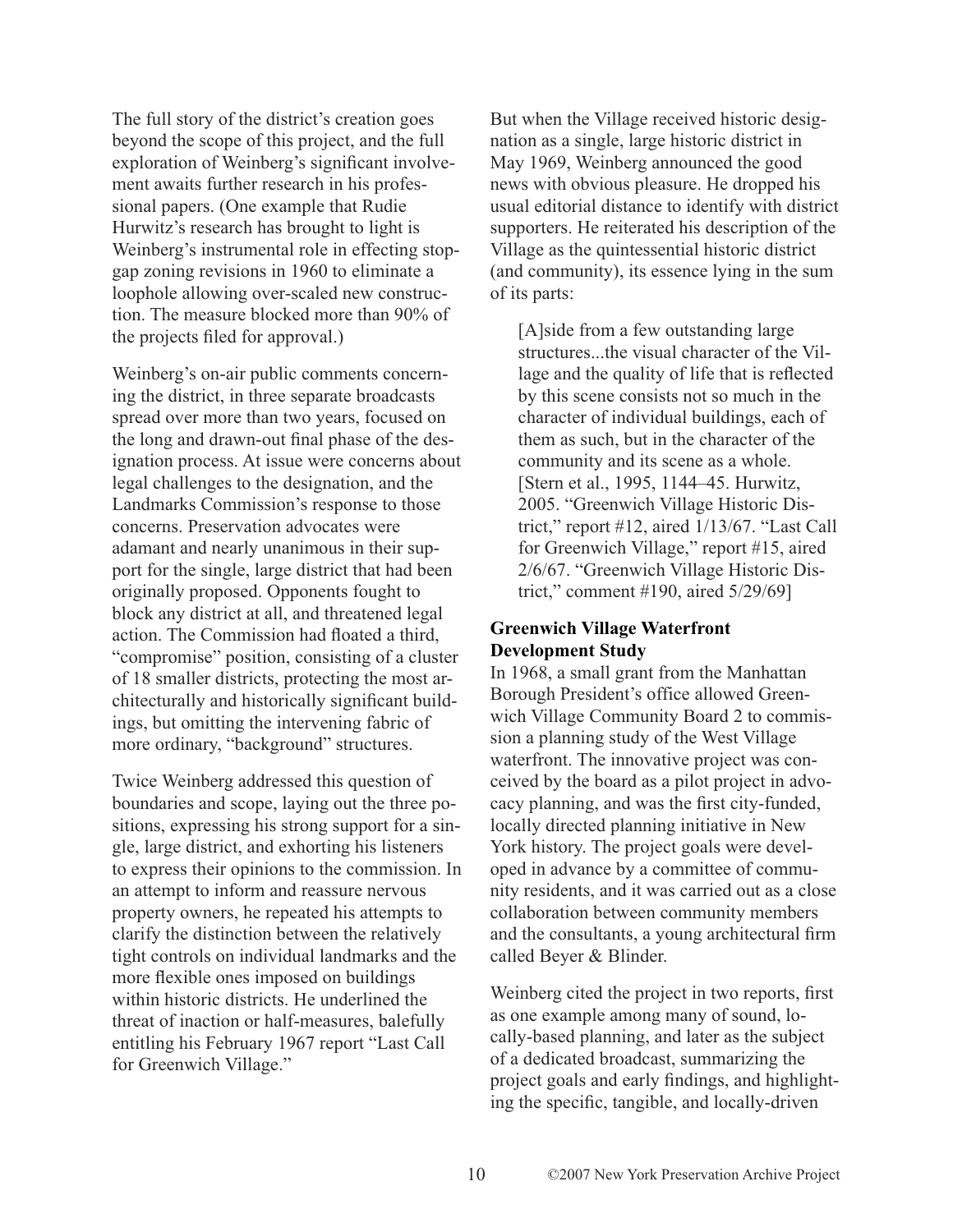approach of the project as a prototype for other similar initiatives in the city. ["Advocacy Planning," comment #188, 5/22/69. "A Community Supported Waterfront Study," comment #290, 2/9/71]

## **West Village Houses**

Washington Street (west side), from Morton to Bank Streets

Perkins & Will, 1963 (completed 1974)

Of the many Greenwich Village struggles against "cataclysmic urban renewal" and topdown city planning, the greatest was the 15 year effort to realize the neighborhood's plan for the West Village Houses. Richard Plunz has called this "the longest and hardest-fought battle for community self-control over development ever waged in New York City."

After blocking a 1961 city plan to study a section of the far West Village for large-scale redevelopment, community members went on to develop an alternative housing plan of their own. Among the local leaders was Jane Jacobs, whose book *The Death and Life of Great American Cities* was published the same year.

The new design included almost five hundred apartments, housed in clusters of five- and sixstory buildings on sites scattered along a seven-block stretch of Washington Street. In contrast to typical government-planned housing and redevelopment projects of the previous two decades, there was minimal displacement of existing residents or businesses and minimal demolition of existing structures. The new construction was carefully tailored as infill, located mostly on sites already cleared by the recent demolition of the southern section of the decommissioned High Line elevated freight railroad.

The project was delayed for years, primarily because of opposition to the proposal from various city agencies still committed to the post-war model of massive high-rise urban renewal schemes. Objections focused on the design's cost-saving construction methods, its financing, its call for common outdoor space (considered difficult and expensive to maintain), and its low-rise, contextual scale: its walk-up apartments weren't seen as appealing to the middle-class occupants the project was meant to serve.

Although changing financial circumstances marred its final realization, the project was a turning point in urban housing initiatives. It served as a model for future projects across the five boroughs and around the nation, because of its low-rise scale, its non-invasive infill approach, and the close collaboration between community and designers.

As far as his own radio role was concerned, Weinberg didn't choose to make this one of his battles. (Further exploration in his papers may shed further light on the level of his actualoff-air involvement.) He made only a single broadcast on the project, which aired in 1969, when the community was still two years away from winning all the approvals necessary for starting construction.

Searching for a midnight music broadcast, Weinberg describes himself stumbling instead on WNYC's live radio coverage of one of the public hearings on the project, which was "still going strong" at 2:30 am.

I was fascinated by the arguments presented by both sides, especially since I was personally acquainted with most of the speakers, both for and against: lengthy harangues by odd-ball characters such as Marshall Scolnik and Jane Jacobs and straight forward statements by local leaders like Arthur Stoliar and Charles Pagella.

In his comments, Weinberg didn't rehearse the project's long and difficult history. Instead, he chose first to focus narrowly on one of the main criticisms of the project, its walk-up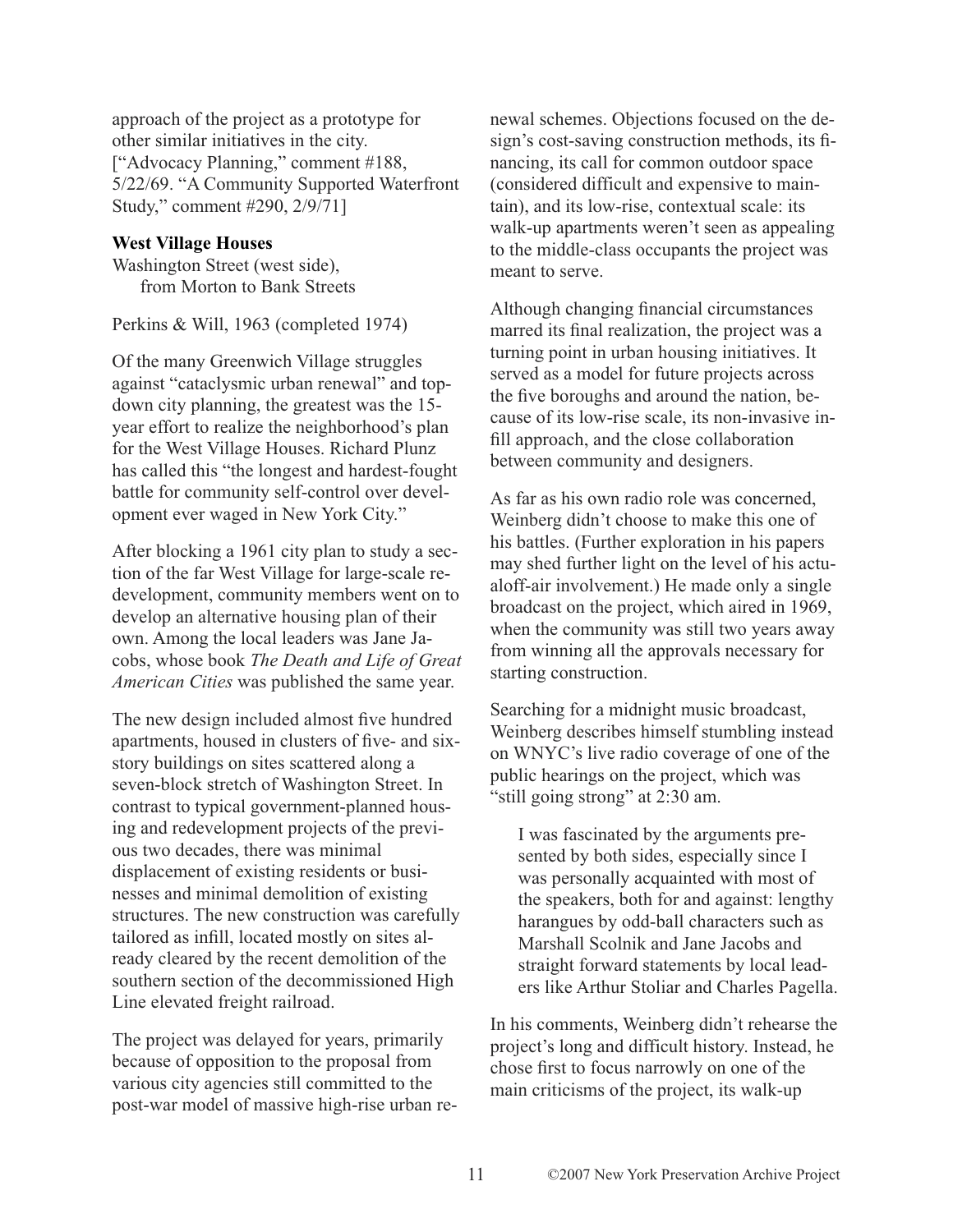nature. He added his voice to the chorus of project supporters who'd been pointing out that low-rise, walk up buildings were exactly what helped make Greenwich Village so desirable. He concluded with a flat affirmation that the community had spoken: "This is what the West Village wants. It doesn't want clearance of its narrow old streets and big, impersonal high-rise apartment houses."

["West Village Housing," report #53, aired 9/2/69. Stern et al., 1995, 247–251. Plunz, 1990, 289–312.]

## **Washington Square Park**

Washington Square Park has been the subject of bitter struggles between community groups and city authorities since the late 1930s, when Robert Moses tried unsuccessfully to give over a significant portion of parkland to throughtraffic. Although the issue of vehicular encroachment was finally resolved in favor of more park space in 1965, a bitter legacy of suspicion remained, and the city's renewed efforts that same year to reconstruct the park provoked another round of organized community opposition. (Conflicting versions of the park's future remain of issue today).

As Weinberg described the turning point of the project in the first of three broadcasts about the park, "[a]gain the community rose up in arms and said...'Look here, Mr. Commissioner, this is our park, our community, and we have our own ideas how the park should be fixed up if public money is spent on it." Weinberg credits Parks Commissioner Newbold Morris's "good grace" to admit defeat, and in effect to say to the community, "'Well, go ahead and come up with your own plan and we will see if we can build it.' This was a real breakthrough and... marked the first official recognition of what we now call "advocacy planning."

Weinberg made his first broadcast about the project in August of 1969, when ground was finally broken for the park rehabilitation. He had spent the four previous years on the local committee charged with developing a design that could muster majority support in the community. In the end, he found both the process and the results flawed, and immediately after the work was completed in June 1971, he devoted two more broadcasts to an analysis of what, in his eyes, went wrong.

For Weinberg, the only way to answer the community's intensive recreational needs was to re-design the heavily-used park from scratch, discarding its existing layout (a legacy dating back to the 1870s) for the best that modern professionals could conceive. But because the design committee and its consulting landscape architect were encumbered by both the community's "squabbling" and the city's "departmental red tape," the result was a prosaic rehabilitation of the existing park layout (minus the old traffic right-of-way that had carried Fifth Avenue bus traffic through the park). Because of the length and difficulty of the process, costs had ballooned to the point that many serious cuts had to be made as well.

The story is a curious one, involving a series of confrontations between the people and public officials, the exercise of community participation, and finally, an outcome, which some of us believe to be, at least, doubtful in terms of value received for public money and energy expended.

Weinberg had lived on Washington Square North since the 1930s, and had participated personally in all of the battles to save the park in the thirty-five years that followed. The disappointing outcome of that struggle would have confronted Weinberg every time he walked out his front door.

["Cleaning up Washington Square Park," comment #202, aired 8/12/69."Washington Square Park Rehabilitation—Part 1," comment #320, aired 6/15/71."Washington Square Park Rehabilitation—Part 2," comment #321, aired 6/17/71.]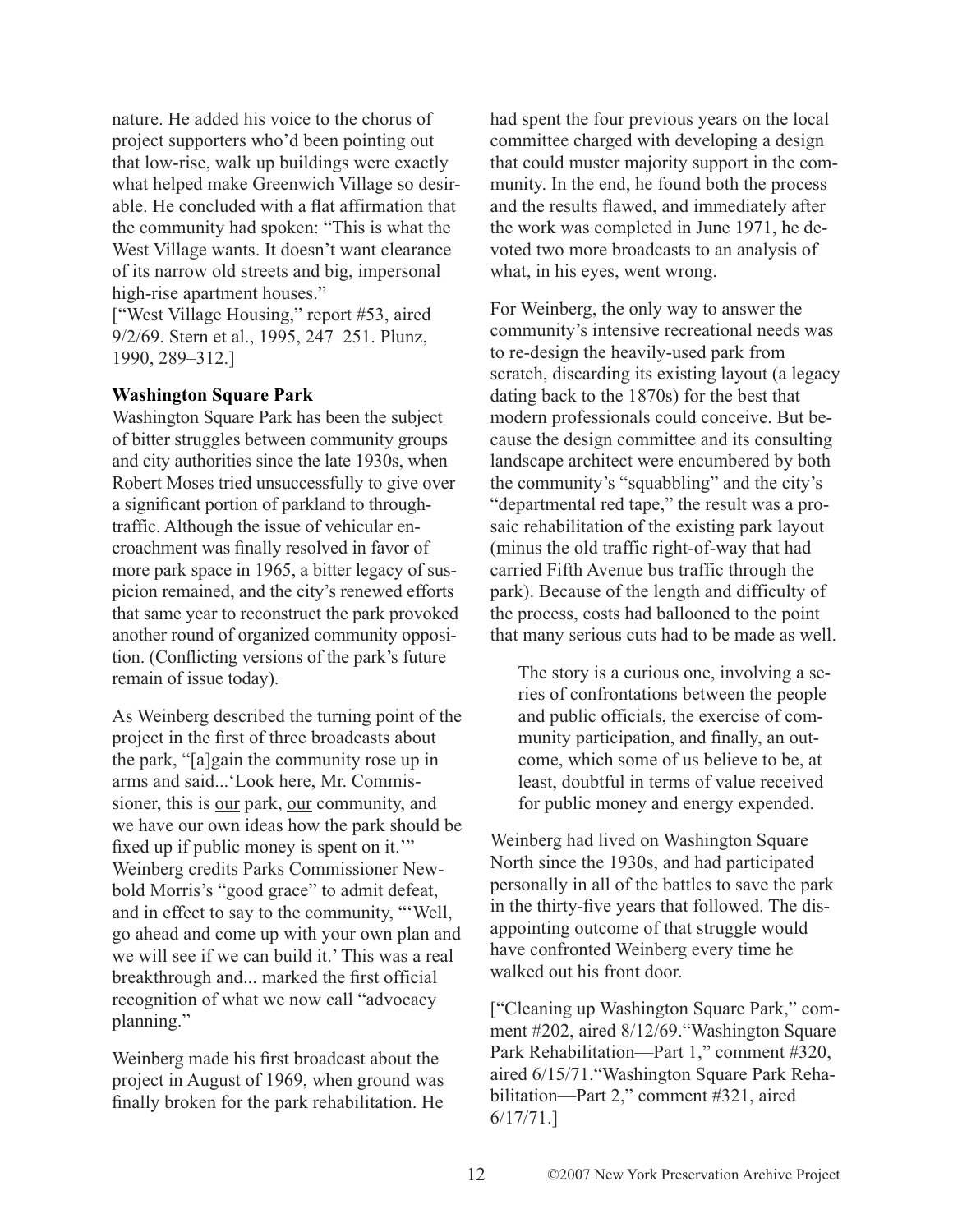## **Physical process—Adaptive Re-use**

In his broadcasts on specific historic buildings, Weinberg repeated no theme more than that of "future use." It defined for him the single most effective route for ensuring the survival of historic buildings, even—and perhaps especially—those with landmark protection. ["Historic Preservation: True vs. False," comment # 211, aired 9/25/69]

On the one hand, architects were responding to the problems of restoring newly landmarked structures and adapting them to modern use with ingenuity and imagination, giving Weinberg a number of projects to celebrate. On the other, demonstrated "economic hardship" could trump the landmarks law in special cases, and did so in 1968, when the recently landmarked Jerome Mansion on Madison Square was demolished under the hardship clause.

## **Jefferson Market Library**

Originally Jefferson Market Courthouse, Third Judicial District 425 Sixth Avenue Vaux & Withers, 1874–77

Restoration and library conversion Giorgio Cavaglieri, 1967

In a 1967 broadcast entitled "From Courthouse to Library," Weinberg discusses the recent restoration and conversion of the Jefferson Market Courthouse building on Sixth Avenue at 10th Street. With the opening of a new branch library in the restored structure, it immediately became the most conspicuous example in New York of the adaptive re-use of a landmarked historic structure, and a celebratory exclamation point at the end of a long battle to save the building. As Weinberg says at the opening of his broadcast on the subject, "At long last the citizens of Greenwich Village...have been rewarded..."

He presents the project as a textbook example of how to create a "useable future" for an historic building, calling the courthouse-turnedlibrary

...an admirable example [of the] sturdy old structures built in the Victorian period, that were built with fine materials and workmanship now no longer available. That era has left us many monuments of great substance and beauty that can still be put to good use and well serve the needs of today.

He celebrates architect Giorgio Cavaglieri's interior work, with its "tasteful incorporation" of modern equipment with the "Victorian style wood trim, symbolic stone carving, intricate brickwork, and stained glass windows." As to the exterior, he praises the way it has been cleaned and restored without erasing the patina of "venerable age."

But going beyond the specific virtues of the project itself, Weinberg cites its success in support of the landmarks process as a whole:

[T]his restoration is an admirable example of what can be done with a 100-year old building that is well located, well shaped, and well built, and it proves that the Landmarks Commission has been justified in its efforts to turn our vacated landmarks to useful contemporary purposes...For our architectural heritage can best be preserved not by the artificial embalming of a landmark building as a sterile monument or museum, but by remodeling it, whenever possible, to serve contemporary activity.

Cavaglieri's work, both at Jefferson Market and at the Public Theatre (then undergoing a phased conversion from library to theater complex) belies the claim that "modern architectural theory" demands that buildings be purpose-built and designed from scratch in order to fulfill a given program: "[T]hese two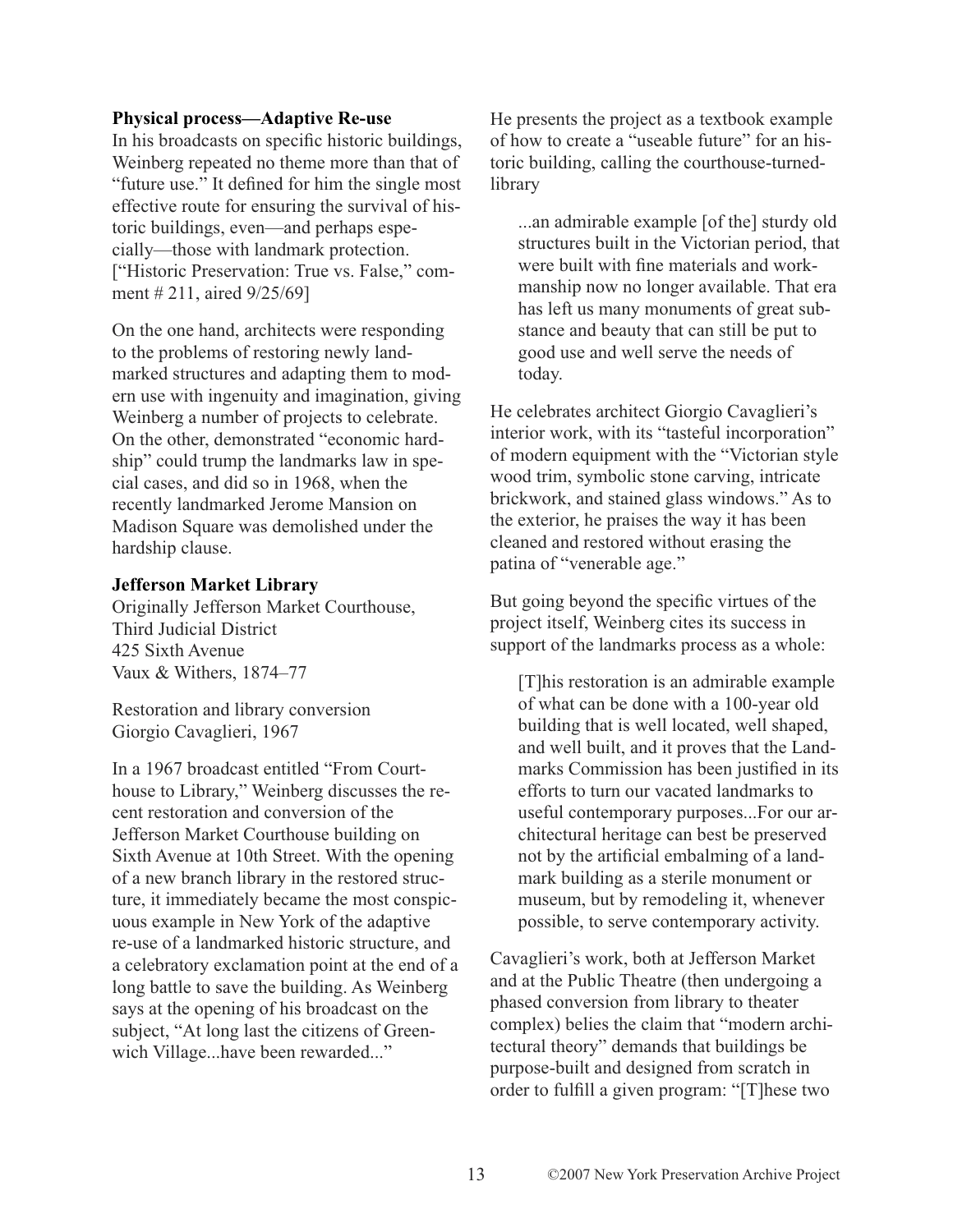remodeled landmarks show that a building conceived as a library can become a fine theater, while one that was built as a courthouse can become an excellent library."

["Courthouse into Library," critique #10; 11/28/67; WNYC T 1955]

## **Public Theater**

Originally Astor Library, later Hebrew Immigrant Aid Society 425 Lafayette Street Alexander Saeltzer (1853), Griffith Thomas (1869), Thomas Stent (1881)

Theater conversion Giorgio Cavalglieri, 1967–76

## **New School Graduate Faculty Center**

Originally Lane clothing store Fifth Avenue at 14th Street Cordes, Bartos & Mihnos, 1952.

Conversion to New School Graduate Faculty **Center** Frost Associates, 199–70.

Echoing his "Courthouse into Library" broadcast on the Jefferson Market Library, Weinberg's "Department Store into University" discusses the New School's 1969 conversion of a 14th Street retail structure into an academic building (retaining the high ceilings and escalators the former Lane's store). ["Department Store into University," critique #36, aired 6/19/69]

#### **Westbeth**

Originally Bell Labs, American Telephone & Telegraph Co. 155 Bank Street Cyrus W. Eidlitz and others, 1861–98.

Converted to artists' housing Richard Meier & Associates, 1969

When completed in 1969, the conversion of the former Bell Labs complex into artists' housing was the largest such adaptive re-use project ever in the United States. The massive structure occupied an entire block on West Street at Bethune Street, on the Hudson River waterfront of the West Village. With funding from the National Endowment for the Arts, the J M Kaplan Fund, and the Federal Housing Administration, architect Richard Meier created hundreds of raw loft units as live-work space. In his broadcast on the project, Weinberg praises the project's ingenuity on many levels, citing its cost-saving exploitation of the existing structure's flexible interiors and grandfathered bulk to spare. He also points out that it was conceived to meet the housing needs of students, artists, single people, and others generally not included in standard lowand middle- income projects.

At the end of his report, Weinberg also mentions another "special feature" of the Westbeth site: the elevated tracks of the High Line, the then-recently-closed freight railroad that terminated at St. John's Terminal south of Canal Street. The tracks passed through the Westbeth complex, as they did a number of commercial structures along their route up the West Side of Manhattan. Weinberg mentions a pending study of possible reactivation of High Line as far west side rapid transit, from Manhattan Community College at Washington Market clear to Yonkers, "relieving the pressure on the west side IRT subway." (Although this conversion to passenger use never took place, and the southern sections of the viaduct have since been demolished, the High Line is now in the process of being converted into an elevated pedestrian promenade.)

["The West Beth Project," comment #112, aired 5/2/68. Plunz, 1990, 316. Stern et al., 1995, 251–54.]

#### **Ruppert Brewery**

In August of 1968, plans were approved for the redevelopment of the four-block site of the massive Ruppert Brewery in Manhattan's Yorkville neighborhood. Founded by Jacob Ruppert in 1867, the complex had eventually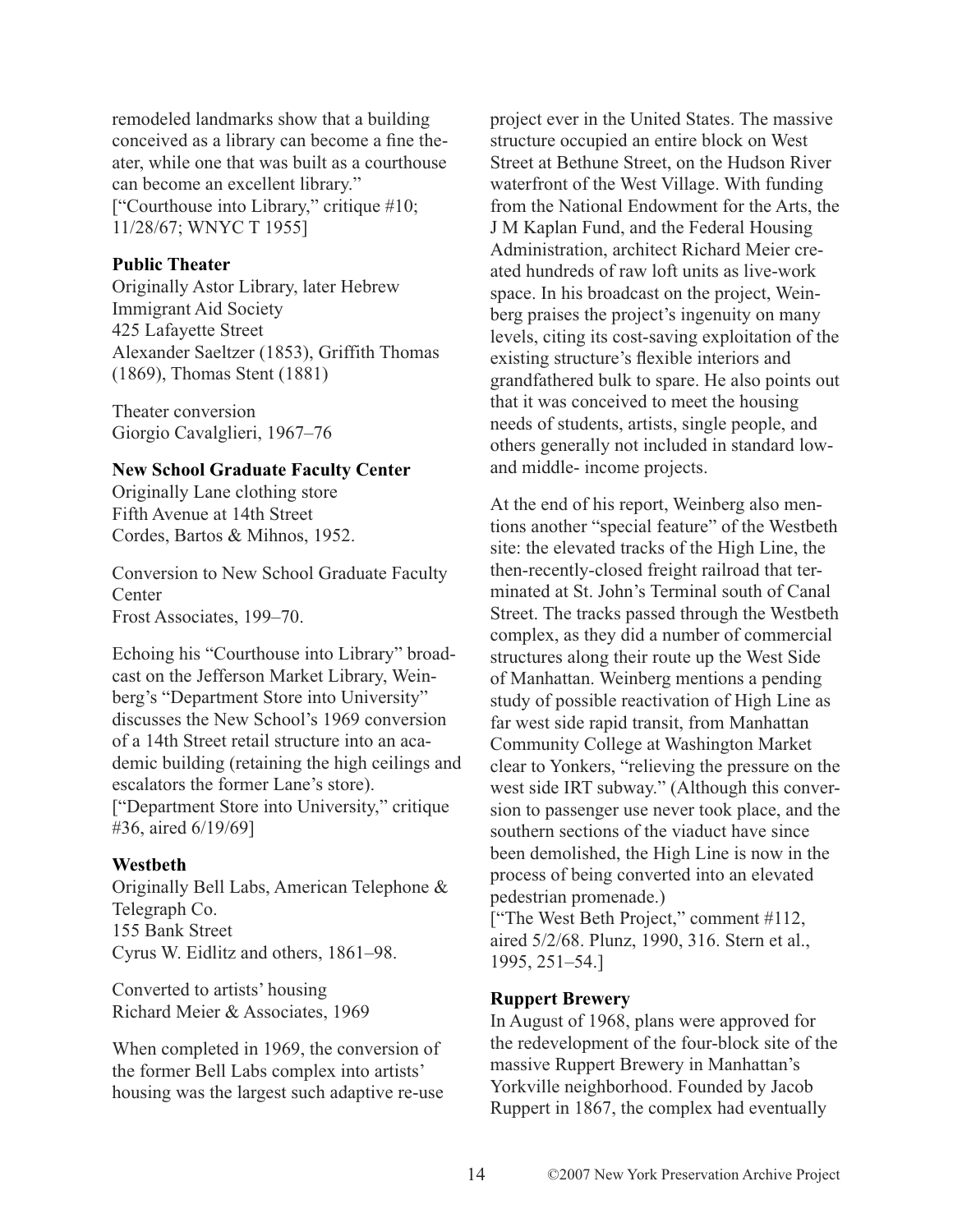grown to include thirty-five buildings between Second and Third Avenues from 90th to 94th Street. Its closing in 1965 and subsequent designation as an urban-renewal zone led to protracted discussions between city agencies and community groups about the area's fate, with local groups pushing for large amounts of subsidized housing. The resulting compromise plan called for complete demolition of the brewery buildings and their replacement with a superblock containing mostly high-rise structures to accommodate large numbers of subsidized middle- and low-income housing units on landscaped grounds.

Broadcast as demolition bids were being received for the fortress-like complex, Weinberg's comments decry the plan as a misguided and "expensive exercise in trying to get moderate and low-cost housing into one of the most expensive and luxurious sections of Manhattan's East Side." Concerned that this uneconomic use of the site would be a burden on tax-payers for decades to come, he offers an alternative proposal: to convert the existing structures of the brewery complex to high-end retail, restaurants, clubs, etc. He links this model to such recent precedents as the Westbeth artists housing in the former Bell Telephone Labs complex in the West Village, and to the recently opened marketplaces at Ghirardelli Square and the Cannery, both occupying former industrial spaces in San Francisco.

Weinberg sees such a project as suitable on a number of fronts: upscale retail in an increasingly upscale residential district; lower upfront costs, with less demolition and less new construction; higher tax-revenue going forward; proceeds of sale available to fund lowand middle-income units elsewhere, without requiring additional financing generated by market-rate rentals. ["The Highest and Best Use of the Old Ruppert Brewery," comment #132, aired 8/22/68. Stern et al, 1995, 842–3.] Two-and-a-half years later, Weinberg revisits the issue with a requiem for the now-demolished brewery,

...that gigantic agglomeration of solid, red brick buildings adorned with cupolas, clock-towers, fortress-like turrets and what-have-you. They are all gone now, reduced to rubble, and the three-block site will be developed, at great expense, for housing, at three different price levels, and at least one school.

After reprising his earlier festival market place proposal and the examples from San Francisco, he adds an additional parallel: the recent proposal to preserve and convert Washington, DC's Old Post Office (1899) to mixed public use with a hotel, commercial space, restaurants, and entertainment venues (realized 1975–83).



*Old Post Office, Washington, D.C. Library of Congress, Prints & Photographs Division, Theodor Horydczak Collection, LC-H824-T01-1216-001*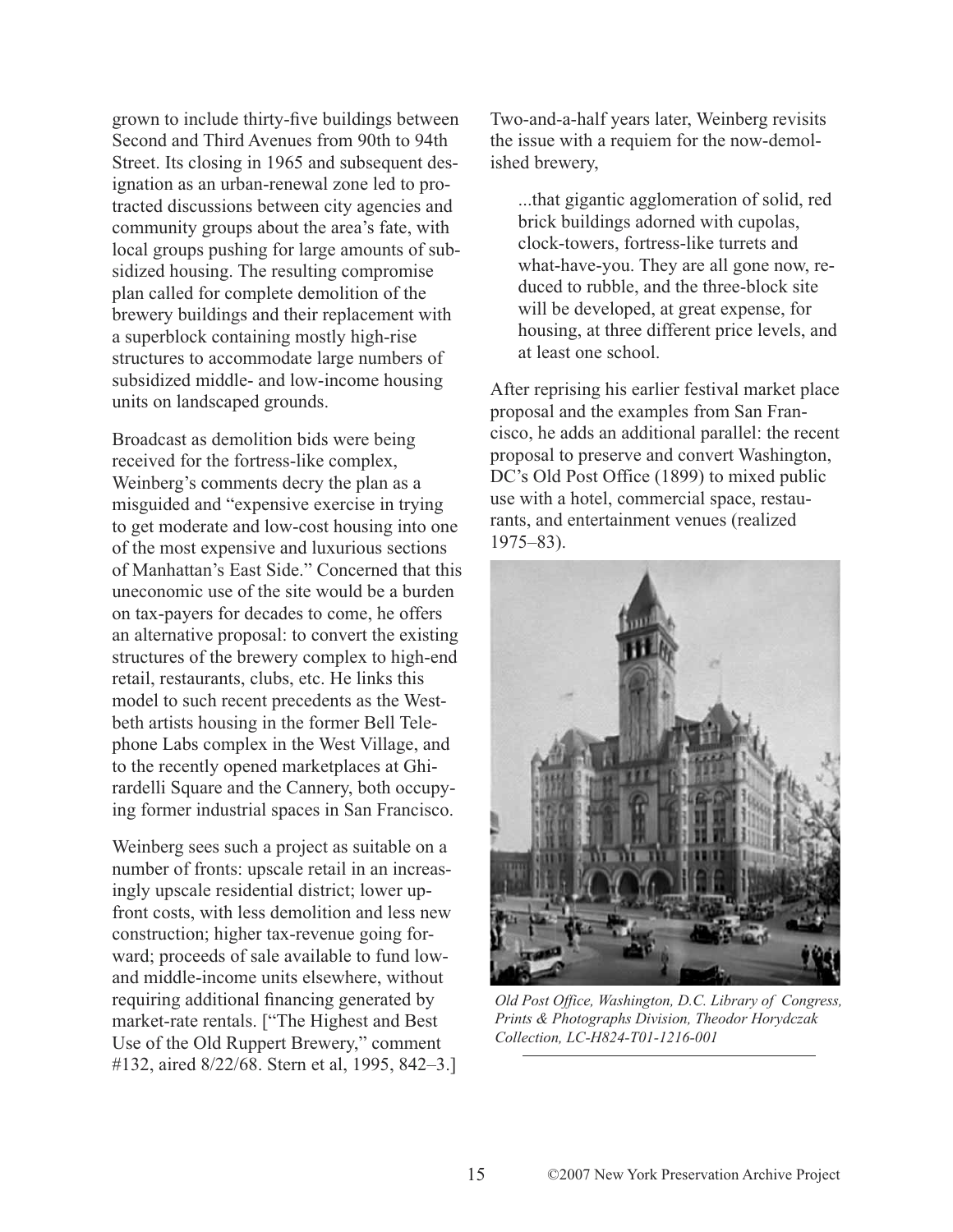He calls it "sheer folly" for the city not to profit from commercial use at Ruppert site, and not to build the project's subsidized housing elsewhere, where the costs are lower.

Well, New York missed out on this one. I don't know what other old buildings in our city might still be saved and made over as in San Francisco and Washington. Too bad that we, in New York, do not have the imagination (or is it the courage?) to invest in new and more profitable uses for sturdy old buildings, instead of demolishing them and building new ones at twice the cost. ["A Tale of Three Cities: or How New York Missed the Boat," comment #297, aired 2/11/71.]

#### **Municipal Asphalt Plant**

Asphalt Green Sports & Arts Center

East River Drive at East 90th Street Robert Allan Jacobs, for Kahn & Jacobs,1941–44

When the closing of the Municipal Asphalt Plant on the East River at 90th Street was announced in late 1968, Weinberg was quick to bring his listeners' attention to the complex, which was completed in 1944. In the first of three broadcasts on the subject, he focuses particularly on the plant's "mixing chamber" building, housed in a striking parabolic arch of reinforced concrete rising above the East River Drive. He calls it "handsome structure...a real landmark for about 30 years," and described the "raging" community debate over new use for site, split between supporters of park space and of housing.

He calls the plant's design "a real rarity in its time," when the "tacky eclecticism" of 30's still prevailed, and "when it was customary to cloak every public building in a phony mantle of classic or so-called 'colonial' trimmings." He notes the building's inclusion in a 1944 juried exhibition at the Museum of Modern Art,

"Built in USA, 1932–44," showcasing the 47 best-designed structures in country for the period. (The mixing chamber's parabolic arch was the first application of such construction technology in the United States.)

As an aside, he also points out the way the buildings' novelty has worn off, now that "interesting structural shapes...have become almost routine by the 1960's," thanks in large part to the unconventional designs showcased at the two New York World's Fairs of 1939 and 1967.



*1939 World's Fair–Trylon & Perisphere, New York. Library of Congress, Prints & Photographs Division, Gottscho-Schleisner Collection, LC-G612-T01-35097*

Weinberg takes pains to describe the plant's origins accurately, presenting it as an integral part of the East River Drive project, supervised by Harvey Stevenson and Walter Binger, for Manhattan Borough President Stanley Isaacs. With this careful attribution, he was able to make a transition into one of his rare but pointed digs at his old foe Robert Moses.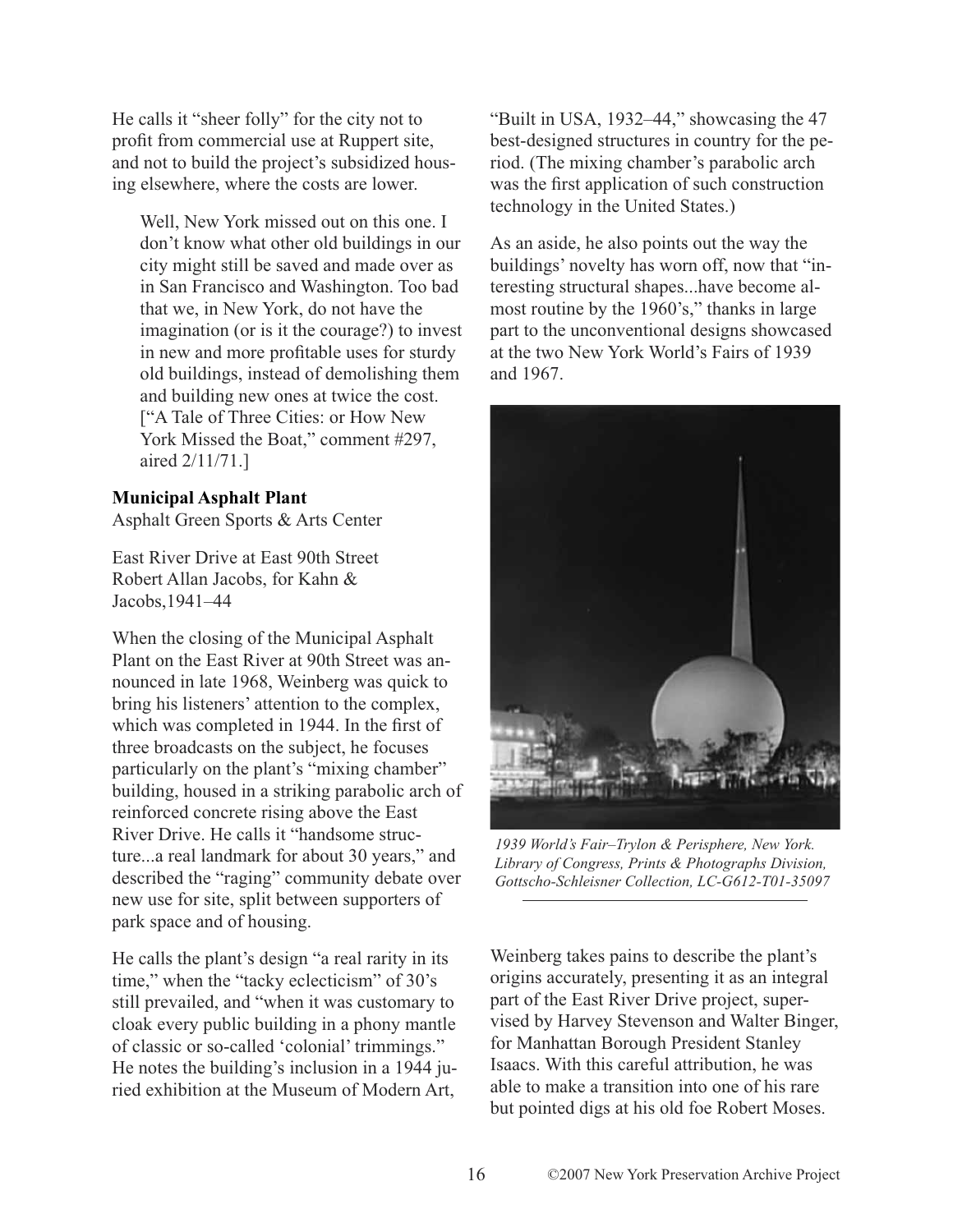(Weinberg had unsuccessfully challenged Moses Plans for the Henry Hudson Parkway in the late 1930s).

Weinberg recalls the effect of the plant's "striking appearance" on the public, and on "that now extinct volcano, Robert Moses." In 1944, Moses had criticized the plant as a "horrible modernistic design," and "the most hideous waterfront structure ever inflicted on a city by a combination of architectural conceit and official bad taste," adding that it was time that "a restraining hand be put on freakish experiments which are unnecessarily ugly and obtrusive."

Weinberg ascribes Moses' "derogatory blasts" to his "still smarting" from Borough President Issacs' having blocked him from control of Drive project.

The 'great coordinator's' Philistine tastes would never have allowed his hireling draftsmen to use their imagination and conceive of anything so soaringly original as to enclose one of the various utilitarian operations of making asphalt in a simple shell of striking shape.

Correspondence filed with the broadcast script in the Weinberg archives also includes a note from the original architect of the Asphalt Plant, Robert Allan Jacobs, thanking Weinberg for sending him a copy of the script. Jacobs goes on to write that,

I love what you have to say about Bob Moses. An interesting anecdote is as follows: "When the Little Flower presided over opening ceremonies at the plant he said, 'Now I understand there is a difference of opinion between two of my Commissioners' (namely Moses and Binger) 'as to the esthetic qualities of this building. However, wouldn't it be dreadful if we all fell in love with the same girl."

Thus disposing of Moses, almost 25 years after the fact, Weinberg presents an alternative proposal of his own: Whatever happens to the rest of the "sprawling" full block site, the city should retain the parabolic concrete shell of the 'mixing plant' to serve as shelter for "yearround play or other community activity."

Weinberg sent a script of the broadcast to Landmarks Commission Chair Harmon Goldstone, asking him to reach out "informally" to "whatever public agency intends to take over the...property and plan for its future use. They must be convinced of its value as a landmark before they are irrevocably committed to demolishing it." Further research may show what influence Weinberg may have over the plant's ultimate fate.

Not to take any chances, however, he concludes the broadcast with one of his exhortations to his listeners: "Take your cameras and photograph it from all angles and directions, and in all atmospheric conditions, before this unique architectural landmark is actually attacked by the wreckers."

["The Parabolic Asphalt Plant," comment #149, aired 11/21/68. Moses' 1944 comments quoted in detail in Glenn Fowler, "Arch of Asphalt Plant to Survive." *New York Times*. 9/12/71. Jacobs to Weinberg, 1/16/68. Weinberg to Goldstone, 12/10/68.]

In 1969, when the NYC Education Construction Fund released plans for a new school and playground on the site, the plant's imminent demolition was announced. Weinberg devoted a second broadcast to the site, reiterating his proposal to incorporate the "parabolic landmark" into the design, to give it a "useful future." After repeating verbatim most of his previous broadcast on the subject, he concluded,

I hope, however, that the order to demolish is never given, because it will have oc-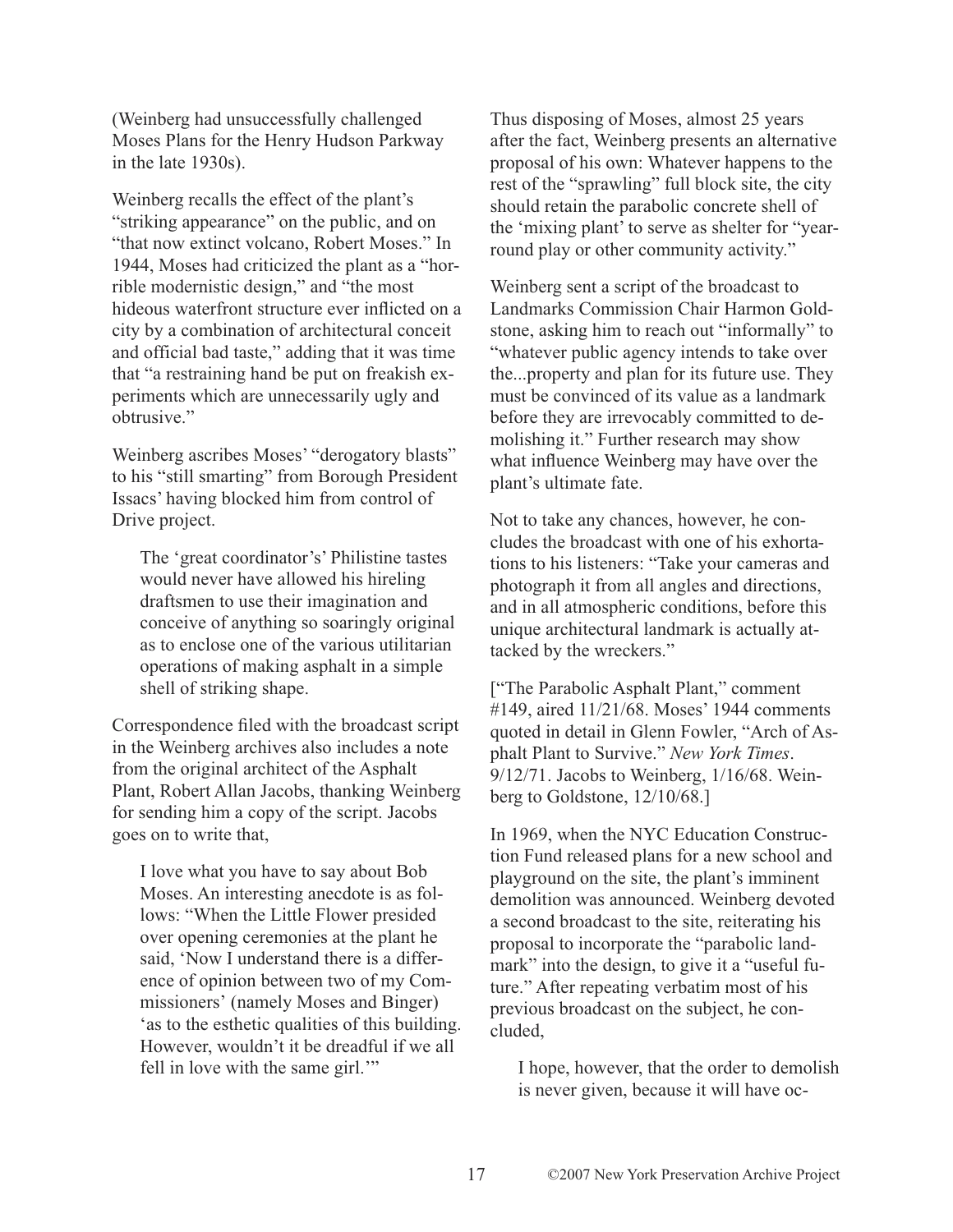curred to the designer of the new school that, by using this handsome shell for indoor recreation, they can save the taxpayers money as well as preserve a unique landmark.["The Asphalt Plant on the East River," comment #208, aired 9/11/69]

In his third and final broadcast on the parabolic mixing chamber in late 1970, Weinberg celebrates that its "useful future" seems assured: Under a mixed-use master plan for the plant site prepared by Davis & Brody, the parabolic arch will be re-used as part of a sports and recreation center accompanying the housing and school buildings elsewhere on the site. The mixing plant was saved, and without the benefit of landmark status. (The structure was landmarked in 1976.)

["A Useful Future for the Former Asphalt Plant," report #64, aired 12/17/70]

## **"New uses for old houses," 1: the rowhouse revival**

Weinberg House, 21 Washington Square North other Weinberg property? 19 Washington Square North 58–60 Morton Street

Weinberg considered the entire city his beat, but he had a particular and direct connection to New York rowhouses. Although raised in an apartment in the Apthorpe on the Upper West Side, he lived his entire adult life in a midnineteenth-century rowhouse at 21 Washington Square North. He also owned and managed other rowhouses as rental properties. As an architect and planner, and as a Greenwich Village homeowner and landlord, he had a particularly layered understanding of what it meant to adapt a hundred-year old building to suit mid-twentieth-century living.

During the period of his radio work, Weinberg owned two houses in the Village, converted to accommodate a total of six families, including his own, and he returned periodically to different aspects of "in-town" living in his on-air commentaries.

As a planner, he succinctly analyzed the difficulty of working with this building type: These nineteenth-century rowhouses fell outside the range of publicly-aided housing programs; with they're relatively high unit cost, such houses were beyond the reach of the families targeted by the city's various subsidized housing programs; furthermore, their idiosyncrasies made them unsuitable for centrally-planned renovation en masse.

Based on his own experience as both owner and renovator, he outlines the type of residential renovation that was transforming the city's "brownstone neighborhoods:" conversion to modern one-, two- or more family use on the interior, while "preserving the character of the exterior of the building, as an element in a historic district."

Although by late 1967 he can already report that few such houses are left in "Brooklyn Heights, Greenwich Village, Upper East Side, and now, even, in Chelsea," they are "still to be obtained at prices low enough to make the finished, renovated project economical for the average middle-income family who would enjoy this sort of living" in Park Slope, Cobble Hill, Boerum Hill; Upper West Side, Harlem, and even Hoboken. His final advice: do your homework, and make sure you get an architect ["Renovating Private Houses for In-Town Living," comment #79, aired 10/26/67. "The Future Use of Landmark Buildings," comment #280, aired 11/5/70.]

Alongside this kind of encouragement to new generations of urban homesteaders, Weinberg also offered this expression of solidarity and encouragement in the battle against bureaucratic red tape:

...compliance with the law puts owners to some delays and inconvenience, as is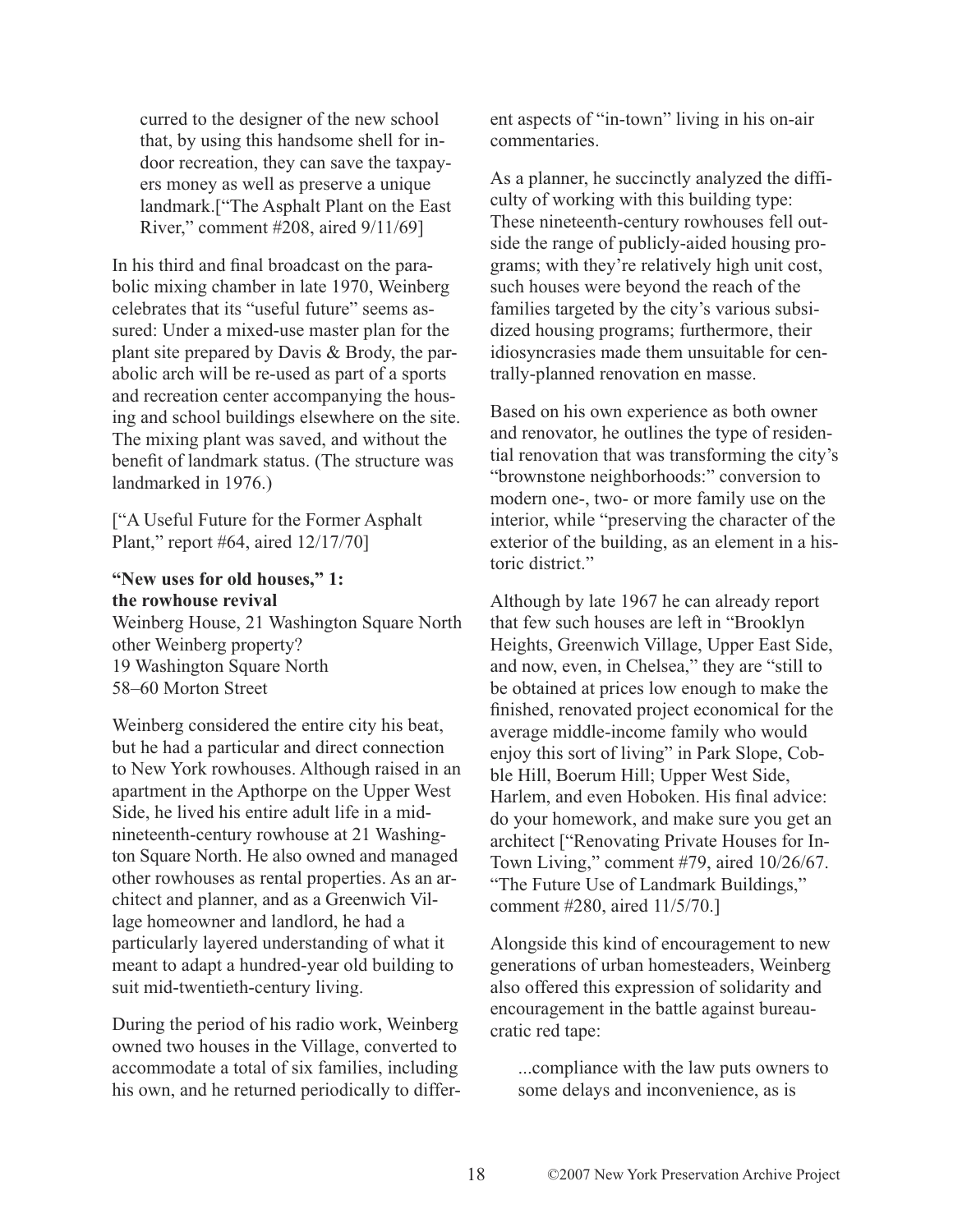being brought home to me right now when I, myself, am engaged in making a minor alteration of my own house, which lies in a historic district, and I am obliged to submit my plans for approval by still one more city agency, which involves time, expense, and trouble, which any owner resents. But if our city is to retain its character as it continues to grow, and its continued growth at a more rapid pace than before is inevitable, we must support the Commission in their designation of individual buildings as landmarks, as well as setting aside entire areas of historic districts.["The Future Use of Landmark Buildings," comment #280, 11/5/70]

## **"New Uses for Old Houses" 2: The Mansion Problem**

## **Leonard Jerome house**

Madison Avenue at Twenty-Sixth Street Thomas R. Jackson, 1859. Later, Union League Club Later still, Manhattan Club Replaced by NY Merchandise Mart Emery Roth & Sons, 1973

In an extension of his interest in everyday rowhouses, Weinberg also repeatedly explored the theme of what to do with the city's historic mansions, extravagant private homes now no longer viable in their original use:

It is seldom that a large mansion built in the days when servants were plentiful and families opulent and hospitable, can be kept up in these days, and when they come on the market they either are used for institutional purposes or demolished for reconstruction as part of the site for a new building. When they are of historic or architectural significance, they are sometimes given a temporary reprieve under out present landmarks law, but even this may not save them if no new use can be

found. ["New Uses for Old Houses," comment #94, aired 1/25/68]

Weinberg's comments were triggered by the imminent demolition of the Leonard Jerome mansion on Madison Square, one of the few individually designated landmarks to be torn down under the economic hardship clause of the landmark's law. Originally built for financier Leonard Jerome (Winston Churchill's grandfather), it was later used by two private clubs. It was sold to developers in 1965 as part of the site for a high-rise office building, just seven months ahead of being landmarked by the just-established Landmarks Commission. The owners challenged the designation in court without success, but later won permission to demolish the building on economic grounds.

On the one hand, such buildings' value as landmarks is clear: "I believe it important for our city to retain intact some of these great, formal palaces built by the moguls of a generation ago." (Traces of Weinberg's nostalgia for old New York are clear as well.) ["Landmarks Preservation Commission Hearing," report #5, aired 10/11/66.]

But to Weinberg, it is also clear that only *some* can be saved, and clear as well that on its own, "the [landmarks] law is not strong enough to protect such buildings permanently: they can be demolished if no use is found for them within a specified time...[W]e must help the Commission in finding appropriate future use for these buildings, many of them vacant, either by private means or public, for if no use can be found for them, they will eventually disappear, in spite of their all-too-temporary landmark classification." ["The Future Use of Landmark Buildings," comment #280, aired 11/5/70,]

Weinberg's ideal solution involves finding a "private commercial owner, or privately-endowed, tax-exempt institution," preferably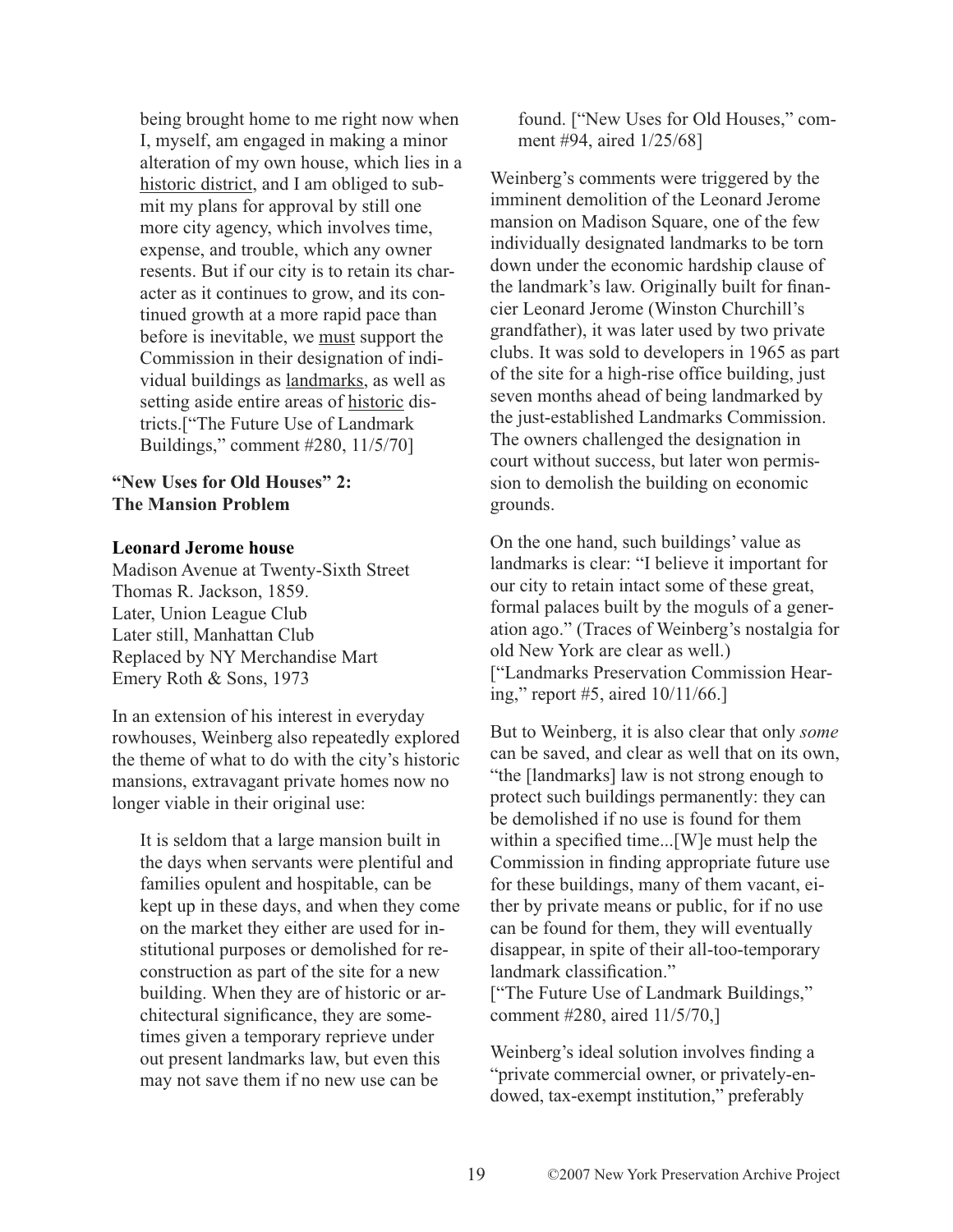restoration-minded. These houses, "thus saved by being put to a useful future, especially when their fine interiors are retained and restored... help preserve on the inside, as well as the outside, a bit of the splendor of New York's residential heritage of a more spacious era."

Weinberg repeatedly cited a number of examples of this approach, including the James and Nanaline Duke house, on Fifth Avenue at 78th Street, and the group of early-twentieth-century houses known as Pyne-Davison row, which occupied an entire block front on the west side of Park Avenue between 68th and 69th Streets.

#### **New York University Institute of Fine Arts**

originally James & Nanaline Duke house 1 East 78th Street Horace Trumbauer, 1909–12

The Pyne-Davison buildings were landmarked in 1970. Three of the four had been saved from demolition a few years before by the Marquesa de Cuevas, granddaughter of John D. Rockefeller, who purchased the three and donated them to various institutions. One had been the site of a New York AIA event Weinberg attended, and he spoke highly of the way the building had been subjected to a "rare type of meticulous salvage, restoration and refurbishing", with its "interior workmanship...so scrupulously repaired...[and the] spirit of its formal entertainment chambers so sumptuously revived" ["The Future Use of Landmark Buildings," comment #280, aired 11/5/70,]

## **Pyne-Davison row**

Americas Society formerly USSR UN delegation Originally Percy & Maude H. Pyne Residence 680 Park Avenue Charles McKim, of McKim, Mead & White

Spanish Institute Originally Oliver D. & Mary Pyne Filley House 684 Park Avenue McKim, Mead & White, 1925–26

Istituto Italiano di Cultura Originally William & Francesca Crocker Sloan House 686 Park Avenue Delano & Aldrich, 1916–19

Consulate General of Italy Originally Henry P. & Kate T. Davison House 690 Park Avenue Walker & Gillette, 1916–17

For other mansions on highly valuable development sites, Weinberg supported their use as museums or other cultural institutions, and cited the already extant example of the former Felix Warburg house on upper Fifth Avenue, donated to the Jewish Museum in 1947.

#### **Jewish Museum**

originally Felix & Frieda S. Warburg house C. P. H. Gilbert, 1907–09.

#### **Carnegie Mansion**

2 East 91st Street Babb, Cook & Willard, 1899–1903.

Cooper-Hewitt museum conversion Hardy Holzman Pfeiffer Assocs, 1976.

But Weinberg was also attuned to the repercussions that such changes of use could have in surrounding communities, as in his December 1967 comments on the proposed transfer of the Cooper-Hewitt collections from the Cooper Union on Astor Place to the Andrew Carnegie mansion on upper Fifth Avenue. This would add one more museum to those already in the area, which included the Metropolitan Museum, the Jewish Museum, the Guggenheim, and the new Whitney. He cautions that concentrating too many cultural institutions together in one neighborhood runs the risk of "depriving other parts of the city of the liveliness and stimulation," and of creating the same kinds of imbalance (and traffic congestion) created in the performing arts by Lincoln Center.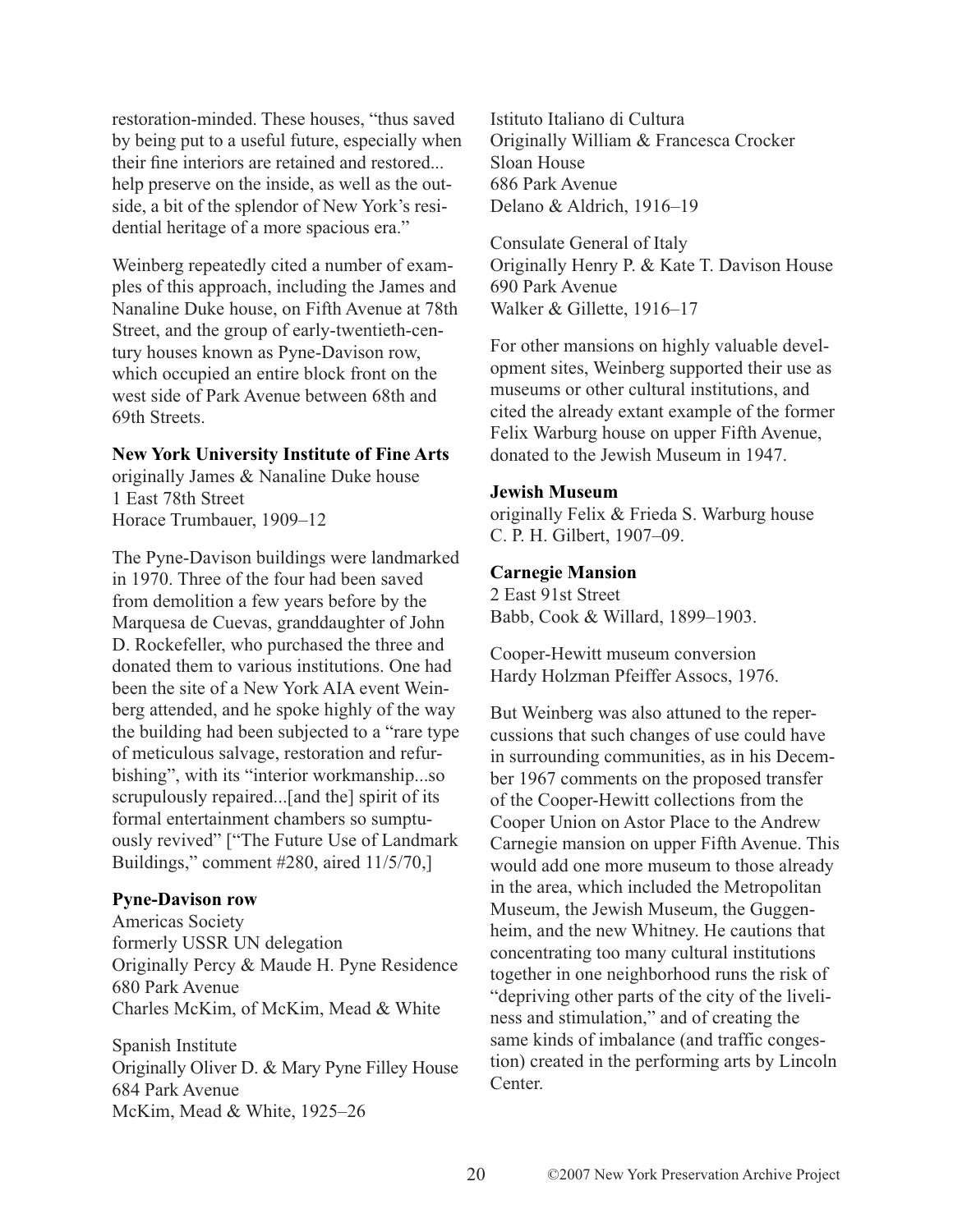While he recognizes the importance of keeping the Cooper-Hewitt collections intact, he questions the wisdom of relocating them from Greenwich Village to the Upper East Side. He was not alone in his concerns, and quotes Carol Greitzer, Democratic District Leader of Greenwich Village: The locations for such institutions "should be treated as a planning matter...the role such institutions can play as focal points in helping revitalize neighborhoods should be recognized." Why put the Cooper-Hewitt "cheek by jowl" with the Met, instead of finding a "more off-beat, creative solution?" Weinberg proposes none other than the Jerome mansion, at that time "about to be demolished for want of takers," as a boost for Madison Square and Union Square, both then lacking in cultural institutions to "liven them up." ["Relocating Cooper Union's Museum, comment #86, aired 12/19/67, WNYC T 1937.]

Weinberg returned to the subject of museum distribution through a number of broadcasts spread over the next few years, continuing to link the issues of the preservation of landmark mansions, the planned cultural development of individual neighborhoods, and the expansion of major museums such as the Metropolitan Museum of Art.

In 1970, the Met had announced plans for expansion on its Central Park site. In his broadcast, Weinberg demurs from commenting directly on the Metropolitan's controversial plans, instead putting the museum's growth into city-wide perspective: Why not disperse the expanding collections of the Met and other large museums "to various parts of the city where they may be more accessible to the public, and, at the same time, perhaps revitalize other neighborhoods?" Specifically, Weinberg suggests housing the Met's proposed new American Wing at South Street Seaport, in the proposed reconstruction of the Fulton Street Market opposite Schermerhorn Row.

He proposes that another of the Met's impending acquisitions be set up in the former J. P. Morgan mansion on Madison Avenue. On the heels of the Lutheran Church's recent unsuccessful attempt to overturn the house's landmark designation and develop the site, its acquisition by the Met could provide an "easy, lunch-hour excursion" for mid-town office workers (perhaps Weinberg himself, on occasion). As Weinberg is quick to point out, the Met just happens to have two new collections slated for new wings at the museum, both of which are discrete enough entities to be located elsewhere and retain their coherence: the Rockefeller Pre-Columbian Collection, or the Lehman Collection.

As Weinberg asked, why shouldn't Manhattan's rich cultural institutions "reach out to new audiences rather than talking to the same people over and over again?" ["Our Growing Museums: Should they be enlarged or dispersed?" comment #233, aired 1/29/70. "The Future Use of Landmark Buildings," comment #280, aired 11/5/70. "Downtown Manhattan Museums: The Whitney is One Up on the Met," comment #330, aired 8/5/71.]



*Schermerhorn Row, South Street Seaport, looking southeast. Library of Congress, Prints & Photographs Division, HABS NY, 31-NEYO,129A-2*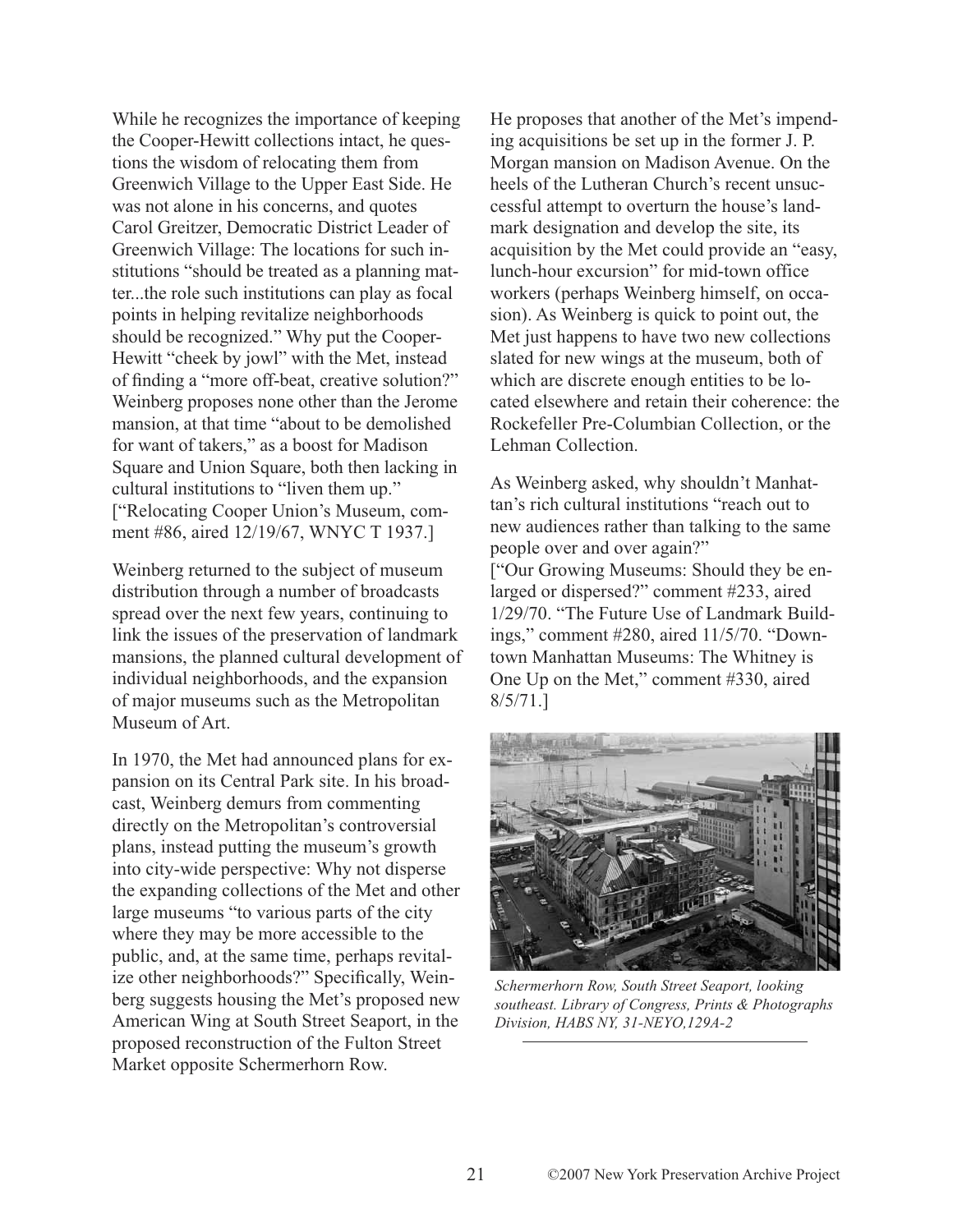**"New uses for old houses," 3: House Museums**

**Dyckman House** 4881 Broadway at 204th Street, Manhattan

**Wyckoff House** 5816 Clarendon Road, Brooklyn

**Bartow-Pell House** 895 Shore Road, Bronx

## **Alice Austen House**

2 Hylan Boulevard, Staten Island

## **Poe Cottage**

Kingsbridge Road and Grand Concourse, Bronx

In addition to the city's inventory of historic mansions and rowhouses, Weinberg identified another category of domestic architecture worth keeping, drawing attention to it in a number of broadcasts.

He first describes the city's dwindling stock of "ancient farmhouses" in February 1968. Impossible to convert to modern use, each house's "future value lies in making it a sort of museum of its period...[to] be carefully preserved...as showpieces of New York's rural life in times long past." As positive examples, he cites the Dyckman House in Manhattan (already a museum) and the Wyckoff House in Brooklyn (then just landmarked, but endangered by planned roadwork). He devotes later broadcasts to the Bartow-Pell House in the Bronx (also already a museum), and the Alice Austen House (then just landmarked) in Staten Island. As an example of what *not* to do, he cites the Poe Cottage as trivial and inauthentic. ["Ancient Houses as Museum Pieces, "comment #96, aired 2/1/68. "The View from Staten Island," report #35, aired 5/21/68. "The Pell-Bartow Mansion," comment #225, aired 12/18/69.]

# **Physical process—New Design in Historic Contexts**

A number of Weinberg's comments on the general scene acknowledge the apparent chaos of the mid-60s building boom. But he sees continuity in it as well:

When one goes around New York these days, one sees new buildings of every sort going up—houses, apartments, stores, office buildings, churches and museums. One cannot help but notice one characteristic of New York that they have in common, which is that they have so little in common. Probably no great city in the world has ever produced so consistently an inconsistent style of architecture...

In contrast with most great European cities, each characterized by what he called its high point in a particular style,

new building in New York continues to be a mixture of the old and new, designed for various reasons by various architects, producing no clear-cut relationship between style and function, or between the creation of the new or the re-creation of the old. ["Synthetic Antiquarianism in Building," comment #2, aired 10/14/66.]

This inconsistency results in a varied kind of context we would call "layered" today (although I have yet to find an example of Weinberg's use of the term). Weinberg understood the city's "true, historic districts" as the "rare pauses" in this layered landscape. To him, relatively cohesive enclaves such as Brooklyn Heights, Greenwich Village, Chelsea, Park Slope, "and a few others," were precious, almost accidental exceptions to the general rule. (Equally notable were the city's even rarer "large undertakings by a single ambitious owner," such as Columbia University's Morningside Heights campus, and Rockefeller Center.") ["The New Brutalism Comes to New York's Side Streets," critique #32, 11/7/68]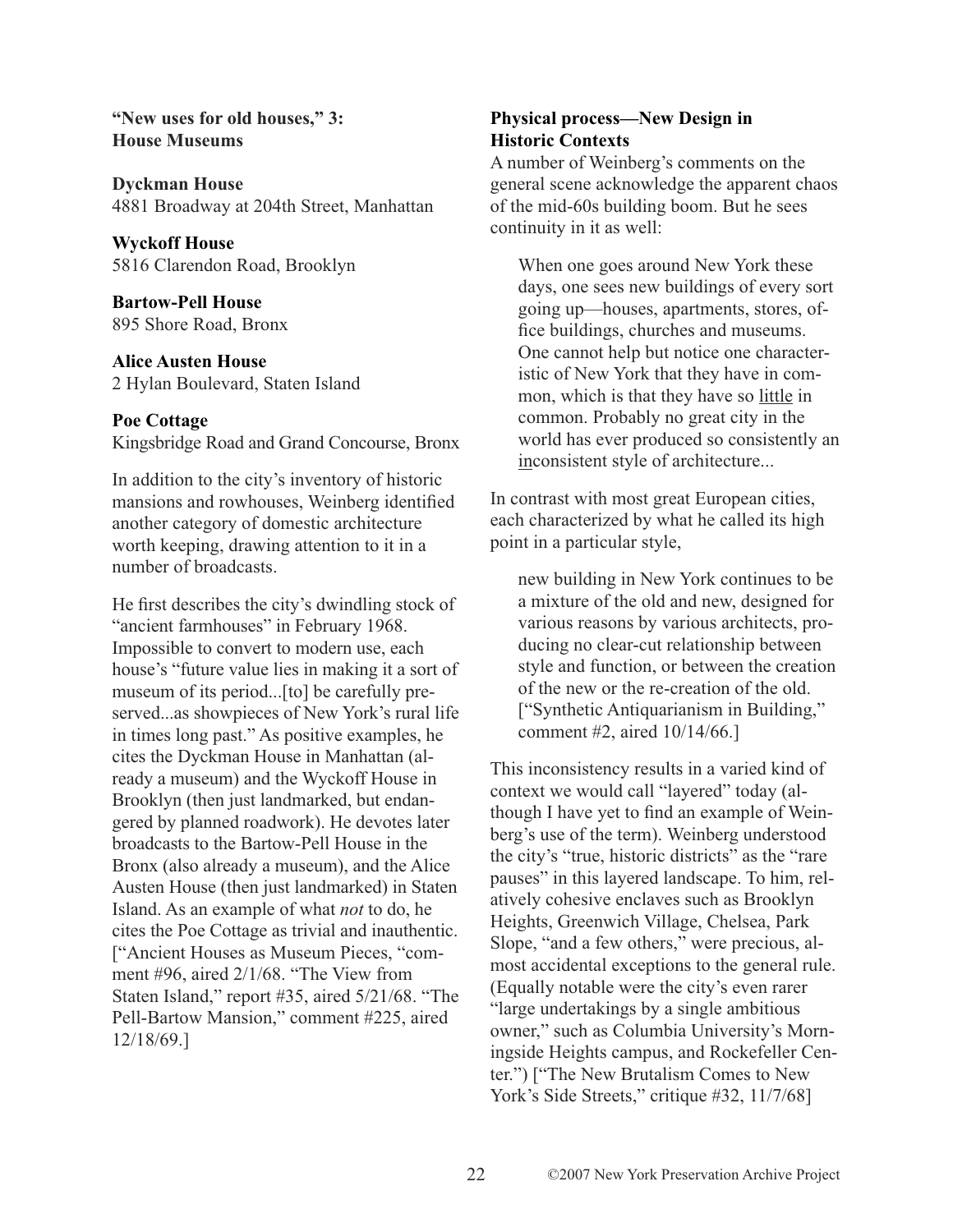

*Rockefeller Center from 515 Madison Ave. Library of Congress, Prints & Photographs Division, Gottscho-Schleisner Collection, LC-G612-T-37401 From rooftop of Watchtower Building, Brooklyn.* 

How then to judge, or more importantly, to promote "appropriateness" in new designs proposed for historic districts? Faced with the choice between adopting historical styles or contemporary ones, Weinberg came down firmly in the contemporary camp, like many of his professional peers. Very much a product of twentieth-century Modernism in his professional background, Weinberg rooted his criteria for excellence in architecture in a sense of authenticity and quality. Interestingly, he was firm enough in these convictions to apply these across the board, to historic and contemporary designs alike. In his broadcast "When is a Landmark not a Landmark?" he succinctly set out two standards to judge an architect's work: "First, its genuineness as a design of its own period, *ancient or modern* [emphasis added]. Second, its intrinsic beauty as an ornament to the community." [comment #218, 11/13/69]

In a series of broadcasts from 1967 to 1969, he presented his audience with a series of case studies in designing new buildings to take their place among the old.

## **Jehovah's Witnesses Residence**

107 Columbia Heights, Brooklyn Ulrich Franzen & Associates, 1970.



*Jet Lowe, photographer, 1982. Library of Congress, Prints & Photographs Division, HABS, HAER NY, 31-NEYO,90-27*

The new building approved for the Jehovah's Witnesses in the Brooklyn Heights Historic District was widely hailed as a triumph of the Landmarks review process. The property owner and its architects, the community, and the Landmarks Commission worked together to create a new benchmark for appropriate contemporary design in a historic context. It was particularly useful that such a success came when it did, in the thick of public debate over the historic district designation then proposed for Greenwich Village.

With one eye on Brooklyn Heights and one no doubt on the Village, Weinberg devoted two programs to the project, the first when the design was approved by the Commission in July 1967, and the second two years later when the building had nearly reached completion. He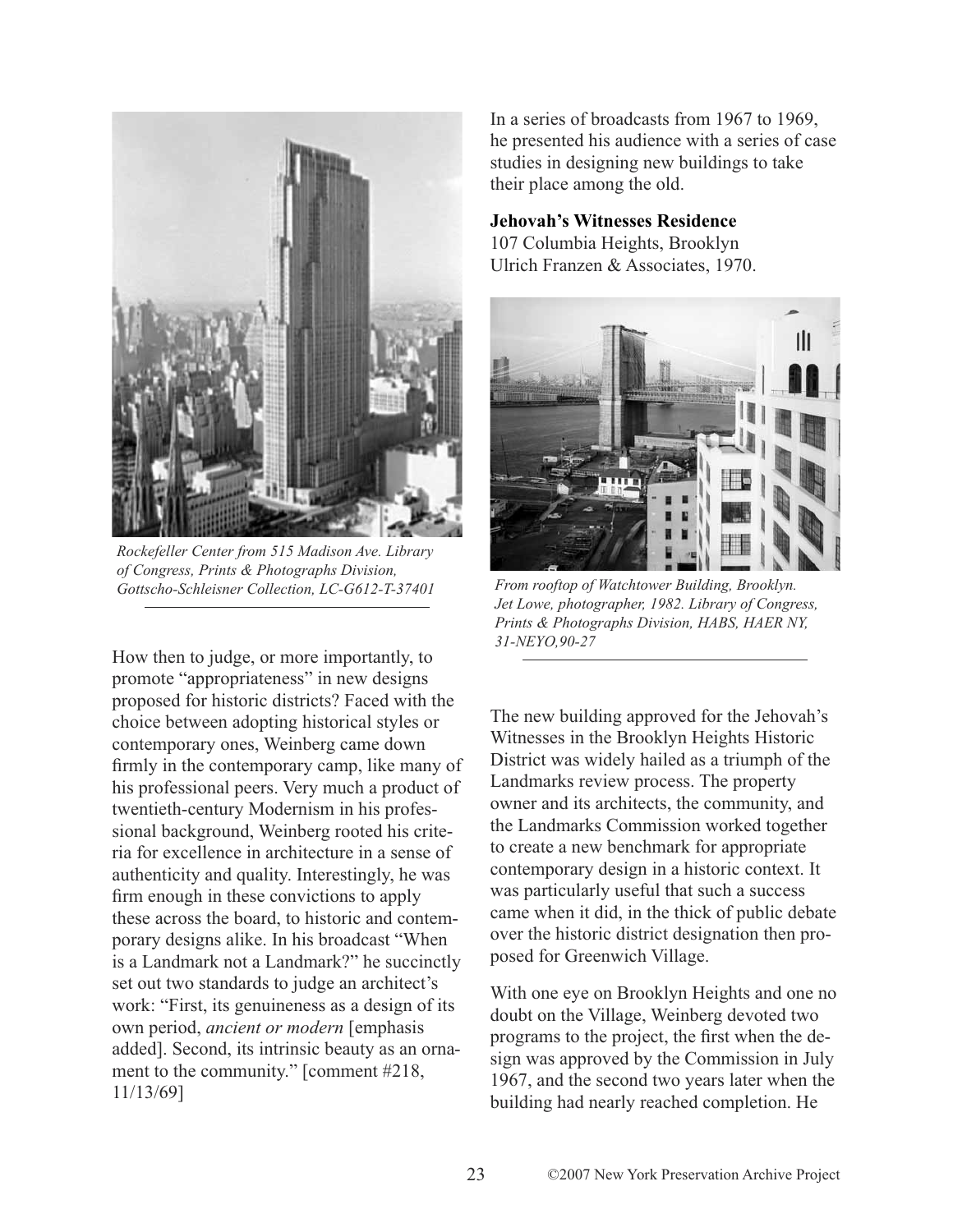used both to simultaneously praise the design, boost the landmarks process, and give his listeners a crash course in the meaning of "appropriateness" in historic districts.

In his first broadcast, "'Appropriateness' in Historic Districts," Weinberg introduces the proposed new building as "a highly effective contemporary structure," harmonious in scale and materials with the surrounding rowhouses. He took the occasion of the project's approval as "a signal step forward...to improve public understanding of the objective of the landmarks law"

He defines "appropriateness" first by what it is not, laying out two "false assumptions" ascribed to opponents of historic districting:

- 1) *All buildings in a landmark district are of landmark quality.* To this, he answers that districts by their very definition naturally include structures that are "manifestly incongruous, out-moded, or unsafe," and that their reconstruction, demolition, or replacement would be desirable to all. Historic districts are not frozen in time; thoughtful change is permitted, and in fact, expected.
- 2) *All alterations or new construction within a historic district "must conform to some arbitrary historic style."* Rather, "appropriate" means using "good taste and common sense" to be in keeping with "character and proportions" of surrounding context, *not* "archeological reproductions."

In other words, "well-designed contemporary buildings...enhance the character of the neighborhood."

["'Appropriateness' in Historic Districts," comment #58, aired 7/26/67]

Upon the project's completion in 1969, he celebrates the outcome of the process once again, resulting in what he calls

a distinctly contemporary building which in every sense carries out the stated objective of the law, namely that a new building, far from being required to imitate any one of the many ancient styles in which a district like Brooklyn Heights abounds, should on the contrary, be an outstanding example of contemporary design, which, in materials and scale, not only relates to its neighbors but gives them additional character through its up-to-date [missing].

He relates a thumbnail history of the project, covering the early rejection of an initial series of "routine, pseudo-antique" design alternatives, and the beginning of the broadened community collaboration that produced the final proposal. Finally, after reading aloud the bulk of Thomas W. Ennis favorable feature article in the *New York Times*, Weinberg urges his listeners to see the new building, and

...come to understand the difference between, on the one hand, a pseudo-antique structure that is nothing but a sham, or just as bad, a clumsy modern building which fails to relate to adjacent buildings and the street scene and, on the other hand, a welldesigned con temporary building, carefully and sen sitively related to its neighbors. ["Jehovah Witnesses in an Historic District," critique #41, aired 8/28/69]

## **Tenth Church of Christ, Scientist**

171 MacDougal, opposite McDougal Alley Originally factory & store, Renwick, Aspinwall & Russell, 1891

Church conversion, Victor Christ-Janer, 1967

In late 1966, a Christian Science congregation on MacDougal Street in Greenwich Village announced plans to renovate the six-story 19th-century loft building it had occupied since the late 1920s. Weinberg was well acquainted with the site—his home on Washington Square North was just around the corner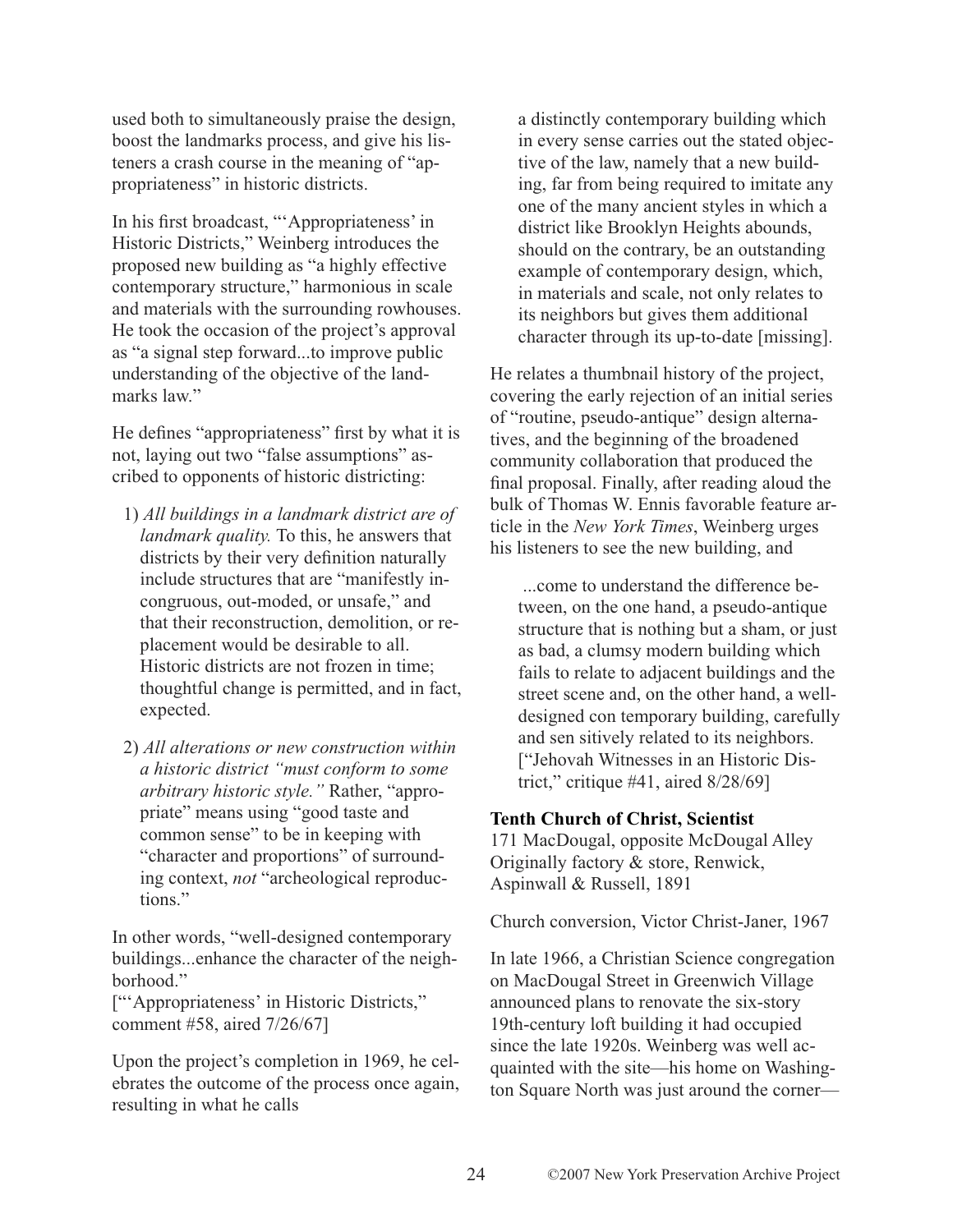and he had in fact corresponded in the past with church officials about his suggestions for the building. While the project did involve the adaptive re-use of the building's interior, it was the new facade that interested Weinberg the most.

On the interior, architect Victor Christ-Janer's renovation plan included an auditorium, reading rooms, offices, and other program spaces for the congregation's use. The exterior work was more radical: the architect proposed to replace the existing Romanesque-revival facade with an almost completely blank brick front, punctuated with three austere openings at the ground floor (the central one extended upwards to illuminate the auditorium), and capped with a linear corbelled cornice.

Although the site was within the boundaries of the proposed Greenwich Village Historic District, the Landmarks Commission had not yet approved the designation, so the building was not subject to Commission review. Nevertheless, the project's appropriateness was debated at the time. (Ada Louise Huxtable came out against it in the *Times*, calling it "not much better than bleak.") Weinberg,however, expressed enthusiasm for the design, which he presented as a model of compatible contemporary design.

Aesthetically, he described the new exterior as a "neat, narrow, human-scale facade, carefully devoid of flourishes, much less any pseudohistorical decorations," and predicted that the "utmost simplicity" of this "appropriate new face" would echo the renovated carriage houses of McDougal Alley, and "blend neatly into the intimate scale of the too narrow Village arteries...[at] a comparatively quiet transition between the bright shopping scene on 8th Street, and the residential dignity of Washington Square North."

He dismissed the existing historical facade as "rather hideous, undistinguished, late-Victorian, commercial," and encumbered with "pseudo-Romanesque gewgaws." "To have 'saved' it," he said, would have been "silly." But the alternatives had drawbacks as well: "[T]o have applied a fake, pseudo-Greek-Revival stage set in the misguided aim of matching the genuine, early-nineteenth-century houses around the corner would have been a hypocritical sham." Alternatively, "to have disfigured the front of the building in a contemporary cliché as a blatant, attention-calling signboard would have been disturbing, to say the least." Weinberg felt this approach was

exactly the sort of thing which the designation of Greenwich Village as an historic district, if that is finally achieved, is intended to encourage. Here we have an admirable example of just what the community hopes to see done throughout the Village, namely, the alteration of an existing building (as, similarly, the erection of a new one), in keeping with the character of the neighborhood, fitting in with it, not disturbing it.

..What is particular satisfying to me, as a neighbor, is that this facade treatment proves my original contention, that it would carry out the Landmarks Commission's purpose to encourage the replacement of inappropriate build ings in historic districts with new or renovated ones that relate well, in scale and spirit, to the character of the neighborhood.

Pragmatically, he also lauded the congregation's decision to retain the existing building, saving on demolition costs

On the building's completion, Weinberg harkened back to the promise of the proposed design, and went on to describe his satisfaction with the results, declaring it "...a delight, inside and out... [the facade] a striking yet simple contemporary treatment, using rough, common brick, so typical of the old houses in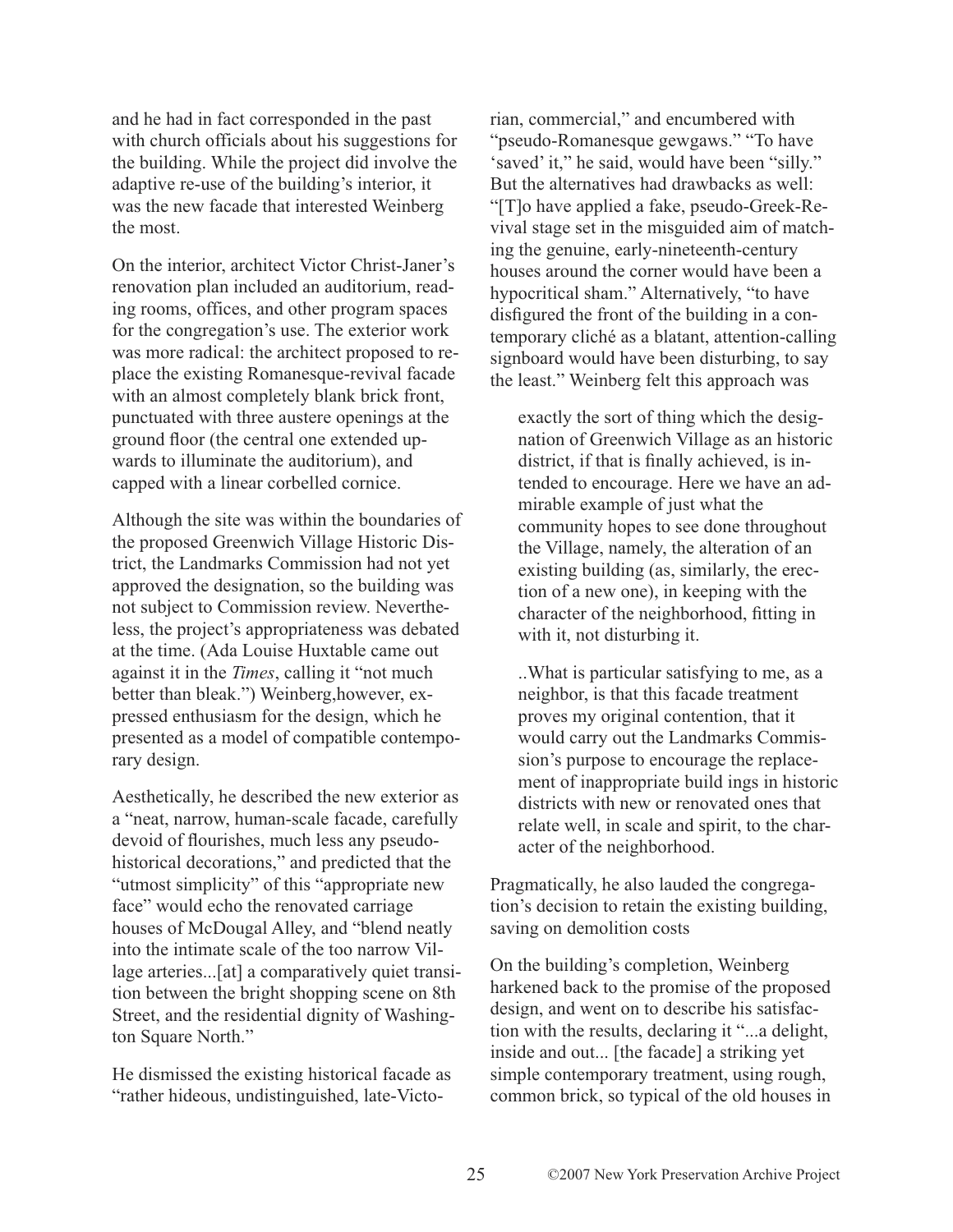the neighborhood."

["A Little Church around the Corner," comment #17, aired 12/21/66, WNYC T 1968." "That Little Church around the Corner," comment #87, aired 12/21/67, WNYC T 1959. Huxtable, "Of Symbolism and Flying Saucers," *New York Times*, 12/4/66, X: 37, 40.]

## **Allied Chemical Building**

Originally New York Times Tower Broadway at 42nd Street Cyrus L. W. Eidlitz, 1903–05

Reconstructed and re-clad Smith, Smith, Haines, Lundberg & Waehler, 1966

Weinberg also supported a much more conspicuous—and much more controversial—example of the recladding of a historic building in contemporary style, that of the former New York Times Tower at Times Square. Originally designed by Cyrus Eidlitz as an Italian Renaissance "campanile," the building's facade was stripped by new owners Allied Chemical, and refaced in smooth marble and glass panels.

Weinberg singled out this widely decried project out as an exception to his general rule that "modernizations" of older facades were generally misguided:

Many architects, myself included, have been critical of the inept efforts of some of our colleagues who have gilded the lily, so to speak, in putting expensive, smooth new entrances or complete facades on older buildings whose owners seem to think that this will make them rent better. Many a handsome hotel or office building of a generation or more ago, which had been decorated on the outside in the pseudo-Renaissance, eclectic style of the period, has now lost whatever dignity and distinction it had by being faced, in whole or in part, with bland, monotonous, smooth glass or marble surfaces.

But the old New York Times Tower at the foot of Times Square, recently rebuilt for and by the Allied Chemical Company, is an outstanding example of just the opposite, the case where the contemporary clothing which it has been given is a definite improvement on its original, eclectic, period costume.

The new design has removed all "extraneous ornamentation" and "surface clutter" from the eclectic reproduction of an ancient style.

(As an example of a more typical destructive stylistic updates, he cited the Trade Bank & Trust Company's recladding of Carrere & Hasting's Black, Star & Frost building at 48th Street and Fifth Avenue. Black, Star & Frost

Fifth Avenue at 48th Street Carrere & Hastings, 1912 Stern, *NY 1900*, p. 200. MCNY)

["Modernization can be an Improvement," comment #31, aired 3/16/67]

# **Squadron A Armory, 8th Regiment, NY National Guard**

Madison Avenue to Park Avenue, 94th–95th **Streets** John Rochester Thomas, 1893–95

Hunter College Campus Schools (originally Intermediate School 29) Morris Ketchum, Jr. & Associates, 1969

The fate of the full-block Squadron A Armory site on Madison Avenue at 94th Street was the subject of heated public debate over whether or how to replace the 1895 structure. Preservation issues overlapped with calls for high-rise middle-income housing, new school construction, and public recreational use. Although earlier proposals to insert a sports center or school into the existing structure had been rejected, demolition was eventually halted in mid-course by public protest.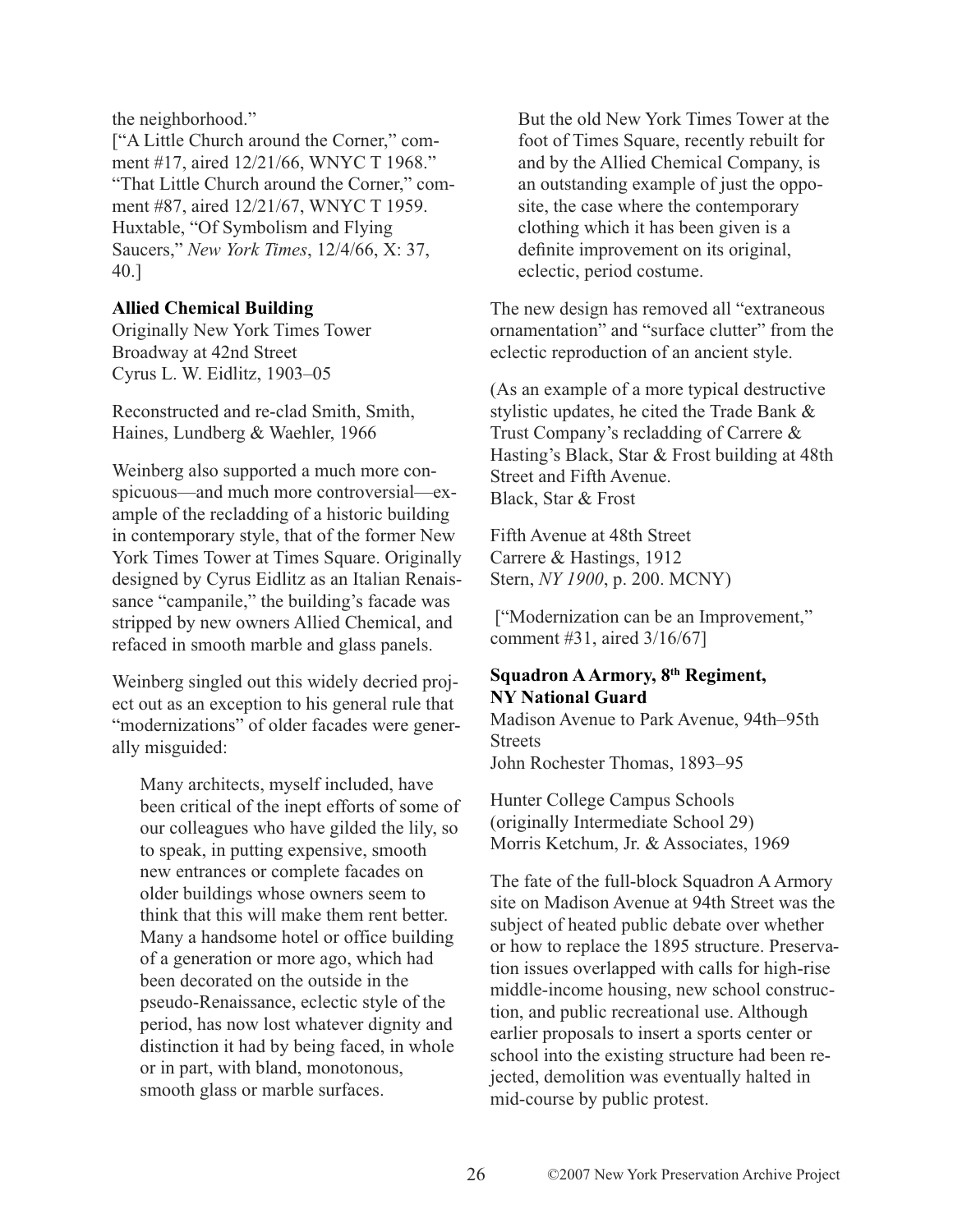The surviving portions were landmarked in 1966, and architect Morris Ketchum designed a new school building for the cleared portion of the site. Recognizing the intractability of the preceding debate, Weinberg put the best face onto the resulting compromise, calling it an "interesting combination," integrating a sympathetic school and playground design with the armory's remnants.

This is architecture at its best—a functional building to meet the strictest demands of a complex problem like a modern school, expressing, on its exterior, shapes and forms that reflect what goes on inside...scale relates to the residential area surrounding it [no tower]...materials, shapes and colors enhance and bring out the character of the landmark it adjoins...Mr. Ketchum's handsome design for the school looks so good we should be thankful that New York will gain a new architectural landmark, while not losing more than part of the old one.

But if Weinberg gave his qualified approval to the architectural solution to the problem at hand, he made clear that larger planning issues were left unresolved; housing in particular. ["The Armory School on Carnegie Hill," comment #74, 9/28/67. Stern et al., 1995: 1129–30.]

#### **Contemporary religious buildings**

Weinberg had a particular interest in contemporary religious architecture. He returned again and again in his broadcasts to discussions of new church buildings in a modern architectural idiom, which he considered to be an important sub-group of "truly distinctive contemporary buildings on the New York scene." All had thoughtful though sometimes unexpected relationships with their surrounding context:

#### **First Presbyterian Church House**

Edgar Tafel, 1960 West 12th Street at Fifth Avenue Church 1846, additions 1893, 1919

In Edgar Tafel's 1960 annex to Greenwich Village's First Presbyterian Church, Weinberg found another model of a nuanced approach to new structures next to old. Weinberg praised Tafel's work here (and elsewhere) as "dramatizing the simpler beauties of the old, while at the same time creating modern facilities in a mellow style that is wholly appropriate to today's more complex requirements." He described the new building as a "perfect companion, and didn't mourn the pair of "threadbare, early 19th-century houses" that it replaced.

"What is important is that it in no way attempts to ape the old, neo-Gothic 19th-century eclecticism, nor to denigrate it by using a blatant modern style." Moving from the specific to the more general, he concluded that:

...Our city and our suburbs are rich in great old churches as well as town halls and libraries, designed by talented architects of the Victorian age, who used the fine materials and skilled artisans that are no longer available to us. These handsome monuments deserve not only to be retained and renovated in themselves, but to have their companion buildings, necessary for expanded activities, designed in a manner that relates to them as well as does [Tafel's]... In enlarging and rehabilitating our older churches and public buildings, it is not necessary to destroy their original character, much less to erect a fake replica of a quite different historic era. Sensitive contemporary design by an architect who respects the old is always in order. ["New Church Structures Next to Old," comment #81, 11/9/67, WNYC T 1938]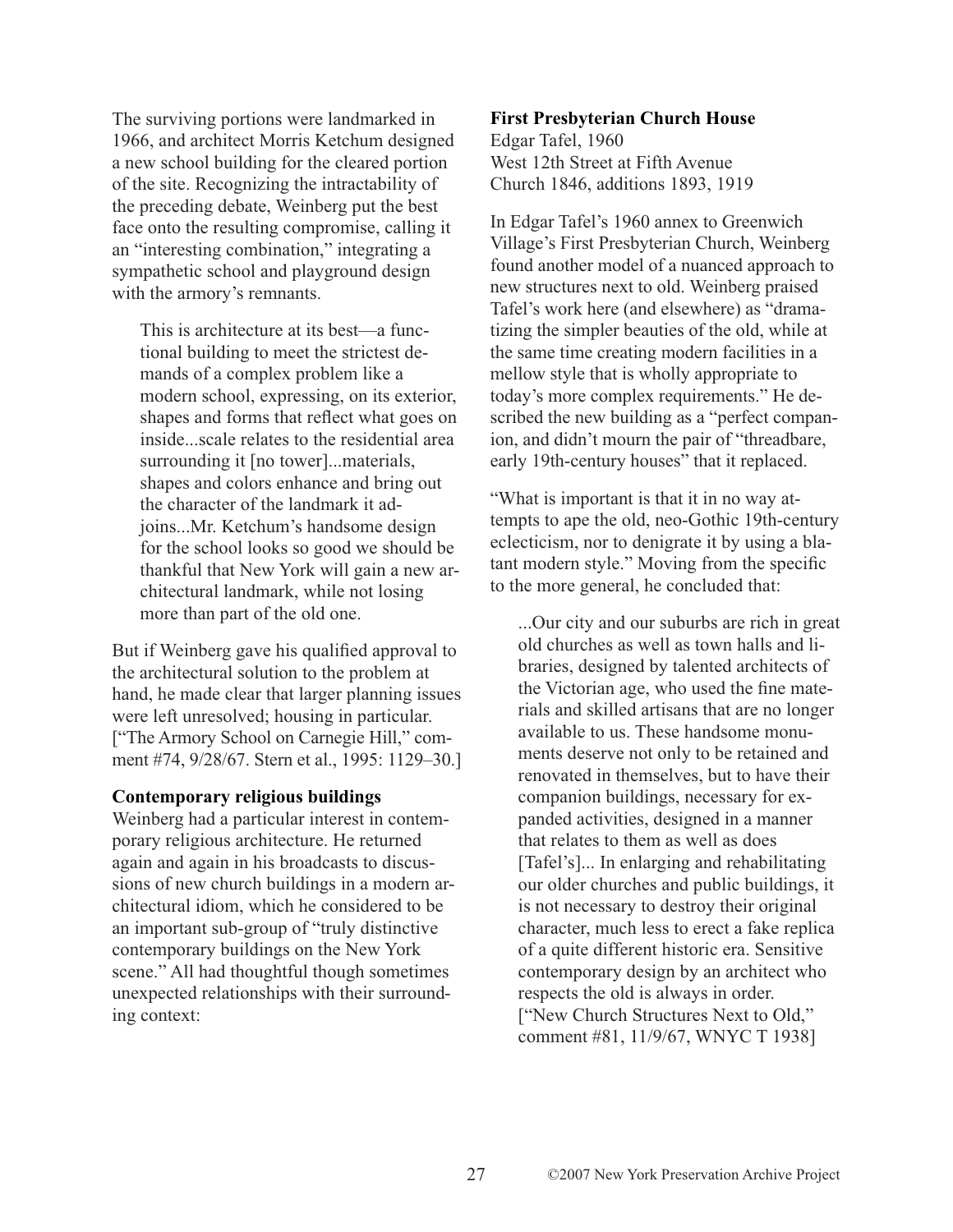#### **Roman Catholic Church of the Epiphany**

373 Second Avenue, at 21st Street Belfatto & Pavarini, 1967

Even before reporting on Tafel's building for First Presbyterian, Weinberg had already begun exploring this theme: In June of 1967, he praised the just-completed new church for the Roman Catholic congregation on Second Avenue. Replacing an Romanesque-revival church designed by Napoleon Le Brun in 1870 and destroyed by fire in 1963, the new building maintained a connection with the surviving school and parish house, but broke with tradition on many fronts:

From the outside, the church is totally unlike the eclectic stereotype of an ecclesiastic building of bygone times which frequently, alas, persists in being revived, here and there, by less intelligent architects and their clients. This church, by happy contrast is not only not an adaptation of an historic form, but not even a conventional plan clothed in modern details. Instead, it presents an entirely new concept of urban church design tailored to its special location and surroundings, striking in appearance and admirably expressing on the outside its functional plan within. ["The New Church of the Epiphany," critique #5,  $6/1/67$ ]

To this day, the *AIA Guide to New York* echoes Weinberg's high praise, calling the building "the most positive modern religious statement on Manhattan Island to date." [White and Willensky, 2000, 211.]

(Weinberg devoted a later broadcast to a second church designed by Belfatto and Paverini, St. Brendan's, at 333 East 206th Street in the Williamsbridge section of the Bronx. He spoke highly of the exterior in particular, calling it "a striking addition to the urban scene, contrasting effectively with the densely built up, somewhat monotonous residential neighborhood" around it. ["St. Brendan's Church," critique #14, aired 12/28/67, WNYC T 1950.])

## **Congregation Shaare Zedek (Civic Center Synagogue)**

49 White Street William N. Breger Associates, 1965–66

Perhaps an even greater departure from traditional urban religious architecture and from the traditional Manhattan streetscape is William N. Breger's 1965–66 design for the Civic Center Synagogue on White Street.

Weinberg's celebrates its contrast, and its quality, calling it one of downtown Manhattan's "neatest, nicest, new religious buildings...like nothing we have ever seen before on a New York business street...striking in appearance...yet admirably fits into the atmosphere of the area." With its "simple and well made" finishes, executed in the "best of taste" and with "admirable restraint," it passes the "special test of good architecture...small in size, yet giving the appearance of dignified monumentality," and "adds distinction as well as interest to an otherwise humdrum downtown street."

Attuned to the urban planner's broader perspective, even on a small scale, Weinberg also notes the buildings specialized sacred function, to provide daytime worship space near work for congregants already affiliated with other synagogues near home. ["Civic Center Synagogue," critique #9, aired 11/16/67, WNYC T 1945]

#### **Church of the Resurrection**

325 East 101st St Victor Lundy, 1965 ["Harlem's Storefront Churches Resurrected, critique #11, aired 11/30/67]

In the case of the Church of the Resurrection on East 101st Street in Harlem, Weinberg highlights another contrasting church form, but digs deeper into the story. Designed on a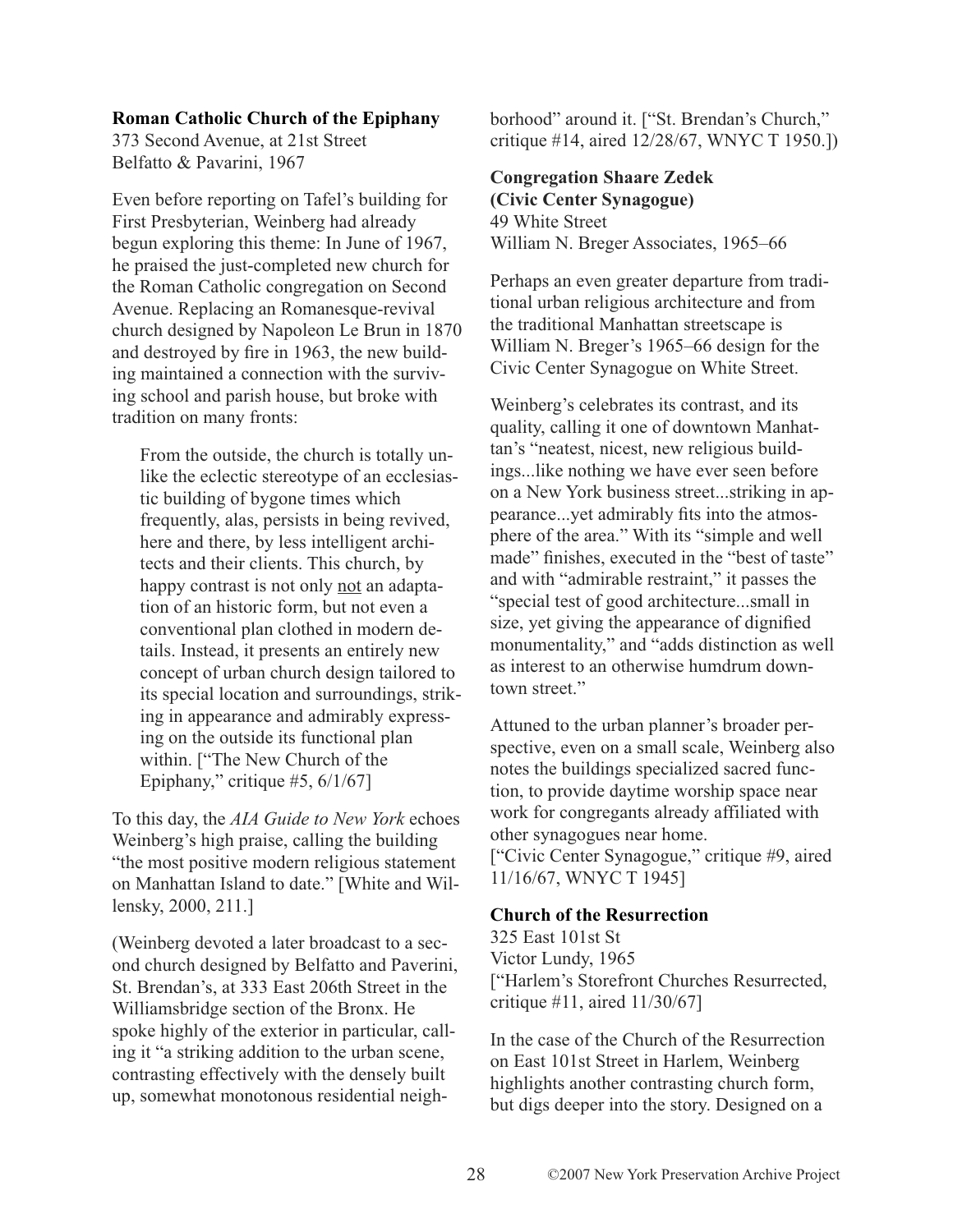shoestring by Victor Lundy for a consortium of four separate storefront congregations, the strikingly angular building was an early step in the realization of a larger community-based planning initiative. Sited within the "Metro North" area of East Harlem, and originally surrounded by tenements slated for demolition and rehabilitation, the church design was carefully coordinated with plans for new housing and open space, in a plan developed by a number of neighborhood groups in cooperation with Whittlesey and Conklin.

#### **Two mid-sized institutions:**

Even outside of designated historic districts, Weinberg was attuned to the dialog between new construction and existing historic buildings. He addressed this with broadcasts on two institutional buildings on the Upper East Side: a social services facility for the Jewish Board of Guardians, and the Hunter College School of Social Work.

## **Group Residence for Young Adults,**

Jewish Board of Guardians 217 East 87th Street Frederick Ginsbern, for Horace Ginsbern & Associates, 1968.

Weinberg offers a qualified welcome to the Board of Guardians' residential center for young adults. With its raw but well-detailed concrete surfaces and overhanging massing, it is one of the earliest New York buildings in the so-called "Brutalist" style. While Weinberg expresses doubt that the new building's design vocabulary would be appropriate for a whole Manhattan side street, "... as the first and only building of its sort on this nondescript Yorkville block," it was "a welcome change from the bland glass, steel and formica skin-deep covering of so many new buildings...and which surely fail to give a neighborhood any character whatsoever." ["The New Brutalism Comes to New York's Side Streets," critique #32, 11/7/68]

## **Hunter College School of Social Work**

127–135 East 79th Street Wank Adams Slavin, 1967; enlarged 1988.

Of the Hunter College building, he's glad the architects have resisted "any temptation to create a pseudo-traditional building," and complements the way it differentiates itself from its residential neighbors with an "ingenious, tasteful, and effective" modern facade. But it is sited between the rowhouses of the side street and the taller apartment buildings of Lexington Avenue, with a scale somewhere in between. He asks, "What then does this do to the scale of the block front?" but doesn't answer.

["A New Facade on Manhattan's Upper East Side," comment #182, aired 4/24/69.]

#### **Necrology**

I would not ordinarily report on the demolition of old buildings as such, for their removal is more often than not a matter of true necessity, outweighing their historic value, if any. ["Highway Robbery at Highland, New York," report # 22, aired 6/8/67.]

Although these comments come from a broadcast on the loss of a historic house in upstate New York, they could just as well apply to Weinberg's reports on greater New York City. He did not devote much airtime to the destruction of historic buildings: His comments on Pennsylvania Station were brief and ambivalent (see below), and he made only passing comment on a handful of other major demolitions of the time, including the Broadway United Church of Christ (the Broadway Tabernacle), Newspaper Row (World and Tribune Buildings), and the Old Metropolitan Opera House. ["Notes on Two Churches," comment #185, aired 5/8/69. "Pace College and the Brooklyn Bridge," comment #197, aired 7/24/69. "A Handsome Skyscraper Replaces an Ugly Old Opera House," critique #46, aired 1/8/70.]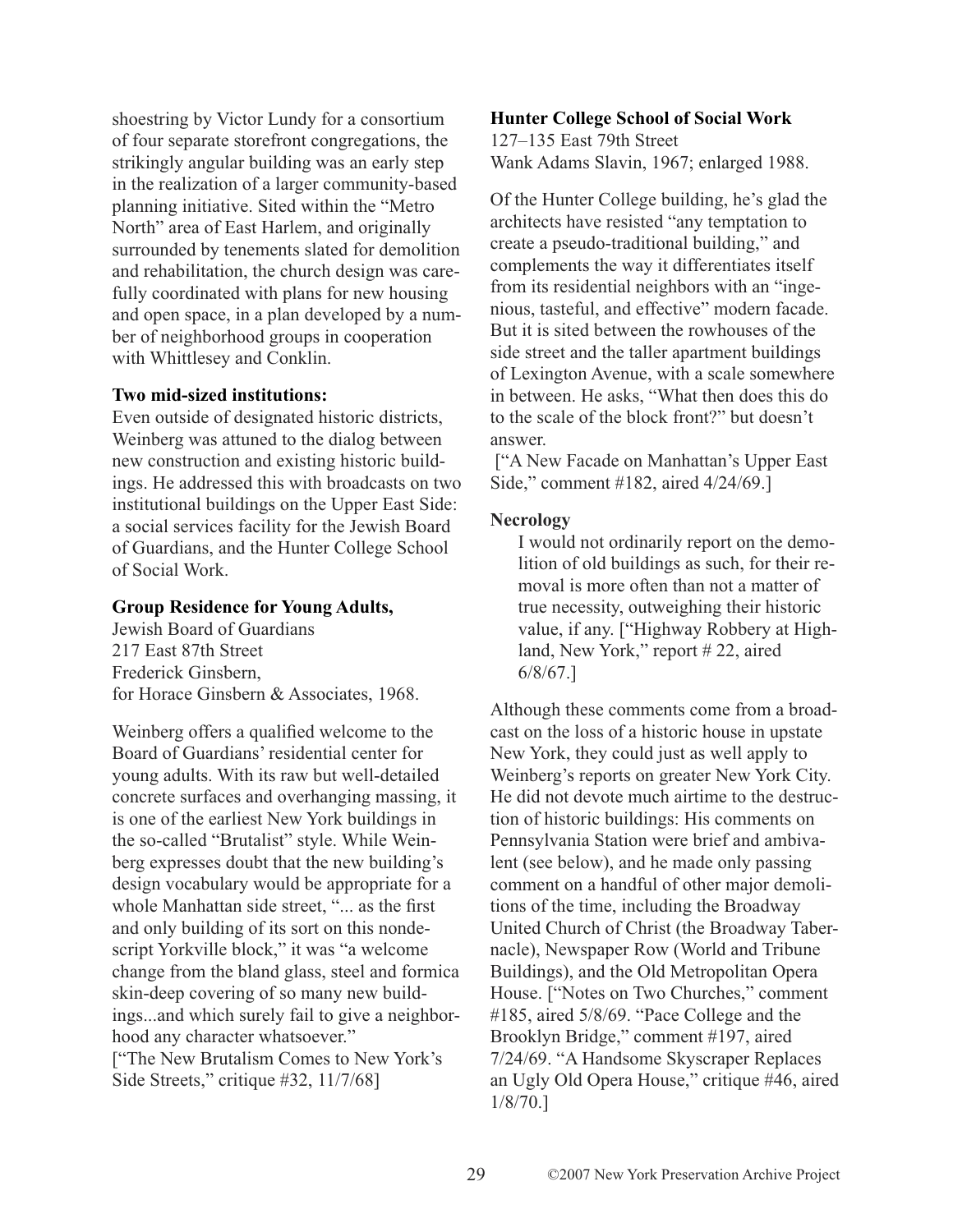Only a few demolitions became the subject of full broadcasts: the Ziegfeld Theater, the Singer Tower, and an unusual commentary on the gradual disappearance of the city's grand hotels (see below for all three). In addition, Weinberg discussed the demolition of the Ruppert Brewery in some depth, but only in connection with his proposal for its adaptive re-use (see above). ["A Tale of Three Cities: or How New York Missed the Boat," comment #297, aired 2/11/71.]

Weinberg clearly chose his battles, particularly where the radio programs were concerned. But curiously, in spite of his seeming reticence on the air, preliminary archival research shows that he was deeply involved in the struggle to save Penn Station, including letter writing and picketing; he was certainly aware of other demolitions. Further archival research may shed more light on this discrepancy, and on his decision to limit his on-air comments on this theme.

## **Ziegfeld Theatre**

Joseph Urban, 1927 replaced by Burlington House, 1967

Weinberg's broadcast mourning the loss of Joseph Urban's Ziegfeld Theater was aired in January 1967, while demolition was still under way. He signed on "reporting to you on the lost landmark that is disappearing right under our eyes today," and went on to sketch the life and work of "gentle genius" Urban as a muchadmired older colleague, and perhaps friend as well.

He described the building in glowing terms, calling it "as remarkable a piece of contemporary design for its time as the Guggenheim was a generation later." He drew particular attention to Urban's ground-breaking interior, with its "continuous, smooth-flowing, concave surface," calling it a "radical departure, for those days, from the pompous, pseudo-Renaissance, Beaux-Arts columns and arches" of

other auditoria. He feels the loss both as an architect and as a theatergoer. "This report is, therefore, a dirge and a swan song for a uniquely beautiful theater...Farewell, therefore, to the Ziegfeld Theater and to the art of Joseph Urban. His New York masterpiece will remain only in the memory of those who knew it." ["Farewell to the Ziegfeld Theater," report #11, aired 1/9/67]

## **Singer Tower**

149 Broadway Ernest Flagg, 1908.



*Singer Tower, view from southeast. Historic American Buildings Survey, Jack E. Boucher, Photographer, September 1967, Library of Congress, Prints & Photographs Division, HABS NY,31-NEYO,71-1*

In September of 1967, demolition was imminent for architect Ernest Flagg's 1908 Singer Tower on lower Broadway. Along with a number of other buildings, it was to be cleared from the site of a new high-rise office building for US Steel. Weinberg didn't mention that the Singer Tower would be the tallest building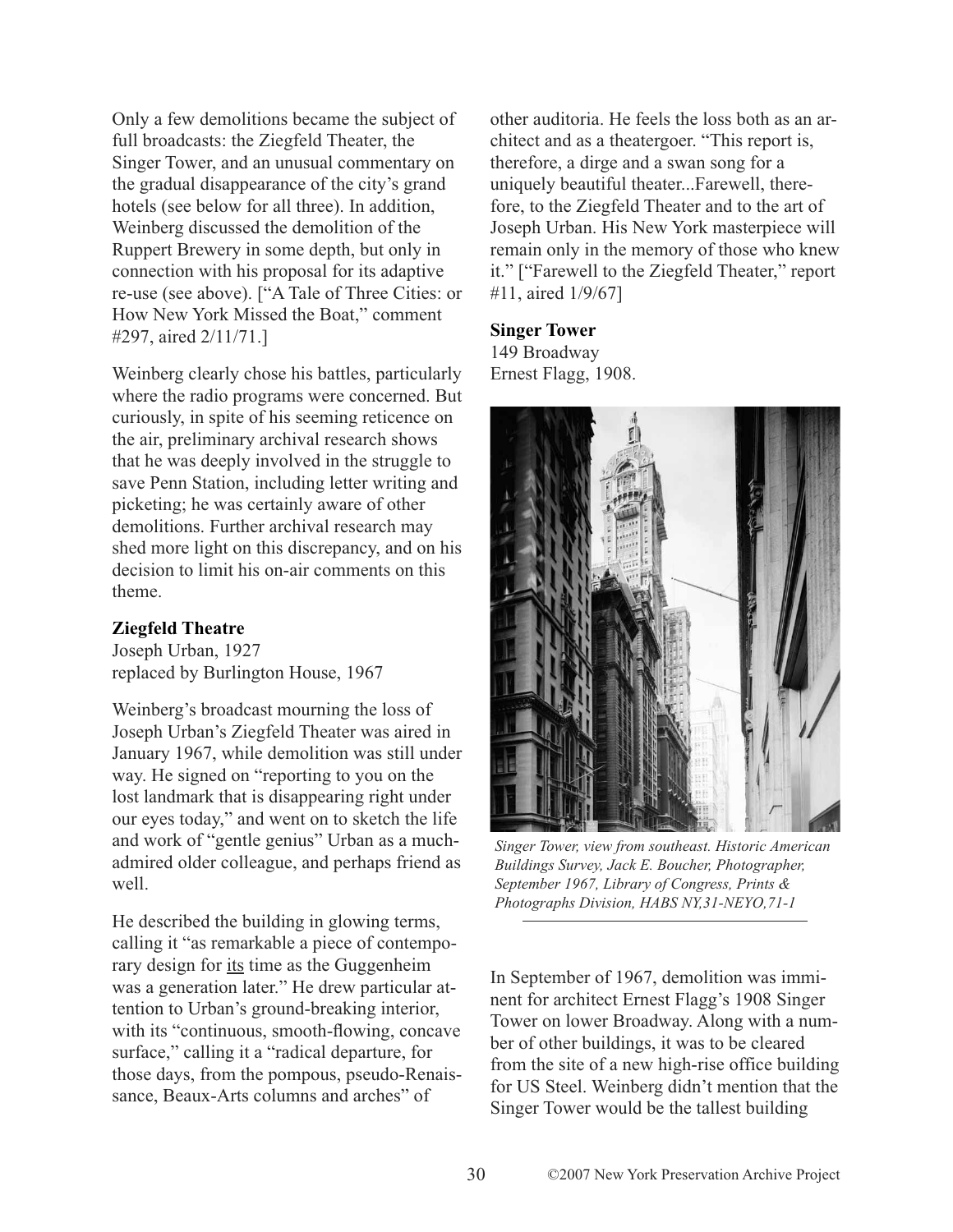ever demolished, but he did ask, "I wonder how many New Yorkers know this landmark and what it stands for..."

He sketched Flagg's career and work, emphasizing his pioneering innovations in modern construction (steel structural systems, glassand-metal cladding), and listing his various projects around New York. "Ernest Flagg should be better known and remembered by his buildings in New York than he is," Weinberg concluded, and urged his listeners to see the Singer Building lobby before demolition begins: "while detailed in the usual French Baroque manner...[it is] nevertheless of such extraordinary scale and exquisite proportions that it deserves a better fate than US Steel has in store for it."

["Ernest Flagg, Architect," comment #70, aired 9/14/67]

# **Pennsylvania Station Grand Central Terminal**

Neither the demolition of Penn Station nor the preservation of Grand Central Terminal receives much attention in Weinberg's broadcasts. This is surprising, given the important roles both battles played in shaping the preservation movement in New York, and the fact that we know Weinberg was involved in both struggles, both in print and behind the scenes. More archival research should help clarify his involvement.

But in a broadcast aptly titled, "The Decline of Grandeur," devoted primarily to the gradual loss of New York's grand old hotels, Weinberg does discuss both train stations by way of introduction:

"We have seen Pennsylvania Station disappear slowly before our eyes," to be replaced by "...a sort of super subway station grow ing out of the old Long Island section of the original station." But curiously, he also betrays a momentary ambivalence about the original Beaux-Arts station: "[T]he grandiose chambers of the original Pennsylvania Station afforded a wonderful gateway to New York," he admits, but

grandiose implies something more than what was actually needed and that is why the old station...had to fall before the onslaught of economics.

He recovers, and returns to the more orthodox preservation party line:

But true grandeur is something else than grandiose. It is an essential, not a superfluous element of public architecture that implies graciousness as well as spaciousness, style as well as comfort, dignity as well as efficiency. And true grandeur is what the new underground Pennsylvania Station hasn't got.

True grandeur is something he reserves for Grand Central Terminal's concourse and waiting room, and the hotels he goes on to discuss (see below).

["The Decline of Grandeur," comment #27, aired 2/16/67.]

## **Grand hotels**

#### **Astor Hotel**

Clinton & Russell, 1909 demolished 1969

#### **Ambassador Hotel**

Warren & Wetmore, 1921 demolished 1969

## **Savoy Plaza Hotel**

McKim, Mead & White, 1927 demolished 1966

## **Ritz-Carlton Hotel**

Madison Avenue at 46th Street Warren & Wetmore demolished 1951

In Weinberg's 1967 broadcast, "The Decline of Grandeur," he despairs over the gradual disappearance of the New York's historic grand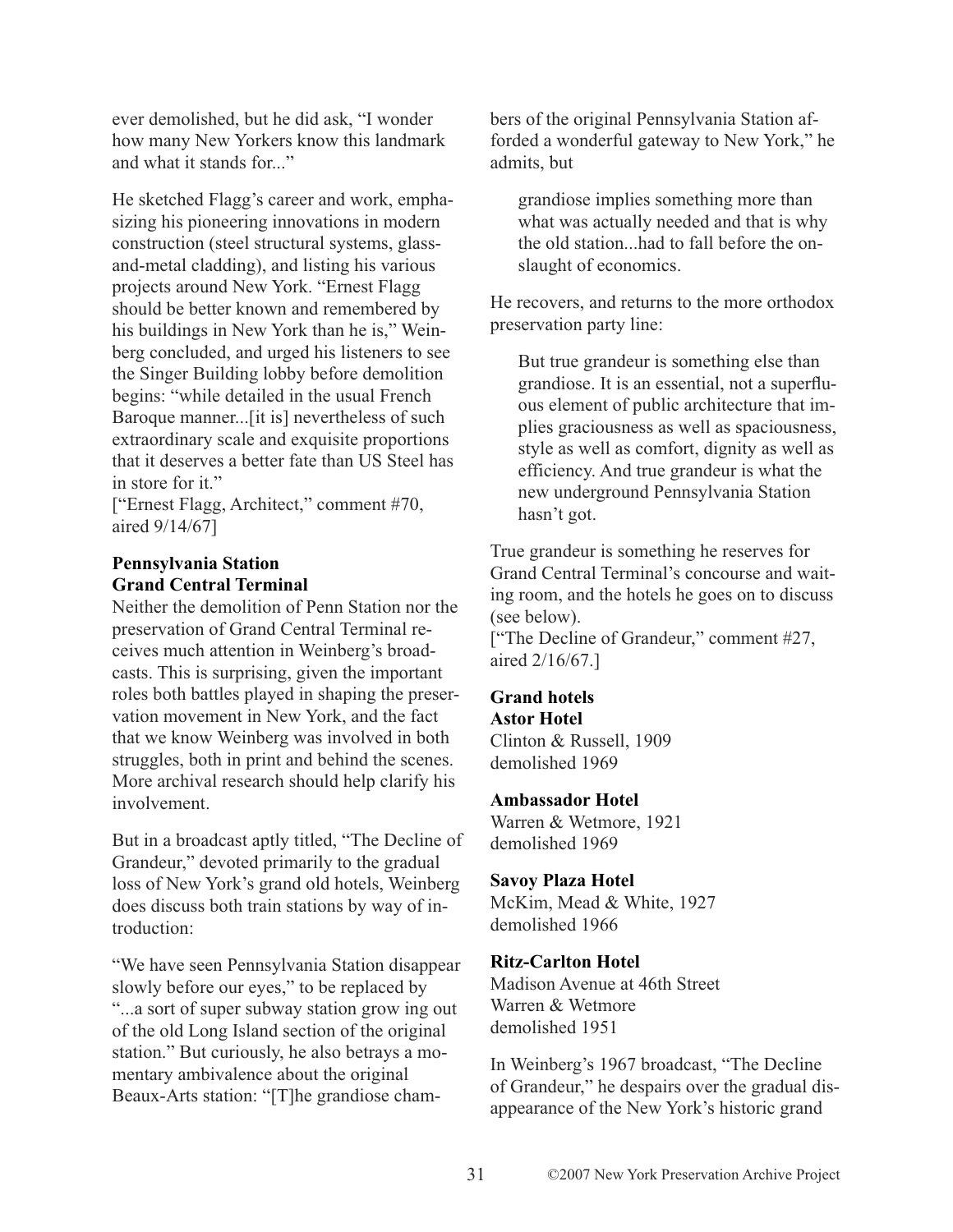hotels. He lays out the importance of "grandeur" in civic buildings, a quality now in increasingly short supply, calling it "...an essential, not a superfluous element of public architecture that implies graciousness as well as spaciousness, style as well as comfort, dignity as well as efficiency."

He begins with the recent loss of Penn Station, that "wonderful" gateway to New York, replaced by a sort of "super subway station" utterly lacking in any kind of grandeur. But his main subject is "...the decline of grandeur in our hotels which are, in effect, the reception rooms New York offers its visitors, convention attenders or each other, when big parties are given."

The Plaza still has it, and the Waldorf and the Pierre as well; Weinberg describs in detail the successful way the Plaza's public rooms work, and how it feels to see and be seen in such surroundings. "All this lends grandeur to large parties and makes New York a great place."

But so many of the others are gone or slated for demolition: the Ritz-Carlton (demolished 1951), the Savoy-Plaza (demolished 1966), the Ambassador (demolished 1969), the Astor (demolished 1969), and "half-a-dozen others." Weinberg observed that the same thing was happening in big cities everywhere, in what he called the "current scramble for down-town profits," that was no consolation. (He even devotes another broadcast to the plight of Frank Lloyd Wright's Imperial Hotel in Tokyo, on the brink of demolition in 1967.)

Compounding the loss, the new hotels being built, like the Summit, the Hilton, and the Americana, are sadly incapable of matching "the splendor and spaciousness" of their predecessors, with "public rooms designed as if they were just so much rentable floor space." With bitter relish, he lists their collective faults: the low ceilings, bad acoustics, and

poor ventilation; the cheap and garish decor; the clumsy circulation and approaches.

Its about as glamorous as an ancient hospital...[and] reduces hotel affairs, whether meetings or parties, to the crassness of a sporting event or a political convention and the discomfort of a subway station...Perhaps the decline of grandeur in New York doesn't make any difference to a lot of people any more. Perhaps we don't deserve to have the sense of exhilaration which coming into a grand space can give us. But I doubt it.

As if this weren't enough, Weinberg goes on to explain that he fels "particularly ashamed"—not only as a New Yorker but as an architect as well—now that the upcoming national AIA meeting is going to be held in the new New York Hilton, where the "completely glamorless public rooms" make it "a sorry place to entertain architectural visitors."

For Weinberg, the only bright spot is the recent discovery of alternative party spaces: the New York State theater lobby at Lincoln Center, the Whitney Museum, the Seventh Regiment Armory, the Metropolitan Museum, and the Public Theater.

["The Decline of Grandeur," comment #27, aired 2/16/67.

"Save the Imperial Hotel," report #26, aired 8/24/67, WNYC T 1963]

# -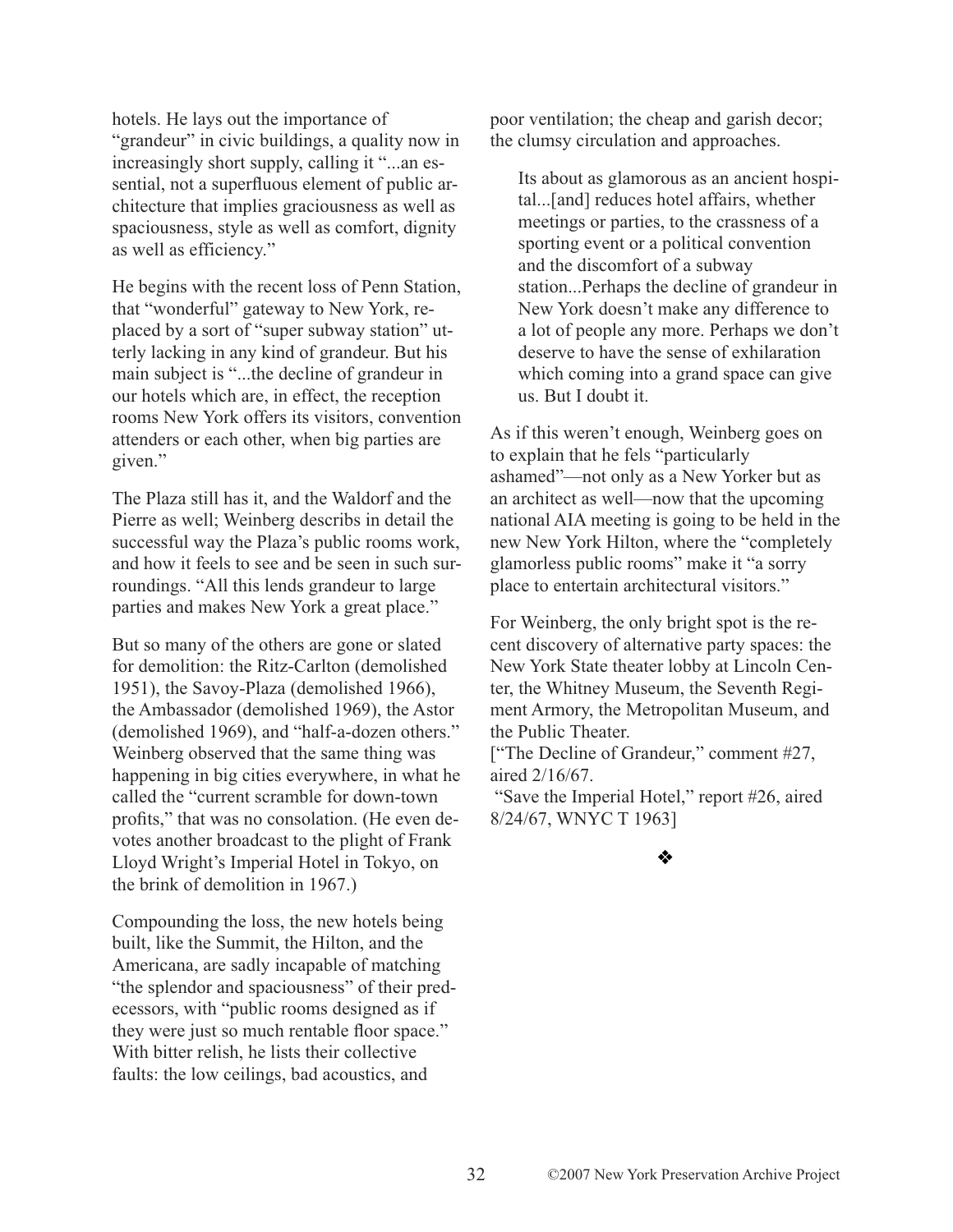## **Appendices:**

## **1. Making preservation work: air rights transfers**

In 1968, the city zoning regulations were modified to allow for transfers of development rights (a/k/a "air rights") between adjacent sites. This new mechanism was developed in part with landmarked buildings in mind. Historic buildings are often lower or less bulky than current zoning allows, subjecting them to being demolished and replaced with larger, more profitable structures. The new regulations allowed owners to transfer unused zoning allowances from historic structures to adjacent new construction, thus making landmark designation less of an economic burden.

In a series of broadcasts, Weinberg promoted the use of these transfers as part of a strategy to preserve landmarked structures at a number of prime development sites, including the Villard Houses on Madison Avenue in midtown, and the Schermerhorn Row buildings at South Street Seaport. Transfers of development rights were in fact used at both locations.

Villard Houses 451–457 Madison Avenue Joseph Wells, for McKim, Mead & White, 1882–85.

Schermerhorn Row Block 2–18 Fulton Street 1811–49

With time, these transfers were proposed for a wider range of circumstances, and in later broadcasts Weinberg was careful to address the nuances of such transactions, favoring those with clear public benefits (direct links to the preservation of landmark structures, or providing immediate public improvements), but criticizing blanket transferability of any and all unused air-rights. His examples included proposals for transfers involving the Appellate Division Courthouse on Madison Square and the Old US Customs House at Bowling Green.

Appellate Division Courthouse, New York State Supreme Court 27 Madison Avenue James Brown Lord, 1896–99

United States Custom House Bowling Green Cass Gilbert, 1899–1907

Weinberg was promoting a powerful new tool to link development and preservation goals, one that recognized the economic pressures on city property owners and the need to find ways to avoid "the necessity" of demolishing landmarked buildings. Development-rights transfers, appropriately used, could allow owners of historic properties "to, in effect, have their cake and eat it too."

["The Future of Villard Crescent," comment #135, aired 9/10/68. "The South Street Seaport," comment #165, aired 2/13/69. "Selling Air Rights Over Public Buildings," comment #259, aired 5/26/70. "Bonus for Builders versus Air-Rights over Landmarks and other Buildings," comment #295, aired 3/2/71.]

#### **2. Planning over preservation**

In all of Weinberg's commentaries on preservation, he links it with other issues in the overall context of urban planning. In the case of two related efforts to save the neighborhood now known as SoHo from large-scale demolition, Weinberg judges large-scale preservation to be the less desirable alternative.

#### **Lower Manhattan Expressway**

A cross-town link between the Holland Tunnel and the Manhattan and Williamsburg Bridges was first envisioned by the Regional Plan Association in the 1920s. In the early 1940s, it was added to the City Planning Commission's highway master plan, and the idea was taken up by Robert Moses, who began promoting what became known as the Broome Street or Lower Manhattan Expressway. His original scheme, for a ten-lane elevated highway paralleling Canal Street, set off a wave of public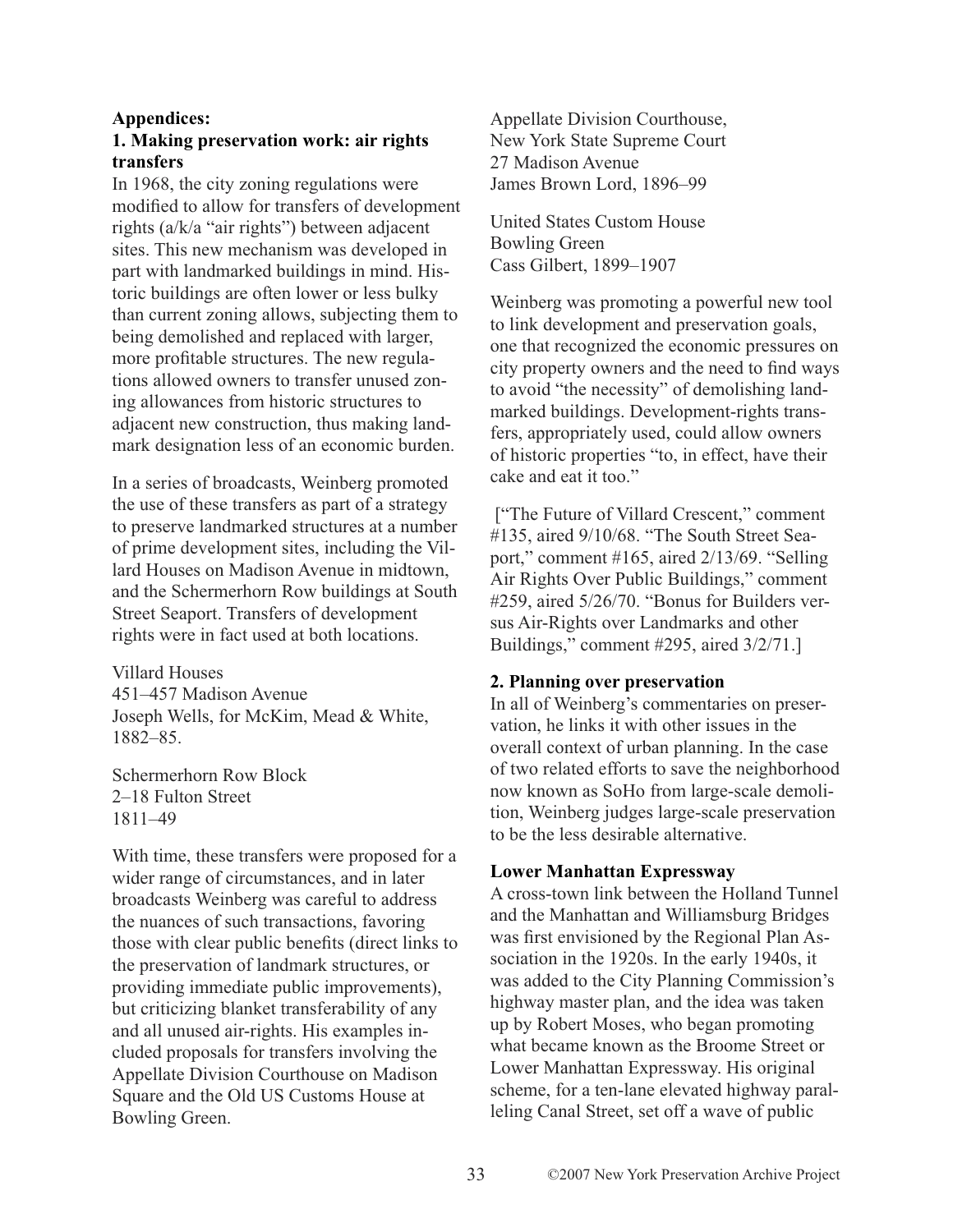opposition that blocked the project and its later iterations for a quarter of a century. (It was at a 1968 public hearing on the project that Jane Jacobs was arrested for storming the podium and destroying the official record of the meeting.) The threat of the expressway project also helped galvanize the movement to landmark the SoHo Cast Iron Historic District, which lay directly in the highway's path. Critics charged that the expressway project would have displaced thousands of residents and businesses, blighted a wide swath of property from river to river, and generated air pollution far worse than that caused by the surface traffic it was meant to relieve. Even when Moses's version of the highway was shelved in the early 1960s, a series of attempts to implement "improved" versions of the design met with equal public resistance, and the project was finally killed in 1969.

Weinberg addressed the expressway controversy in no less than five separate broadcasts, four devoted entirely to the subject. On the one hand, his critique of the existing proposals was scathing. On the other, he insisted on that the original premise of the project was still valid, and perhaps more pressing: the problem of traffic congestion in Lower Manhattan needed to be solved, and a properly-conceived crosstown express link was still the best solution.

Unsurprisingly, this turns out to have placed Weinberg in a difficult position: "Having been in on the very beginning of this controversial project," he began in his May 1967 broadcast on the subject,

I have tried, with some success, to keep out of the more recent discussions that have heated the political atmosphere for the last decade or so...I have kept out of the discussions, because, as a resident of Greenwich Village, I find many of my friends committed to opposing any sort of Expressway on the perfectly human grounds of displacement of apartments and

places of work. On the other hand, I have always felt, from way back in the days when I worked in the Department of Planning and *put this very line on the 1942 master plan*, that some sort of express connection was needed. [emphasis added]

(A 1967 letter from Weinberg to city Housing & Development Board Administrator Jason Nathan clarifies that Weinberg was part of the Planning Commission's "hired help" when the 1942 highway map was prepared. [Weinberg to Nathan, 1/22/67.] A later broadcast script, in slight contrast, makes it sound like the concept was actually Weinberg's own idea:

It was way back in the early 1940's when, as a member of the staff at the Department of City Planning, I was charged with working out a master plan for the city's major highways, that I suggested some sort of vehicular connection across lower Manhattan near Canal Street. At that time, it was, way down on the list of priorities and no specific plan was suggested. The original 1941 master plan simply showed a heavy dotted line in the general location.)

Neighborhood friendships and drafting-room coincidences aside, Weinberg remained committed to the underlying traffic problem in spite of the storm stirred up by the project, even after Mayor John Lindsay declared the project "forever dead" in 1969. Weinberg used his broadcasts to argue in detail for his own proposal, which called for the an east-west express route using an existing street at grade, with minor north-south streets crossings eliminated, and with major north-south streets carried across on bridges, all with less cost and less disruption than any of the previous plans. ["Lower Manhattan Expressway Alternatives," comment #13, aired 11/28/66. "Downtown Cross-Manhattan Expressway," comment #45, aired 5/17/67. "That Lower Manhattan Expressway," comment #180, aired 4/15/69. "Relieving Traffic in Lower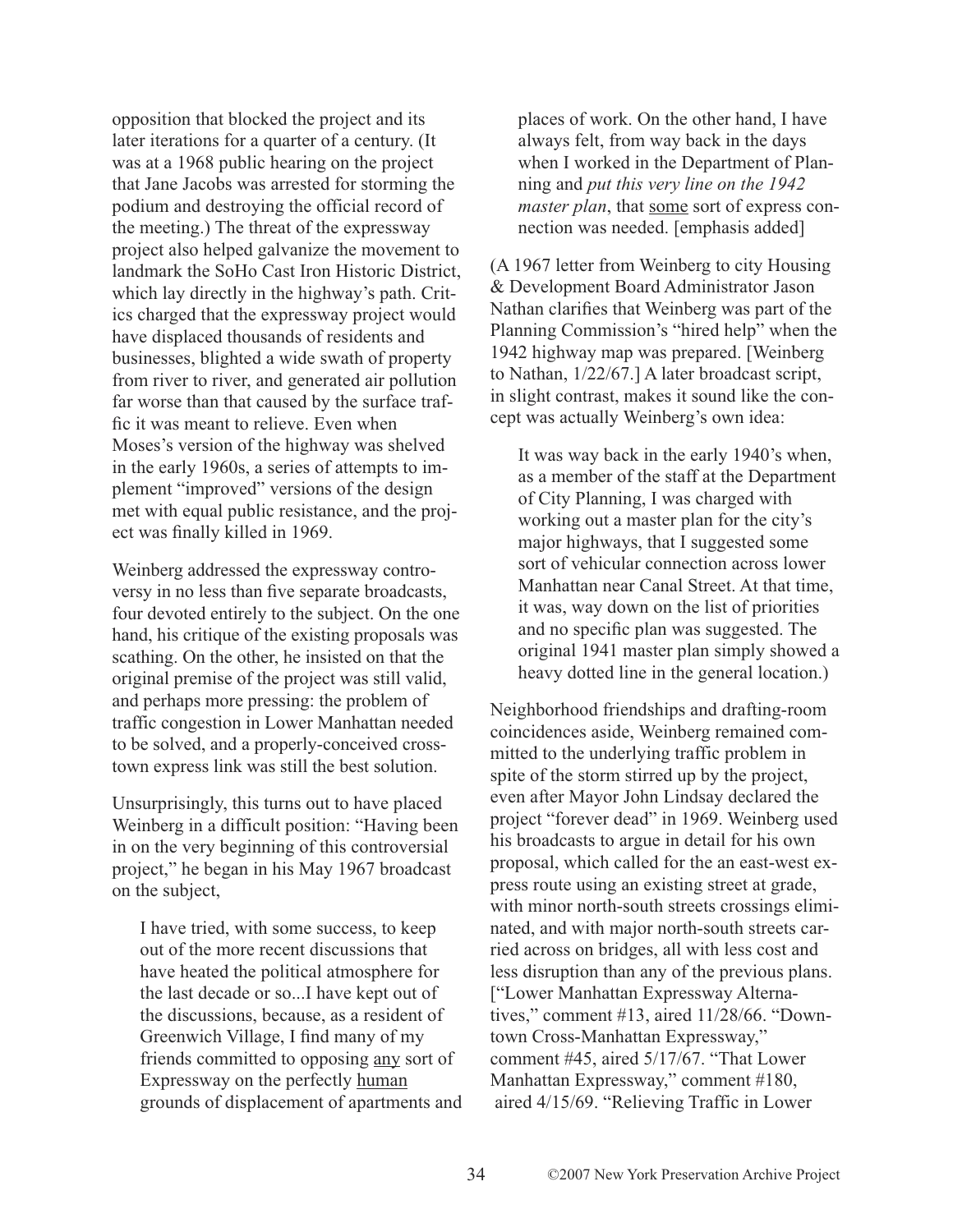Manhattan," comment #204, aired 8/19/69. "On Choosing the Right Side of an Issue for the Wrong Reasons," comment #121, aired 6/11/68.]

### **SoHo: a warning**

In parallel with the fight to block the Lower Manhattan Expressway, momentum was growing in SoHo both to legalize the loft apartments created by artists living and working in the area's former industrial buildings, and to landmark a large proportion of these cast-iron fronted 19th-century structures.

Weinberg made broadcasts on both proposals, but his verdict was decidedly mixed. In his 1969 piece, "Artists Living in Lofts: A Warning," he questions the wisdom of creating a special artists' district: even with revised zoning, the buildings themselves still wouldn't meet health and safety requirements for residential use, and would be too expensive to bring up to code. He consideres the neighborhood's old nickname—"Hell's Hundred Acres"—too well-earned, and the buildings too susceptible to fire. Their primarily woodframed construction (hidden behind their castiron fronts and between their brick party walls), and near-total lot coverage (closing off rear access and egress) were simply too dangerous. "[S]upporting a request for a zoning change...would be encouraging the continuance of highly risky conditions that could easily lead to loss of life."

As for the historic district, he specifically praised the LPC for moving slowly in this case, citing "other planning factors that must be taken into account."

I must point out that the preservation of some 150 less significant buildings in this historical style, at the expense of longrange housing for more and better housing and/or light industry and parks may be too high a price to pay...

At the time, there were alternative proposals to landmarking the area, including at least one by the Middle Income Cooperators of Greenwich Village (MiCOV), calling for demolition and redevelopment of much of the neighborhood with new housing. Weinberg's archives may hold information on the level of his awareness of these proposals.

["Artists Living in Lofts: A Warning," comment #296, aired 12/23/69. "The Proposed 'Cast Iron' Historic District," comment #305, aired 4/15/71.]

## **3. Lunch 1: affordable mid-town restaurants**

Alongside his eulogy for the grand hotels of mid-town Manhattan, Weinberg also drew his listener's attention to a related problem afflicting the area, "or for that matter, anywhere there are large, new buildings replacing many older ones: Where do we go for lunch?"

In characteristic fashion, Weinberg dissects the problem: Between expense-account restaurants on the high end and grab-and-go eateries on the low, there had long been a middle choice for what he called "the discriminating lunch-goer" seeking "the proper atmosphere for a leisurely, relaxed noon hour." But the mid-60s commercial construction boom was bringing that era to an end:

The long-popular, comfortable, mediumpriced restaurant is fast disappearing, never, it seems, to be replaced. Gone, one by one, are the basement or one-flight-up eating places in made-over old houses, which served good table d'hote lunches, with wine, at a reasonable price, that is midway between the bars and fancy restaurants and the lunch counters. Gone are the old haunts where one could sit in a comfortable chair, at a table with room to spread things on, and relax for an hour; where one could enjoy one's midday meal with a glass of wine, a beer or what have you...Going, too, are the dining rooms and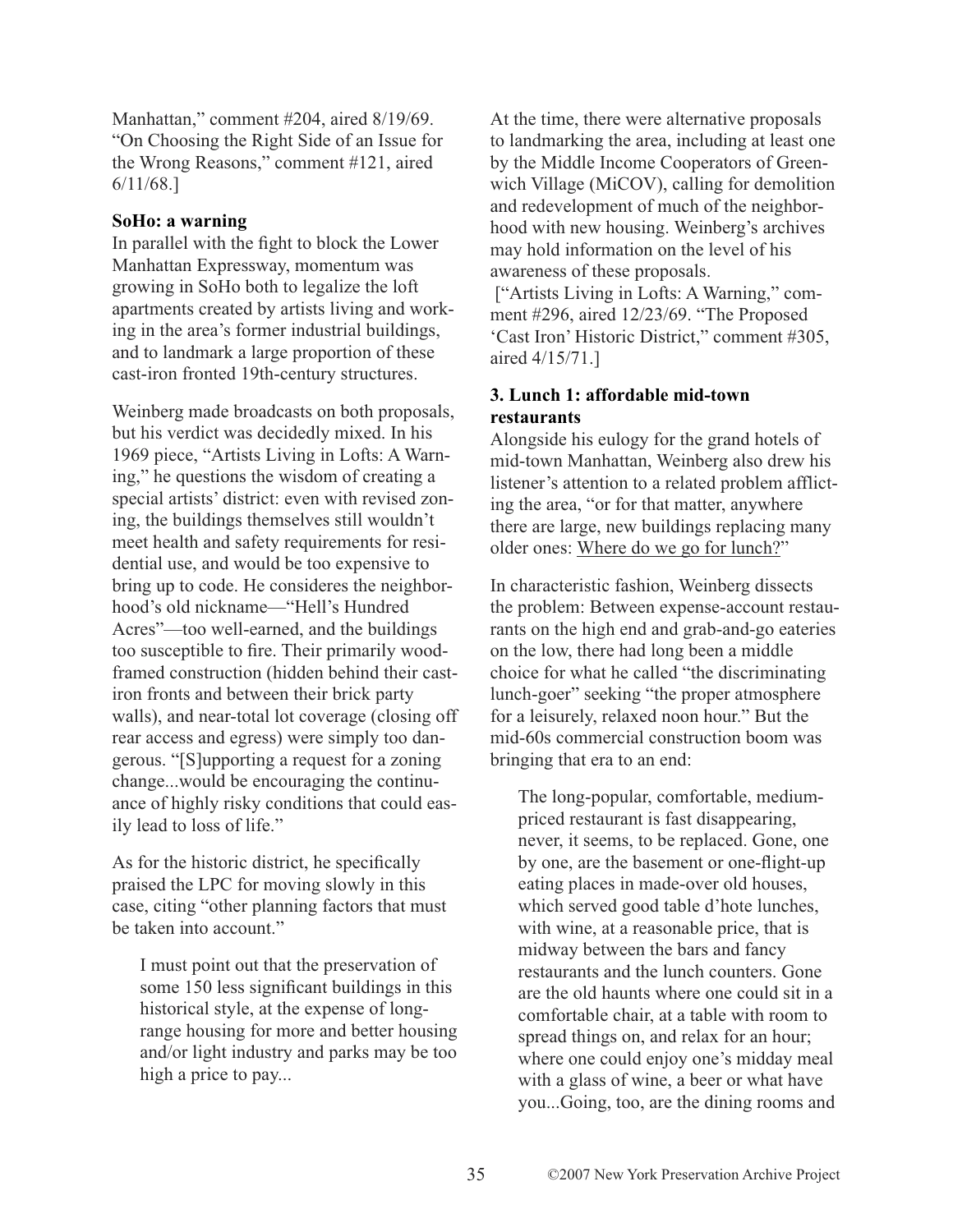coffee shops in the good hotels...reasonable, light, quiet with plenty of space to spread oneself out and relax.

But as the rows of old houses and the good hotels disappear, they are replaced by huge office buildings whose financiers always arrange in advance to have most of the ground floor space taken by banks, airlines and other "prime tenants." The mediumpriced restaurants never find their way back there...There will no longer be any place left to go—in midtown Manhattan for a quiet, comfortable lunch hour with good food, a little to drink, and at a medium price.

Weinberg hoped that building owners would recognize this unfolding tragedy on their own, and begin to cultivate a broader range of restaurants, if only to better serve their tenants' needs. But ever the planner, Weinberg also turned his thoughts to the power of government: "It is curious," he said, "that there are no regulations about eating, as there are about sanitary facilities. Why should some natural functions be considered and not others?" If the number of toilets required is linked to square footage of office space, why not prescribe a certain number of lunch-hour seats within walking distance as well? If residential areas are planned to integrate families of varying income levels, why can't commercial zoning mandate a similar range of lunch options? With tens of thousands of new office workers planned for mid-town, the situation can only get worse.

["Planning for Eating," comment #19, aired 1/16/67.]

## **Lunch 2: sidewalk cafes**

But the changing culinary landscape of midtown was not without its bright spots: Just weeks after Weinberg's broadcast on the gradual extinction of mid-price restaurants, he made his first broadcast about sidewalk cafes.

An experienced international traveler, Weinberg clearly appreciated the possibilities: "Eating outdoors, *al fresco*, a term used by the Italians," he explaines, "has been a common pleasure in most cities of continental Europe. Many travelers from this country return home to New York and other cities in the United States and wonder why we don't have sidewalk cafes here."

He attributes the growing interest to an appreciation of both "the atmosphere of cafe life as such, and the pleasure of eating in the open." The obstacles of weather, soot, and fumes, and force of old indoor habits all strike him as easily overcome (this in the years before the Clean Air Act reduced the amount of airborne pollution); the necessary regulation of encroachments on public sidewalk space seems straightforward.

But with more and more restaurateurs testing the boundaries of permissible outdoor arrangements, and the Lindsay administration struggling to stay on top of this new regulatory issue, Weinberg feels compelled to weigh in: While he is all for encouraging outdoor dining wherever practicable, he draws the line at the permanent, enclosed type of sidewalk extensions that had begun to proliferate:

Extended, fully enclosed restaurants falsely advertised as 'outdoor cafes' bear no resemblance whatsoever to the delightful practice of informally setting out tables on wide, tree lined sidewalks in good weather as they do in Europe...The whole purpose of outdoor dining is just that—to smell the atmosphere of the city outdoors, bad or good, as it may be, hot or cold, cool or slightly warm.

He is also appalled by the city's inability to enforce the relatively mild regulations that were finally put in place.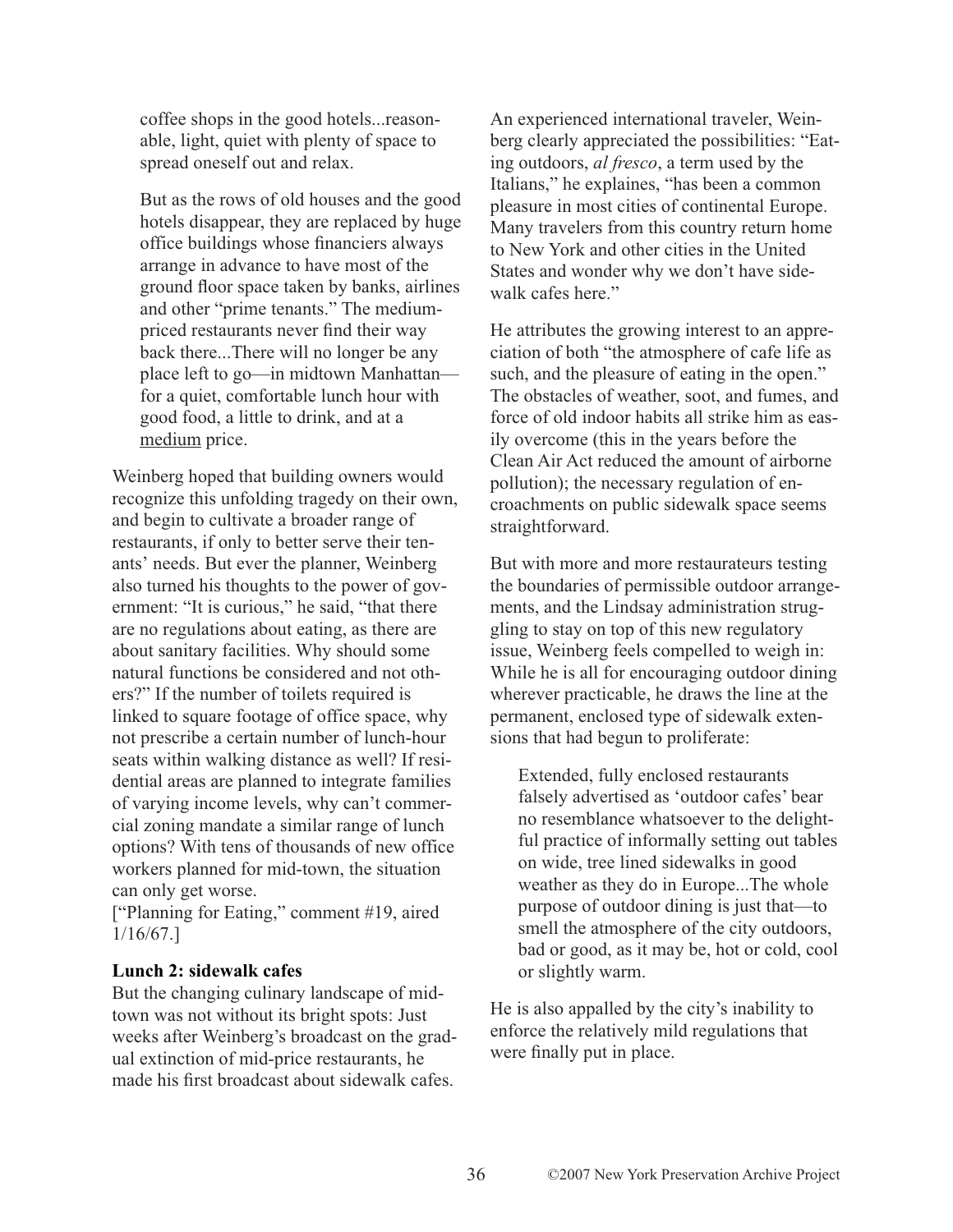But at the same time, he urges New Yorkers to consider a whole range of additional sites: "I have talked with you a number of times about the pleasures of outdoor dining, and of dining on public sidewalks, which is not necessarily the same thing." ["Encouraging Outdoor Dining," report #33, aired 1/2/68, WNYC T 1962.] He points to the new terraces, plazas, setbacks, and arcades then being incorporated into the design of high-rise commercial buildings, such as those at Lever House, the Seagram Building, and Morgan Guaranty in midtown, and Gulf & Western at Columbus Circle, and Chase Manhattan downtown. Deployed to earn square-footage bonuses under the new zoning code, these spaces seem ready-made for providing outdoor refreshments. He also suggests "semi-public" space as well, such as the terraces in front of the main Public Library building on Fifth Avenue, and even underground passages, such as those in Rockefeller Center.

["Sidewalk Cafes," report #19, aired 4/27/67. "Encouraging Outdoor Dining," report #33, aired 1/2/68, WNYC T 1962. "Sidewalk Cafes and the Law," comment #206, aired 9/4/69. "Gulf & Western at Columbus Circle: A building and a non-building," critique #61, aired 3/25/71.]

## **Weinberg's taste in new architecture: touchstones of Modernism**

Weinberg came of age professionally as Modernism was coming into its own on the American architectural scene, and he was of the generation that moved from the minimalist International Style to more expressive forms. (He was an almost exact contemporary of Marcel Breuer, Philip Johnson, Louis Kahn, and Edward Durell Stone.) In new buildings, he consistently favored "forward looking contemporary," valuing quality and authenticity above all.

Throughout his broadcasts, he frequently returned to a short list of favorite recent buildings (many of which have since been

designated landmarks themselves): Lever House, Manufacturers Hanover Trust, the Seagram Building, and Chase Manhattan Bank. On one occasion, he laments the fact that Seagram and Lever House are so "sadly being imitated, poorly and tastelessly, by the glass boxes we see going up all around town." He describes the parade of banal modernist boxes of this type along Park Avenue north of Grand Central Terminal as "uniformity without distinction." ["The New Brutalism Comes to New York's Side Streets," critique #32, 11/7/68]

Lever House 390 Park Avenue Gordon Bunshaft for Skidmore, Owings & Merrill, 1950–52.



*Lever House, 53rd St. and Park Ave., New York City. Library of Congress, Prints & Photographs Division, Gottscho-Schleisner Collection, LC-G612-60918-E*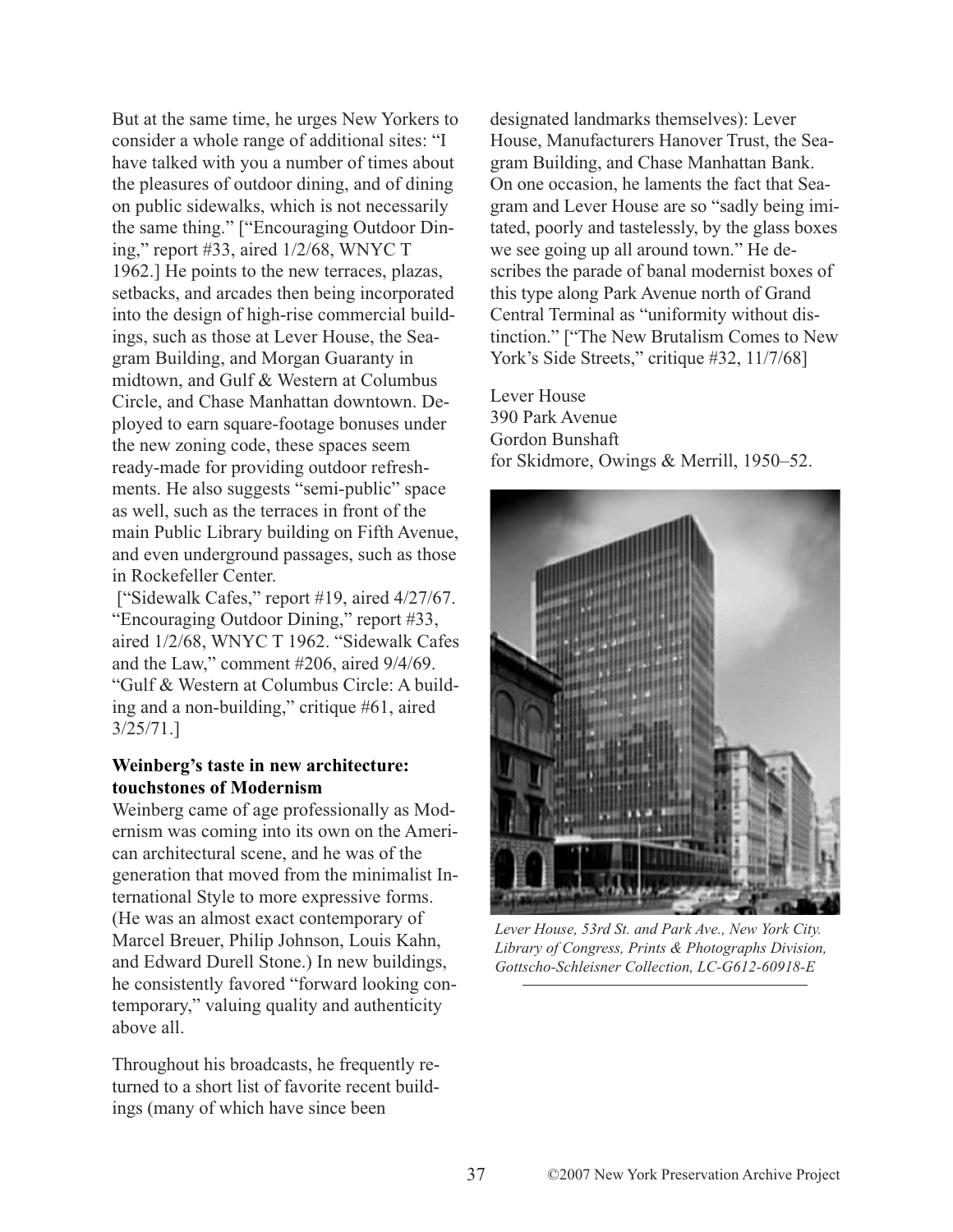Manufacturers Hanover Trust 510 Fifth Avenue Charles Evans Hughes and Gordon Bunshaft, for Skidmore, Owings & Merrill, 1954.

Seagram Building 375 Park Avenue Ludwig Mies van der Rohe, 1955–58



*Seagram Building, New York City. Night shot, Library of Congress, Prints & Photographs Division, Gottscho-Schleisner Collection, LC-G602-CT-[055]*

Chase Manhattan Bank 1 Chase Manhattan Plaza Skidmore, Owings & Merrill, 1960

# **Whitney Museum of American Art**

945 Madison Avenue Marcel Breuer, 1963–66

He also devoted considerable time to a discussion of Marcel Breuer's new design for the



*New York City views. "New look of Park Avenue," Library of Congress, Prints & Photographs Division, Gottscho-Schleisner Collection, LC-G612-71606* 

Whitney Museum of American Art, lavishing it with high praise:

An architectural landmark of unusual character that has been designed with great ingenuity and finesse. Unlike the mish-mash that makes the new opera house [at Lincoln Center] so disappointingly commonplace, Marcel Breuer's concept of a striking form to add to New York's perpetually changing collection of contrasting sizes, shapes, and styles enlivens a lively street and successfully solves a tough problem of providing a lot of effective exhibit space on a small plot that has no special setting or urbanistic viewing point at all.

Its shape seems curious—until one analyzes the logical steps that led to the choice...Covered in smooth, rich, warm, gray granite, it stands out effectively which is what every New York building tries to do, anyway. I think we'll get accustomed to it more and more, as it is a striking, yet pleasant variant on a long street full of trivial facades. As to its functional success, time will tell. It shows the results of giving one gifted architect real control.